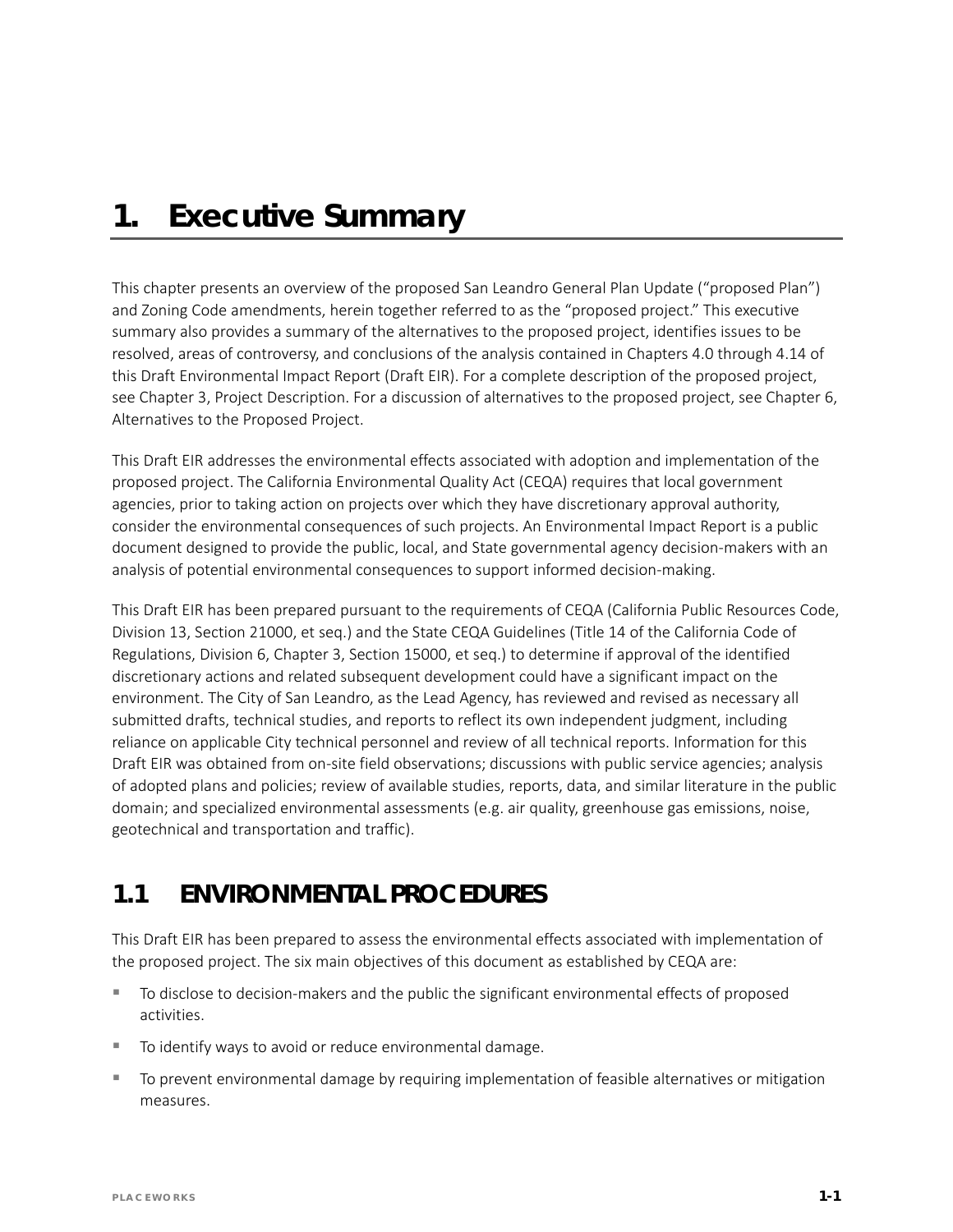- To disclose to the public reasons for agency approval of projects with significant environmental effects.
- To foster interagency coordination in the review of projects.
- To enhance public participation in the planning process.

An EIR is the most comprehensive form of environmental documentation identified in the CEQA statute and in the CEQA Guidelines. It provides the information needed to assess the environmental consequences of a proposed project, to the extent feasible. EIRs are intended to provide an objective, factually supported, full-disclosure analysis of the environmental consequences associated with a proposed project that has the potential to result in significant, adverse environmental impacts. An EIR is also one of various decision-making tools used by a lead agency to consider the merits and disadvantages of a project that is subject to its discretionary authority. Prior to approving a proposed project, the lead agency must consider the information contained in the EIR, determine whether the EIR was properly prepared in accordance with CEQA and the CEQA Guidelines, determine that it reflects the independent judgment of the lead agency, adopt findings concerning the project's significant environmental impacts and alternatives, and adopt a Statement of Overriding Considerations if the proposed project would result in significant impacts that cannot be avoided.

## **1.1.1 EIR ORGANIZATION**

This Draft EIR is organized into the following chapters:

- Chapter 1: Executive Summary. Summarizes environmental consequences that would result from implementation of the Project, describes recommended mitigation measures, and indicates the level of significance of environmental impacts before and after mitigation.
- Chapter 2: Introduction. Provides an overview describing the Draft EIR document.
- Chapter 3: Project Description. Describes the proposed project in detail, including the characteristics, objectives, and the structural and technical elements of the proposed action.
- Chapter 4: Environmental Evaluation. Organized into 14 sub-chapters corresponding to the environmental resource categories identified in Appendix G of the CEQA Guidelines, this section provides a description of the physical environmental conditions in the vicinity of the proposed project as they existed at the time the Notice of Preparation was published, from both a local and regional perspective. Additionally, this chapter provides an analysis of the potential environmental impacts of the proposed project, and recommended mitigation measures, if required, to reduce the impacts to less than significant where possible, and to reduce their magnitude or significance when impacts cannot be reduced to a less-than-significant level. The environmental setting included in each subchapter provides baseline physical conditions, which provide a context, which the lead agency uses to determine the significance of environmental impacts resulting from the proposed project. Each subchapter also includes a description of the thresholds used to determine if a significant impact would occur; the methodology to identify and evaluate the potential impacts of the proposed project; and the potential cumulative impacts associated with the proposed project.
- **Chapter 5: Significant Unavoidable Adverse Impacts.** Identifies impacts that cannot be mitigated to a less-than-significant level, and therefore would remain significant and unavoidable.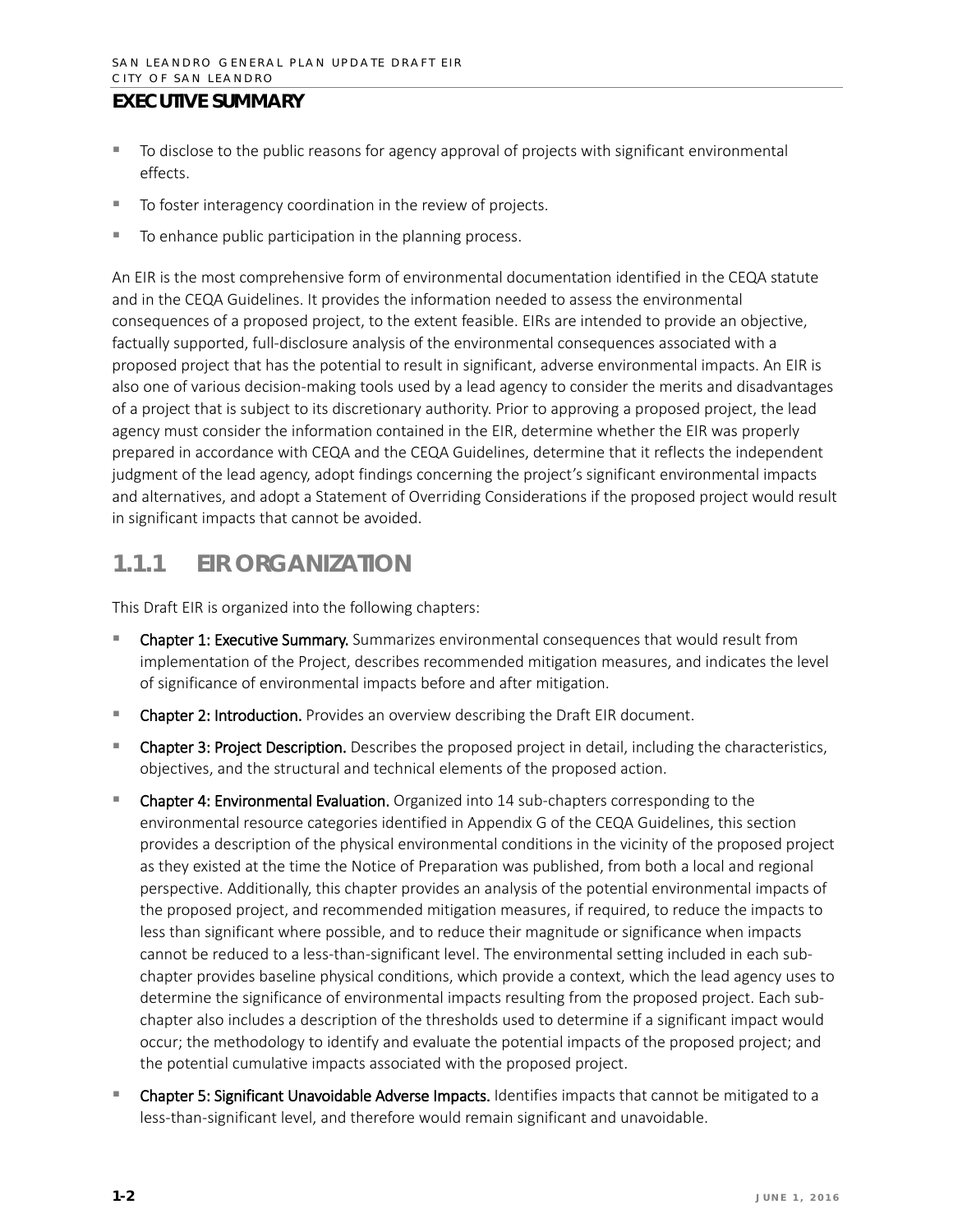- **E** Chapter 6: Alternatives to the Proposed Project. Considers alternatives to the proposed project, including the CEQA-required "No Project" Alternative, a Reduced Floodplain Development alternative, and a Reduced Industrial Alternative.
- Chapter 7: CEQA-Mandated Sections. Discusses growth inducement, cumulative impacts, unavoidable significant effects, and significant irreversible changes as a result of the proposed project.
- **Chapter 8: Organizations and Persons Consulted.** Lists the people and organizations that were contacted during the preparation of this EIR for the proposed Project.
- Appendices: The appendices for this document (presented in PDF format on a CD attached to the back cover) contain the following supporting documents:
	- Appendix A: Notice of Preparation (NOP) and NOP Comment Letters
	- **Appendix B: Proposed Zoning Code Amendments**
	- **Appendix C:** Buildout Methodology
	- **Appendix D:** Planning Considerations for Sea Level Rise
	- Appendix E: Planning Considerations for Siting a New Receptor Proximate to Major Sources of Air Pollution
	- **Appendix F:** Air Quality and Greenhouse Gas Data
	- Appendix G: Noise Data
	- **Appendix H: Transportation and Traffic Data**

## **1.1.2 TYPE AND PURPOSE OF THIS DRAFT EIR**

According to Section 15121(a) of the CEQA Guidelines, the purpose of an EIR is to:

Inform public agency decision makers and the public generally of the significant environmental effects of a project, identify possible ways to minimize the significant effects, and describe reasonable alternatives to the project.

As described in the CEQA Guidelines, different types of EIRs are used for varying situations and intended uses. Because of the long-term planning horizon of the proposed project and the permitting, planning, and development actions that are related both geographically and as logical parts in the chain of contemplated actions for implementation, this Draft EIR has been prepared as a program EIR for the proposed project, pursuant to Section 15168 of the CEQA Guidelines.

Once a program EIR has been certified, subsequent activities within the program must be evaluated to determine whether additional CEQA review needs to be prepared. However, if the program EIR addresses the program's effects as specifically and comprehensively as possible, subsequent activities could be found to be within the program EIR scope, and additional environmental review may not be required (CEQA Guidelines Section 15168[c]). When a program EIR is relied on for a subsequent activity, the lead agency must incorporate feasible mitigation measures and alternatives developed in the program EIR into the subsequent actions (CEQA Guidelines Section 15168[c][3]). If a subsequent activity would have effects that are not within the scope of a program EIR, the lead agency must prepare a new Initial Study leading to a Negative Declaration, a Mitigated Negative Declaration, or an EIR. For these subsequent environmental review documents, this Program EIR will serve as the first-tier environmental analysis.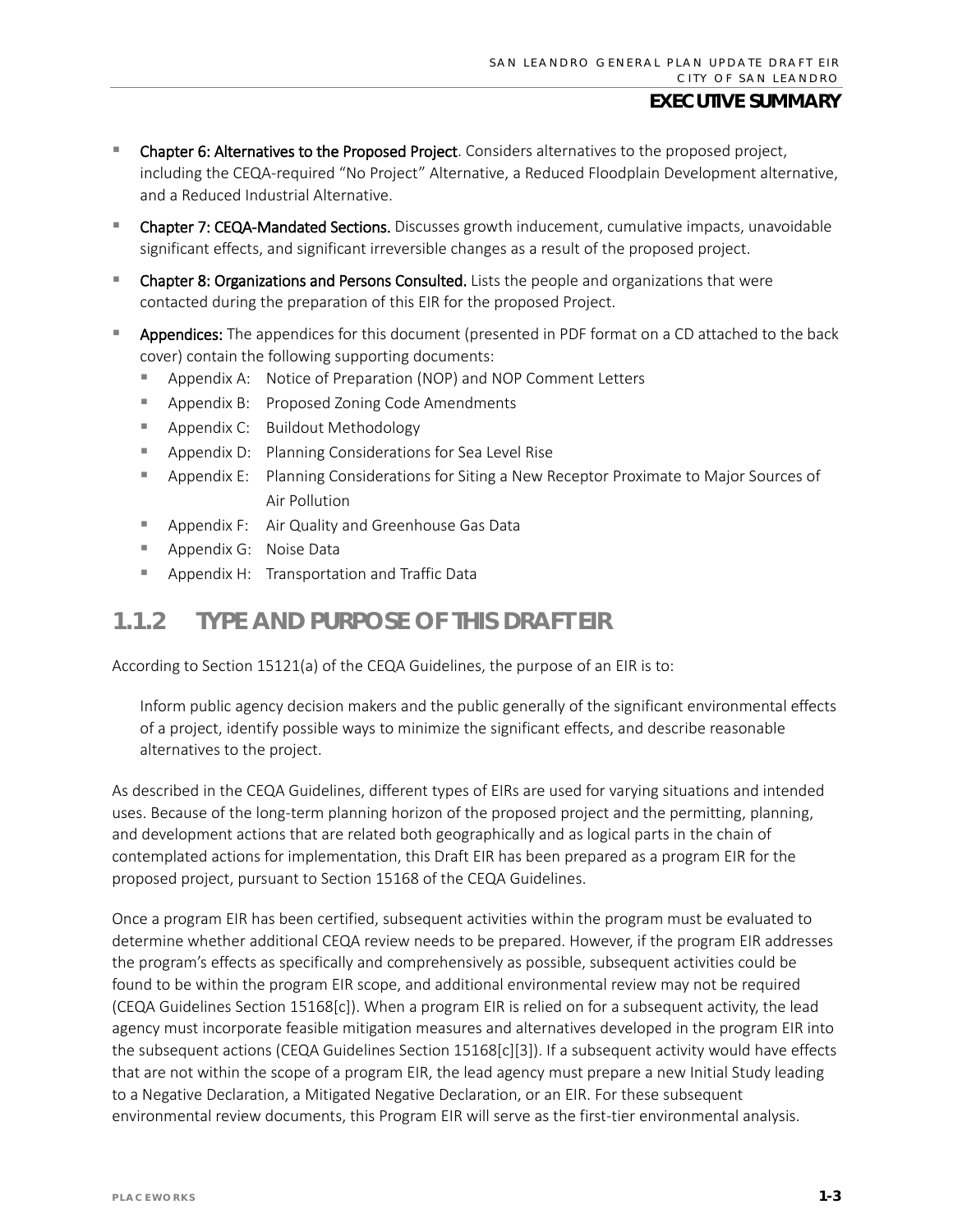## **1.2 SUMMARY OF PROPOSED PROJECT**

The proposed General Plan Update replaces the City's existing General Plan, which was last comprehensively updated in 2002. The proposed General Plan Update is intended to guide development and conservation in the city through the 2035 buildout horizon of the General Plan. State law requires that the General Plan contain seven elements: Land Use, Circulation, Housing, Open Space, Noise, Safety, and Conservation. The content of these elements is outlined in State law. The General Plan Update includes all State-required elements and some optional elements, including the following: Land Use; Transportation; Open Space, Parks, and Conservation; Environmental Hazards; Economic Development; and Historic Preservation and Community Design Elements. Key elements or components of the General Plan Update include housing, land use and circulation/transportation. The 2015-2023 Housing Element was adopted in January 2015 and certified by State Housing and Community Development in February 2015.

For most of San Leandro, including single-family residential neighborhoods and the Downtown area, the current land use designations established by the 2002 General Plan would remain unchanged. The proposed Plan removes the Office land use designation and includes the following new land use designations:

- Medium-High Density Residential
- Bay Fair Transit-Oriented Development
- $\blacksquare$  Industrial Transition

The majority of proposed changes to the General Plan land use map consist of the redesignation of sites that were previously designated as Office (now an obsolete land use designation), or the application of the new land use designations to sites that were previously designated for other uses. Implementation of the proposed project is projected to result in in 5,595 new housing units, 14,790 new residents, and 12,130 new jobs in 2035.

For a detailed description of the proposed project, please see Chapter 3, Project Description, of this Draft EIR.

## **1.3 SUMMARY OF PROJECT ALTERNATIVES**

This Draft EIR analyzes alternatives to the proposed project that are designed to reduce the significant environmental impacts of the proposed project and feasibly attain most of the proposed project objectives. There is no set methodology for comparing the alternatives or determining the environmentally superior alternative under CEQA. Identification of the environmentally superior alternative involves weighing and balancing all of the environmental resource areas by the City. The following alternatives to the proposed project were considered and analyzed in detail:

- No Project Alternative
- **Reduced Floodplain Development Alternative**
- Reduced Industrial Alternative

Chapter 6, Alternatives to the Proposed Project, of this Draft EIR, includes a complete discussion of these alternatives and of alternatives that were rejected for various reasons.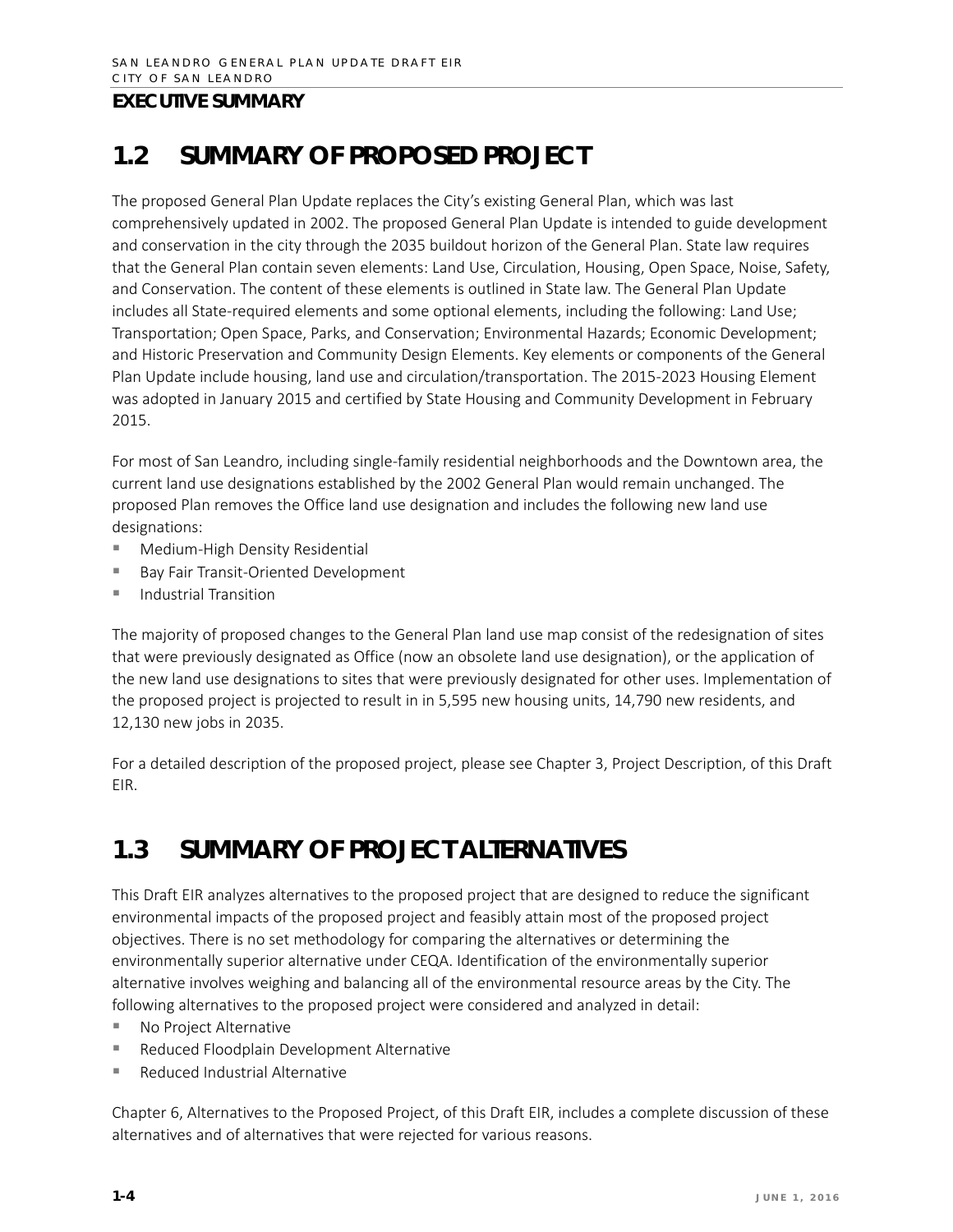## **1.3.1 NO PROJECT ALTERNATIVE**

Consistent with Section 15126.6(e)(2) of the CEQA Guidelines, under the No Project Alternative, the proposed project would not be adopted or implemented, and further development in the city would continue to be subject to existing policies, regulations, development standards, and land use designations under the existing San Leandro General Plan.

## **1.3.2 REDUCED FLOODPLAIN DEVELOPMENT ALTERNATIVE**

The Reduced Floodplain Development Alternative would include a General Plan land use map that imposes buffers to development alongside portions of San Leandro's creeks and flood control channels, in order to lower future risk associated with 100-year floodplains.

## **1.3.3 REDUCED INDUSTRIAL DEVELOPMENT ALTERNATIVE**

In the Reduced Industrial Development Alternative, some of the industrial areas on the proposed Plan land use map would be converted to residential uses. This would have the benefit of reducing industrial uses that would create new sources of Toxic Air Contaminants (TACs) near new sensitive receptors.

# **1.4 ISSUES TO BE RESOLVED**

Section 15123(b)(3) of the CEQA Guidelines requires that an EIR identify issues to be resolved, including the choice among alternatives and whether or how to mitigate significant impacts. With regard to the proposed project, the major issues to be resolved include decisions by the City of San Leandro, as Lead Agency, related to:

- Whether this Draft EIR adequately describes the environmental impacts of the proposed project.
- Whether the benefits of the proposed project override those environmental impacts that cannot be feasibly avoided or mitigated to a level of insignificance.
- Whether the proposed land use changes are compatible with the character of the existing area.
- Whether the identified goals, policies, or mitigation measures should be adopted or modified.
- Whether there are other mitigation measures that should be applied to the proposed project besides those Mitigation Measures identified in the Draft EIR.
- Whether there are any alternatives to the proposed project that would substantially lessen any of the significant impacts of the proposed project and achieve most of the basic objectives.

# **1.5 AREAS OF CONTROVERSY**

The City issued a Notice of Preparation (NOP) on November 4, 2014. The CEQA-mandated scoping period for this EIR was between November 4, 2014 and December 3, 2014, during which interested agencies and the public could submit comments about the potential environmental impacts of the proposed project.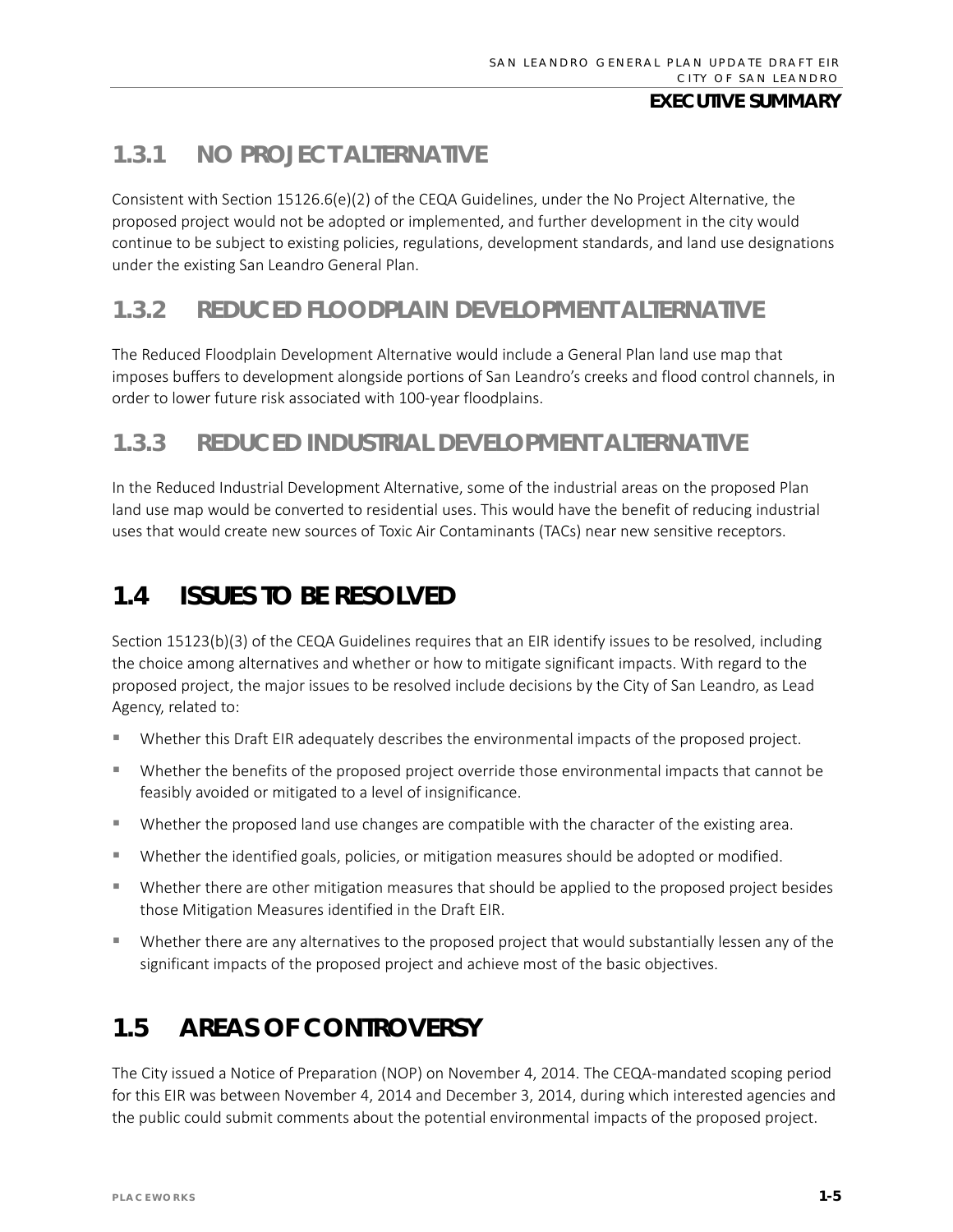During this time, the City received comment letters from a variety of State and local agencies, as well as several organizations.

The following is a discussion of issues that are likely to be of particular concern to agencies and interested members of the public during the environmental review process. While every concern applicable to the CEQA process is addressed in this Draft EIR, this list is not necessarily exhaustive, but rather attempts to capture those concerns that are likely to generate the greatest interest based on the input received during the scoping process.

- Water quality and supply related to wastewater treatment and recycled water.
- $\blacksquare$  Protection of the shoreline related to sea level rise.
- Public access to the shoreline.
- Consistency with the Alameda County Airport Land Use Compatibility Plan for the Oakland International Airport.
- **EXPOSUTE TO NOTE 6 THE OF THE OAKLANDER** Exposure to noise from the Oakland International Airport.
- Vehicular circulation and traffic impacts.
- **Cultural resources protection.**
- Visual impacts of higher-density development.
- **IMPACTED 19 Impacts of development on public services.**

## **1.6 SUMMARY OF IMPACTS AND MITIGATION MEASURES**

Table 1-1 summarizes the conclusions of the environmental analysis contained in this Draft EIR and presents a summary of impacts and mitigation measures identified. It is organized to correspond with the environmental issues discussed in Chapters 4.1 through 4.14. The table is arranged in four columns: 1) impact; 2) significance before mitigation; 3) mitigation measures; and 4) significance after mitigation. For a complete description of potential impacts, please refer to the specific discussions in Chapters 4.1 through 4.14.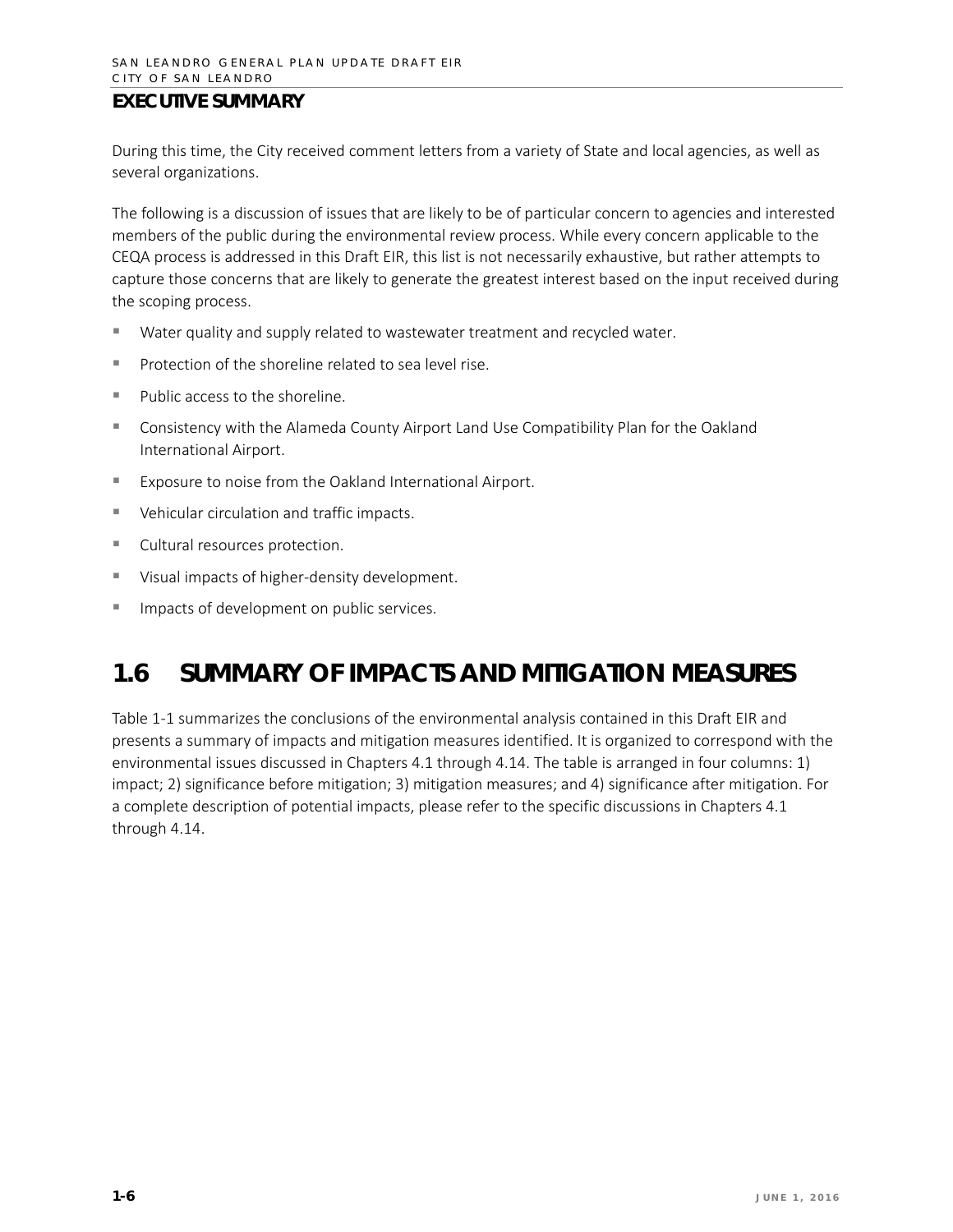#### TABLE 1-1 SUMMARY OF IMPACTS AND MITIGATION MEASURES

| Impact                                                                                                                                                                                                                                                              | Significance<br>before<br>Mitigation | <b>Mitigation Measures</b>                                                                                                                                                                                                                                                                                                                                                                                                                                                                                                                                                                                                                                                                                                                                                                                                                                                                                                              | Significance<br>after<br>Mitigation |
|---------------------------------------------------------------------------------------------------------------------------------------------------------------------------------------------------------------------------------------------------------------------|--------------------------------------|-----------------------------------------------------------------------------------------------------------------------------------------------------------------------------------------------------------------------------------------------------------------------------------------------------------------------------------------------------------------------------------------------------------------------------------------------------------------------------------------------------------------------------------------------------------------------------------------------------------------------------------------------------------------------------------------------------------------------------------------------------------------------------------------------------------------------------------------------------------------------------------------------------------------------------------------|-------------------------------------|
| <b>AESTHETICS</b>                                                                                                                                                                                                                                                   |                                      |                                                                                                                                                                                                                                                                                                                                                                                                                                                                                                                                                                                                                                                                                                                                                                                                                                                                                                                                         |                                     |
| AES-1: The proposed project would not have a substantial<br>adverse effect on a scenic vista.                                                                                                                                                                       | <b>LTS</b>                           | N/A                                                                                                                                                                                                                                                                                                                                                                                                                                                                                                                                                                                                                                                                                                                                                                                                                                                                                                                                     | N/A                                 |
| AES-2: The proposed project would not substantially<br>degrade the view from a scenic highway, including, but<br>not limited to, trees, rock outcroppings, and historic<br>buildings.                                                                               | No Impact                            | N/A                                                                                                                                                                                                                                                                                                                                                                                                                                                                                                                                                                                                                                                                                                                                                                                                                                                                                                                                     | N/A                                 |
| AES-3: The proposed project would not degrade the<br>existing visual character or quality of the site and its<br>surroundings.                                                                                                                                      | <b>LTS</b>                           | N/A                                                                                                                                                                                                                                                                                                                                                                                                                                                                                                                                                                                                                                                                                                                                                                                                                                                                                                                                     | N/A                                 |
| AES-4: The proposed project would not expose people<br>on- or off-site to substantial light or glare which would<br>adversely affect day or nighttime views in the area.                                                                                            | <b>LTS</b>                           | N/A                                                                                                                                                                                                                                                                                                                                                                                                                                                                                                                                                                                                                                                                                                                                                                                                                                                                                                                                     | N/A                                 |
| AES-5: The proposed project, in combination with past,<br>present, and reasonably foreseeable projects, would<br>result in less-than-significant cumulative impacts with<br>respect to aesthetics.                                                                  | <b>LTS</b>                           | N/A                                                                                                                                                                                                                                                                                                                                                                                                                                                                                                                                                                                                                                                                                                                                                                                                                                                                                                                                     | N/A                                 |
| AIR QUALITY                                                                                                                                                                                                                                                         |                                      |                                                                                                                                                                                                                                                                                                                                                                                                                                                                                                                                                                                                                                                                                                                                                                                                                                                                                                                                         |                                     |
| AQ-1: Implementation of the proposed project would not<br>conflict with or obstruct implementation of the applicable<br>air quality plan.                                                                                                                           | <b>LTS</b>                           | N/A                                                                                                                                                                                                                                                                                                                                                                                                                                                                                                                                                                                                                                                                                                                                                                                                                                                                                                                                     | N/A                                 |
| AQ-2A: Despite implementation of the policies in the<br>proposed Plan, criteria air pollutant emissions associated<br>with the proposed project would cause a substantial net<br>increase in emissions that exceeds the BAAQMD regional<br>significance thresholds. | S                                    | AQ-2A: Prior to issuance of construction permits, development<br>project applicants that are subject to CEQA and exceed the<br>screening sizes in the Bay Area Air Quality Management District's<br>(BAAQMD) CEQA Guidelines shall prepare and submit to the City of<br>San Leandro a technical assessment evaluating potential air quality<br>impacts related to the project's operation phase. The evaluation<br>shall be prepared in conformance with the BAAQMD methodology in<br>assessing air quality impacts. If operation-related criteria air<br>pollutants are determined to have the potential to exceed the<br>BAAQMD thresholds of significance, as identified in BAAQMD's CEQA<br>Guidelines, the City of San Leandro Community Development<br>Department shall require that applicants for new development<br>projects incorporate mitigation measures to reduce air pollutant<br>emissions during operation activities. | SU                                  |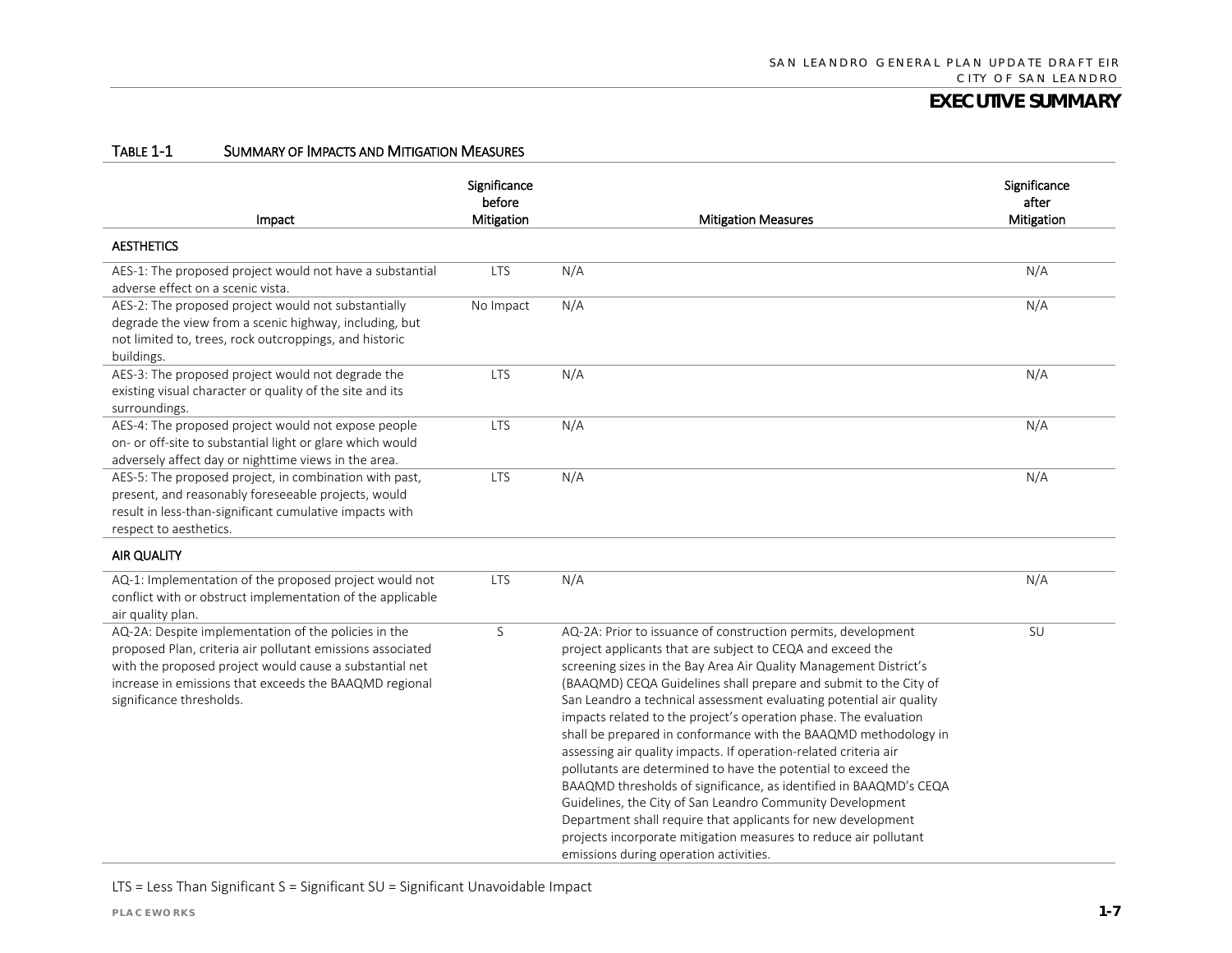#### TABLE 1-1 SUMMARY OF IMPACTS AND MITIGATION MEASURES

| Impact                                                      | Significance<br>before<br><b>Mitigation</b> | <b>Mitigation Measures</b>                                              | Significance<br>after<br>Mitigation |
|-------------------------------------------------------------|---------------------------------------------|-------------------------------------------------------------------------|-------------------------------------|
| AQ-2B: Despite implementation of the proposed project       | S                                           | AQ-2B-1: As part of the City's development approval process, the        | SU                                  |
| policies, criteria air pollutant emissions associated with  |                                             | City shall require applicants for future development projects to        |                                     |
| the proposed project construction activities would          |                                             | comply with the current Bay Area Air Quality Management District's      |                                     |
| generate a substantial net increase in emissions that       |                                             | basic control measures for reducing construction emissions of $PM_{10}$ |                                     |
| exceeds the BAAQMD regional significance thresholds.        |                                             | (Table 8-1, Basic Construction Mitigation Measures Recommended          |                                     |
|                                                             |                                             | for All Proposed Projects, of the BAAQMD CEQA Guidelines).              |                                     |
|                                                             |                                             | AQ-2B-2: Prior to issuance of construction permits, development         |                                     |
|                                                             |                                             | project applicants that are subject to CEQA and exceed the              |                                     |
|                                                             |                                             | screening sizes in the BAAQMD's CEQA Guidelines shall prepare and       |                                     |
|                                                             |                                             | submit to the City of San Leandro a technical assessment evaluating     |                                     |
|                                                             |                                             | potential project construction-related air quality impacts. The         |                                     |
|                                                             |                                             | evaluation shall be prepared in conformance with the BAAQMD             |                                     |
|                                                             |                                             | methodology in assessing air quality impacts. If construction-related   |                                     |
|                                                             |                                             | criteria air pollutants are determined to have the potential to exceed  |                                     |
|                                                             |                                             | the BAAQMD thresholds of significance, as identified in the BAAQMD      |                                     |
|                                                             |                                             | CEQA Guidelines, the City of San Leandro shall require that             |                                     |
|                                                             |                                             | applicants for new development projects incorporate mitigation          |                                     |
|                                                             |                                             | measures to reduce air pollutant emissions during construction          |                                     |
|                                                             |                                             | activities to below these thresholds (Table 8-2, Additional             |                                     |
|                                                             |                                             | Construction Mitigation Measures Recommended for Projects with          |                                     |
|                                                             |                                             | Construction Emissions Above the Threshold, of the BAAQMD CEQA          |                                     |
|                                                             |                                             | Guidelines, or applicable construction mitigation measures              |                                     |
|                                                             |                                             | subsequently approved by BAAQMD). These identified measures             |                                     |
|                                                             |                                             | shall be incorporated into all appropriate construction documents       |                                     |
|                                                             |                                             | (e.g. construction management plans) submitted to the City and          |                                     |
|                                                             |                                             | shall be verified by the City's Engineering/Transportation              |                                     |
|                                                             |                                             | Department, Building and/or Planning Division, and/or Community         |                                     |
|                                                             |                                             | Development Department.                                                 |                                     |
| AQ-3: Warehousing operations could generate a               | S                                           | AQ-3: Applicants for future non-residential land uses within the city   | <b>LTS</b>                          |
| substantial amount of diesel particulate matter (DPM)       |                                             | that: 1) have the potential to generate 100 or more diesel truck trips  |                                     |
| emissions from off-road equipment use and truck idling.     |                                             | per day or have 40 or more trucks with operating diesel-powered         |                                     |
| In addition, some warehousing and industrial facilities     |                                             | TRUs, and 2) are within 1,000 feet of a sensitive land use (e.g.        |                                     |
| may include use of transport refrigeration units (TRUs) for |                                             | residential, schools, hospitals, nursing homes), as measured from       |                                     |
| cold storage that could expose sensitive receptors to       |                                             | the property line of a proposed project to the property line of the     |                                     |
| substantial pollutant concentrations. Mitigation is needed  |                                             | nearest sensitive use, shall submit a health risk assessment (HRA) to   |                                     |
| to ensure that new projects are evaluated in accordance     |                                             | the City of San Leandro prior to future discretionary project           |                                     |
| with BAAQMD's CEQA Guidelines, and therefore impacts        |                                             | approval. The HRA shall be prepared in accordance with policies and     |                                     |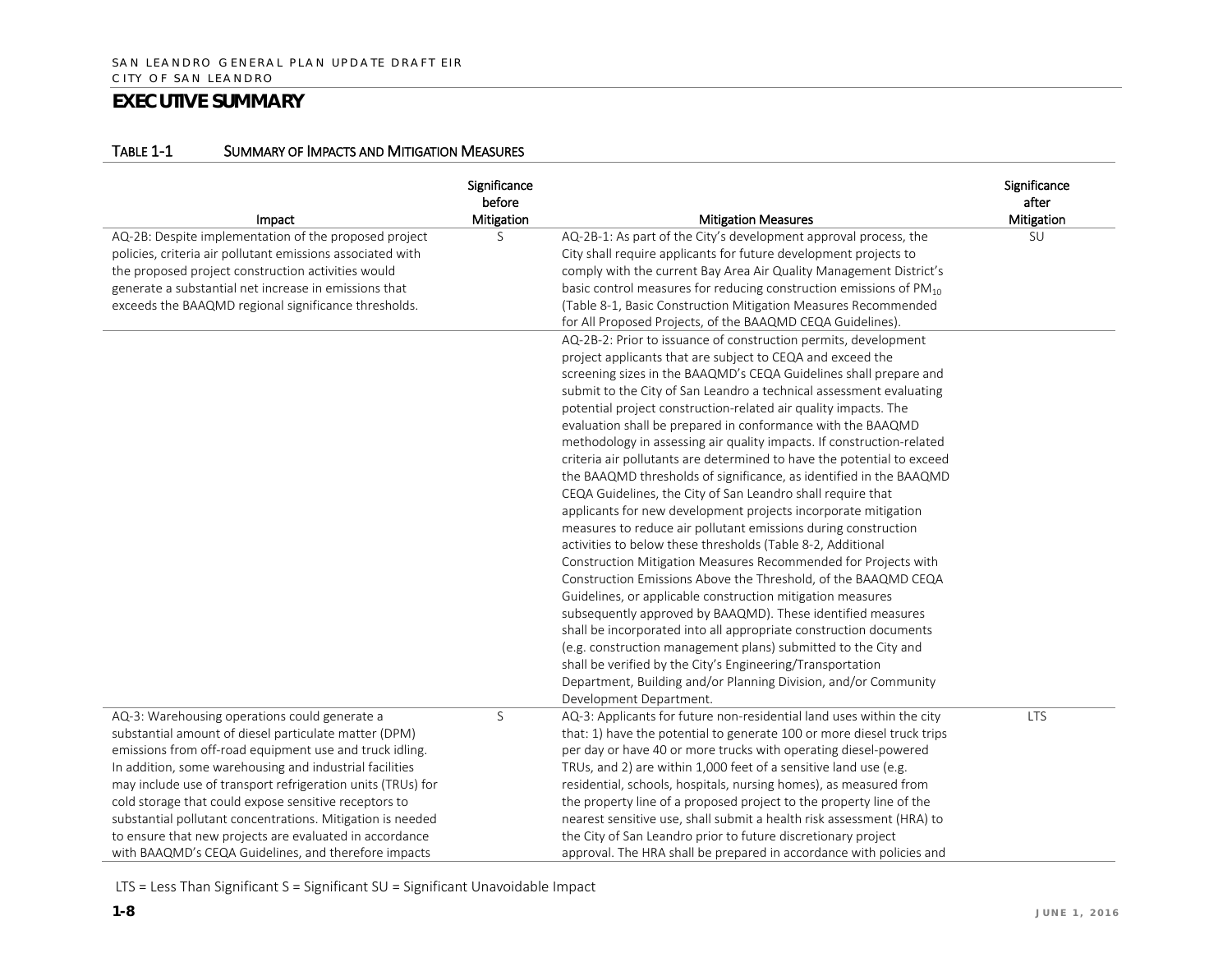| Impact                                                                                                                                                                                                                                      | Significance<br>before<br>Mitigation | <b>Mitigation Measures</b>                                                                                                                                                                                                                                                                                                                                                                                                                                                                                                                                                                                                                            | Significance<br>after<br>Mitigation |
|---------------------------------------------------------------------------------------------------------------------------------------------------------------------------------------------------------------------------------------------|--------------------------------------|-------------------------------------------------------------------------------------------------------------------------------------------------------------------------------------------------------------------------------------------------------------------------------------------------------------------------------------------------------------------------------------------------------------------------------------------------------------------------------------------------------------------------------------------------------------------------------------------------------------------------------------------------------|-------------------------------------|
| are significant.                                                                                                                                                                                                                            |                                      | procedures of the State Office of Environmental Health Hazard<br>Assessment and the Bay Area Air Quality Management District. If the<br>HRA shows that the incremental cancer risk exceeds 10 in one<br>million (10E-06), PM <sub>2.5</sub> concentrations exceed 0.3 $\mu$ g/m <sup>3</sup> , or the<br>appropriate non-cancer hazard index exceeds 1.0, the applicant will<br>be required to identify and demonstrate that mitigation measures<br>are capable of reducing potential cancer and non-cancer risks to an<br>acceptable level, including appropriate enforcement mechanisms.<br>Mitigation measures may include but are not limited to: |                                     |
|                                                                                                                                                                                                                                             |                                      | " Restricting idling on-site beyond Air Toxic Control Measures idling<br>restrictions, as feasible.                                                                                                                                                                                                                                                                                                                                                                                                                                                                                                                                                   |                                     |
|                                                                                                                                                                                                                                             |                                      | " Electrifying warehousing docks.                                                                                                                                                                                                                                                                                                                                                                                                                                                                                                                                                                                                                     |                                     |
|                                                                                                                                                                                                                                             |                                      | " Requiring use of newer equipment and/or vehicles.                                                                                                                                                                                                                                                                                                                                                                                                                                                                                                                                                                                                   |                                     |
|                                                                                                                                                                                                                                             |                                      | " Restricting off-site truck travel through the creation of truck<br>routes.                                                                                                                                                                                                                                                                                                                                                                                                                                                                                                                                                                          |                                     |
|                                                                                                                                                                                                                                             |                                      | Mitigation measures identified in the project-specific HRA shall be<br>identified as mitigation measures in the environmental document<br>and/or incorporated into the site development plan as a component<br>of a proposed project.                                                                                                                                                                                                                                                                                                                                                                                                                 |                                     |
| AQ -4: Implementation of the proposed Plan would not<br>create or expose a substantial number of people to<br>objectionable odors.                                                                                                          | <b>LTS</b>                           | N/A                                                                                                                                                                                                                                                                                                                                                                                                                                                                                                                                                                                                                                                   | N/A                                 |
| AQ-5: Despite implementation of the proposed Plan                                                                                                                                                                                           | S                                    | AQ-5: Implementation of Mitigation Measures AQ-1 through AQ-3.                                                                                                                                                                                                                                                                                                                                                                                                                                                                                                                                                                                        | SU                                  |
| policies, criteria air pollutant emissions associated with<br>the proposed project would generate a substantial net<br>increase in emissions that exceeds the BAAQMD regional<br>significance thresholds, and impacts would be significant. |                                      | There are no additional mitigation measures available to mitigate<br>this impact.                                                                                                                                                                                                                                                                                                                                                                                                                                                                                                                                                                     |                                     |
| <b>BIOLOGICAL RESOURCES</b>                                                                                                                                                                                                                 |                                      |                                                                                                                                                                                                                                                                                                                                                                                                                                                                                                                                                                                                                                                       |                                     |
| BIO-1: The proposed project would not have a substantial<br>adverse effect, either directly or through habitat<br>modifications, on special-status species.                                                                                 | LTS                                  | N/A                                                                                                                                                                                                                                                                                                                                                                                                                                                                                                                                                                                                                                                   | N/A                                 |
| BIO-2: The proposed project would not have a substantial<br>adverse effect on sensitive natural communities.                                                                                                                                | <b>LTS</b>                           | N/A                                                                                                                                                                                                                                                                                                                                                                                                                                                                                                                                                                                                                                                   | N/A                                 |

#### TABLE 1-1 SUMMARY OF IMPACTS AND MITIGATION MEASURES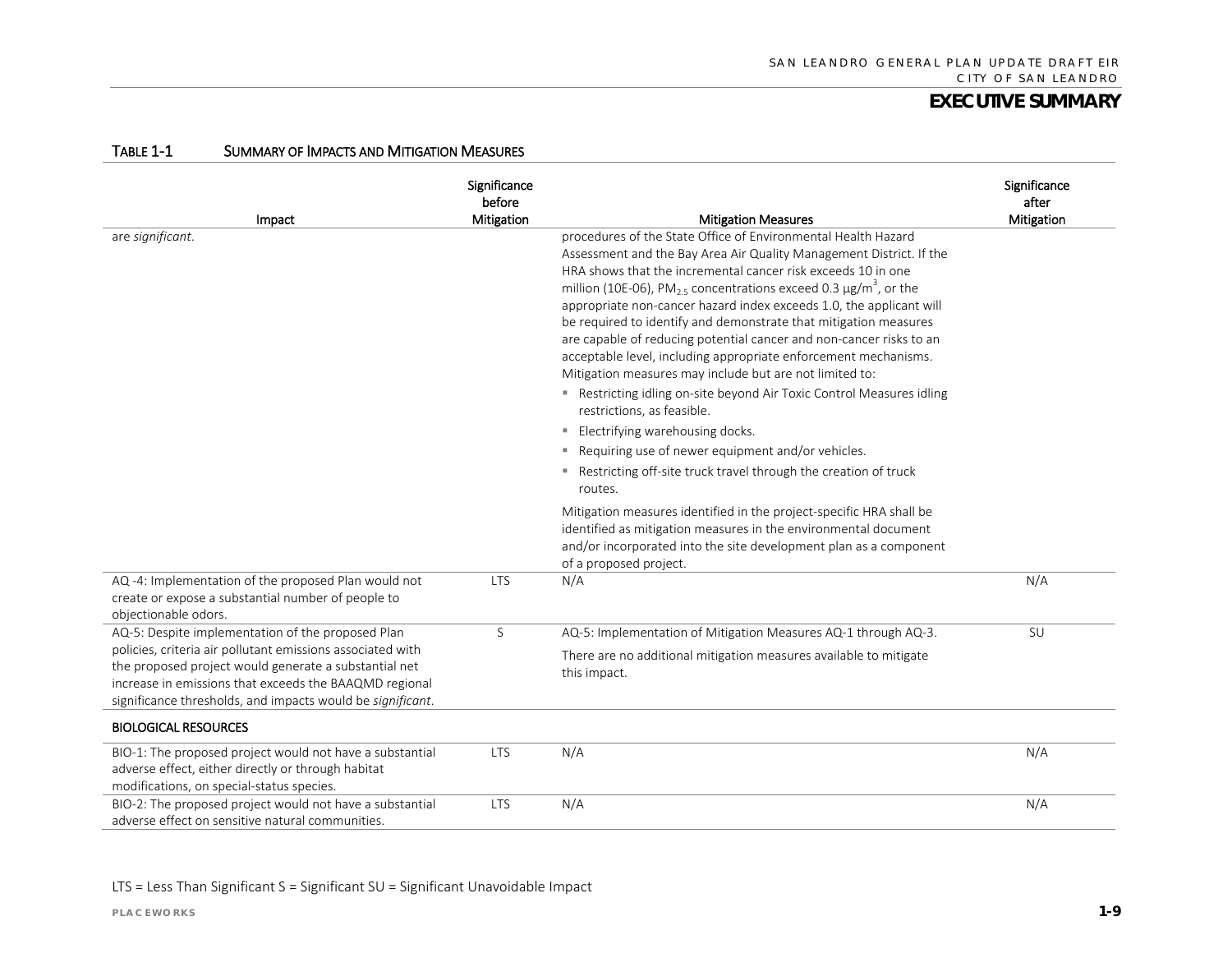#### TABLE 1-1 SUMMARY OF IMPACTS AND MITIGATION MEASURES

| Impact                                                                                                                                                                                                                                                                             | Significance<br>before<br>Mitigation |     | <b>Mitigation Measures</b> | Significance<br>after<br>Mitigation |
|------------------------------------------------------------------------------------------------------------------------------------------------------------------------------------------------------------------------------------------------------------------------------------|--------------------------------------|-----|----------------------------|-------------------------------------|
| BIO-3: The proposed project would not have a substantial<br>adverse effect on federally protected wetlands as defined<br>by Section 404 of the Clean Water Act.                                                                                                                    | <b>LTS</b>                           | N/A |                            | N/A                                 |
| BIO-4: The proposed project would not interfere<br>substantially with the movement of any native resident or<br>migratory fish or wildlife species, or with established<br>native resident or migratory wildlife corridors, or impede<br>the use of native wildlife nursery sites. | <b>LTS</b>                           | N/A |                            | N/A                                 |
| BIO-5: The proposed project would not conflict with any<br>local policies or ordinances protecting biological<br>resources, such as a tree preservation policy or<br>ordinance.                                                                                                    | <b>LTS</b>                           | N/A |                            | N/A                                 |
| BIO-6: The proposed project would not conflict with the<br>provisions of an adopted Habitat Conservation Plan,<br>Natural Community Conservation Plan, or other approved<br>local, regional, or State habitat conservation plan.                                                   | No Impact                            | N/A |                            | N/A                                 |
| BIO-7: The proposed project contribution to cumulative<br>impacts on biological resources would be less than<br>significant.                                                                                                                                                       | <b>LTS</b>                           | N/A |                            | N/A                                 |
| <b>CULTURAL RESOURCES</b>                                                                                                                                                                                                                                                          |                                      |     |                            |                                     |
| CULT-1: The proposed project would not cause a<br>substantial adverse change in the significance of a<br>historical resource.                                                                                                                                                      | <b>LTS</b>                           | N/A |                            | N/A                                 |
| CULT-2: The proposed project would not cause a<br>substantial adverse change in the significance of an<br>archeological resource pursuant to CEQA Guidelines<br>Section 15064.5.                                                                                                   | <b>LTS</b>                           | N/A |                            | N/A                                 |
| CULT-3: The proposed project would not directly or<br>indirectly destroy a unique paleontological resource or<br>site or unique geological feature.                                                                                                                                | <b>LTS</b>                           | N/A |                            | N/A                                 |
| CULT-4: The proposed project would not disturb any<br>human remains, including those interred outside of<br>formal cemeteries.                                                                                                                                                     | <b>LTS</b>                           | N/A |                            | N/A                                 |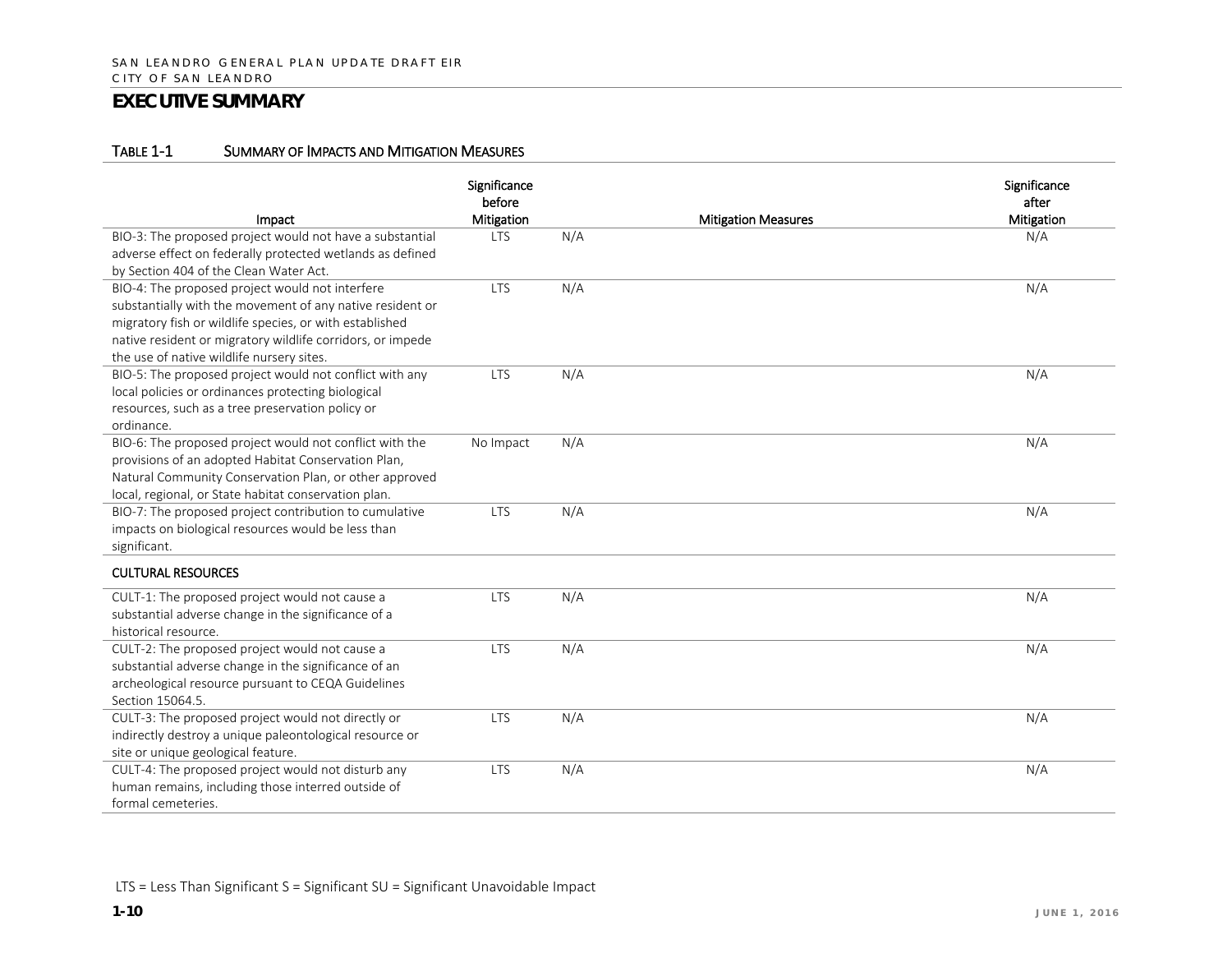#### TABLE 1-1 SUMMARY OF IMPACTS AND MITIGATION MEASURES

| Impact                                                                                                                                                                                                                                                                                                                                              | Significance<br>before<br>Mitigation |     | <b>Mitigation Measures</b> | Significance<br>after<br>Mitigation |
|-----------------------------------------------------------------------------------------------------------------------------------------------------------------------------------------------------------------------------------------------------------------------------------------------------------------------------------------------------|--------------------------------------|-----|----------------------------|-------------------------------------|
| CULT-5: The proposed project would not cause a<br>substantial adverse change in the significance of a tribal<br>cultural resource as defined in Public Resources Code<br>21074.                                                                                                                                                                     | <b>LTS</b>                           | N/A |                            | N/A                                 |
| CULT-6: The proposed project, in combination with past,<br>present, and reasonably foreseeable projects, would<br>result in less-than-significant cumulative impacts with<br>respect to cultural resources.                                                                                                                                         | <b>LTS</b>                           | N/A |                            | N/A                                 |
| GEOLOGY, SOILS, AND SEISMICITY                                                                                                                                                                                                                                                                                                                      |                                      |     |                            |                                     |
| GEO-1: The proposed project would not expose people or<br>structures to potential substantial adverse effects,<br>including the risk of loss, injury, or death involving rupture<br>of a known earthquake fault; strong seismic ground<br>shaking; seismic-related ground failure; including<br>liquefaction and lateral spreading; and landslides. | <b>LTS</b>                           | N/A |                            | N/A                                 |
| GEO-2: The proposed project would not result in<br>substantial soil erosion or the loss of topsoil.                                                                                                                                                                                                                                                 | <b>LTS</b>                           | N/A |                            | N/A                                 |
| GEO-3: The proposed project would not result in a<br>significant impact related to development on unstable<br>geologic units and soils or result in on- or off-site<br>landsliding, lateral spreading, subsidence, liquefaction, or<br>collapse.                                                                                                    | <b>LTS</b>                           | N/A |                            | N/A                                 |
| GEO-4: The proposed project would not create<br>substantial risks to property as a result of its location on<br>expansive soil, as defined by Section 1803.5.3 of the<br>California Building Code.                                                                                                                                                  | <b>LTS</b>                           | N/A |                            | N/A                                 |
| GEO-5: The proposed project would not have soils<br>incapable of adequately supporting the use of septic<br>tanks or alternative wastewater disposal systems where<br>sewers are not available for the disposal of wastewater.                                                                                                                      | <b>LTS</b>                           | N/A |                            | N/A                                 |
| GEO-6: The proposed project, in combination with past,<br>present, and reasonably foreseeable projects, would<br>result in less-than-significant cumulative impacts with<br>respect to geology, soils, and seismicity.                                                                                                                              | <b>LTS</b>                           | N/A |                            | N/A                                 |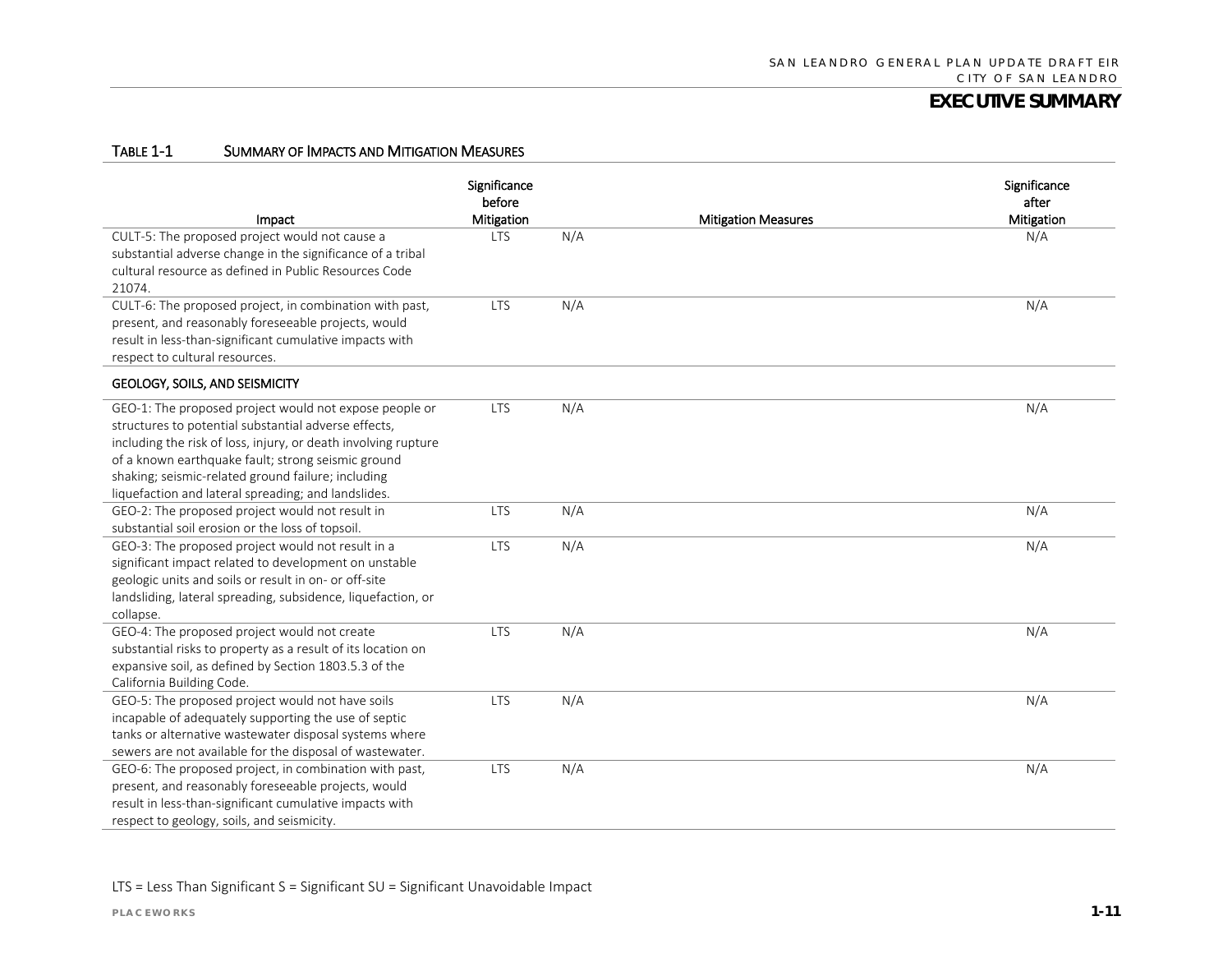#### TABLE 1-1 SUMMARY OF IMPACTS AND MITIGATION MEASURES

| Impact                                                                                                                                                                                                                                                                                                                                                                                                                                                      | Significance<br>before<br>Mitigation | <b>Mitigation Measures</b>                                                                                                                                                                                                                                                                                                                                                                                                                                                                                                                  | Significance<br>after<br>Mitigation |
|-------------------------------------------------------------------------------------------------------------------------------------------------------------------------------------------------------------------------------------------------------------------------------------------------------------------------------------------------------------------------------------------------------------------------------------------------------------|--------------------------------------|---------------------------------------------------------------------------------------------------------------------------------------------------------------------------------------------------------------------------------------------------------------------------------------------------------------------------------------------------------------------------------------------------------------------------------------------------------------------------------------------------------------------------------------------|-------------------------------------|
| <b>GREENHOUSE GAS EMISSIONS</b>                                                                                                                                                                                                                                                                                                                                                                                                                             |                                      |                                                                                                                                                                                                                                                                                                                                                                                                                                                                                                                                             |                                     |
| GHG-1: Implementation of the proposed Plan would<br>directly and indirectly generate greenhouse gas (GHG)<br>emissions but would not exceed identified GHG efficiency<br>targets for 2020 or General Plan horizon year of 2035,<br>and, therefore, would not have a significant impact on the<br>environment.                                                                                                                                               | <b>LTS</b>                           | N/A                                                                                                                                                                                                                                                                                                                                                                                                                                                                                                                                         | N/A                                 |
| GHG-2: While the proposed Plan supports progress<br>toward the long term-goals identified in Executive Order<br>B-30-15 and Executive Order S-03-05, it cannot yet be<br>demonstrated that San Leandro will achieve GHG<br>emissions reductions that are consistent with an 80<br>percent reduction below 1990 levels by the year 2050<br>based on existing technologies and currently adopted<br>policies and programs.<br>HAZARDS AND HAZARDOUS MATERIALS | S                                    | GHG-2: No mitigation measures are currently available to address<br>post-2030 GHG reductions. The proposed Plan and the Climate<br>Action Plan (CAP) include measures to align the City with the GHG<br>reductions of AB 32 and Executive Order B-30-15. However,<br>additional State and federal actions are necessary to ensure that<br>State and federally regulated sources (i.e., sources outside the City's<br>jurisdictional control) take similar aggressive measures to ensure the<br>deep cuts needed to achieve the 2050 target. | SU                                  |
| HAZ-1: The proposed project would not create a<br>significant hazard to the public or the environment<br>through the routine transport, use, or disposal of<br>hazardous materials.                                                                                                                                                                                                                                                                         | <b>LTS</b>                           | N/A                                                                                                                                                                                                                                                                                                                                                                                                                                                                                                                                         | N/A                                 |
| HAZ-2: The proposed project would not create a<br>significant hazard to the public or the environment<br>through reasonably foreseeable upset and accident<br>conditions involving the release of hazardous materials<br>into the environment.                                                                                                                                                                                                              | <b>LTS</b>                           | N/A                                                                                                                                                                                                                                                                                                                                                                                                                                                                                                                                         | N/A                                 |
| HAZ-3: Implementation of the proposed project would<br>not emit hazardous emissions or handle hazardous or<br>acutely hazardous materials, substances, or waste within<br>1/4-mile of an existing or proposed school.                                                                                                                                                                                                                                       | <b>LTS</b>                           | N/A                                                                                                                                                                                                                                                                                                                                                                                                                                                                                                                                         | N/A                                 |
| HAZ-4: The proposed project would not be located on a<br>site which is included on a list of hazardous materials sites<br>compiled pursuant to Government Code Section 65962.5<br>and, as a result, create a significant hazard to the public<br>or the environment.                                                                                                                                                                                        | <b>LTS</b>                           | N/A                                                                                                                                                                                                                                                                                                                                                                                                                                                                                                                                         | N/A                                 |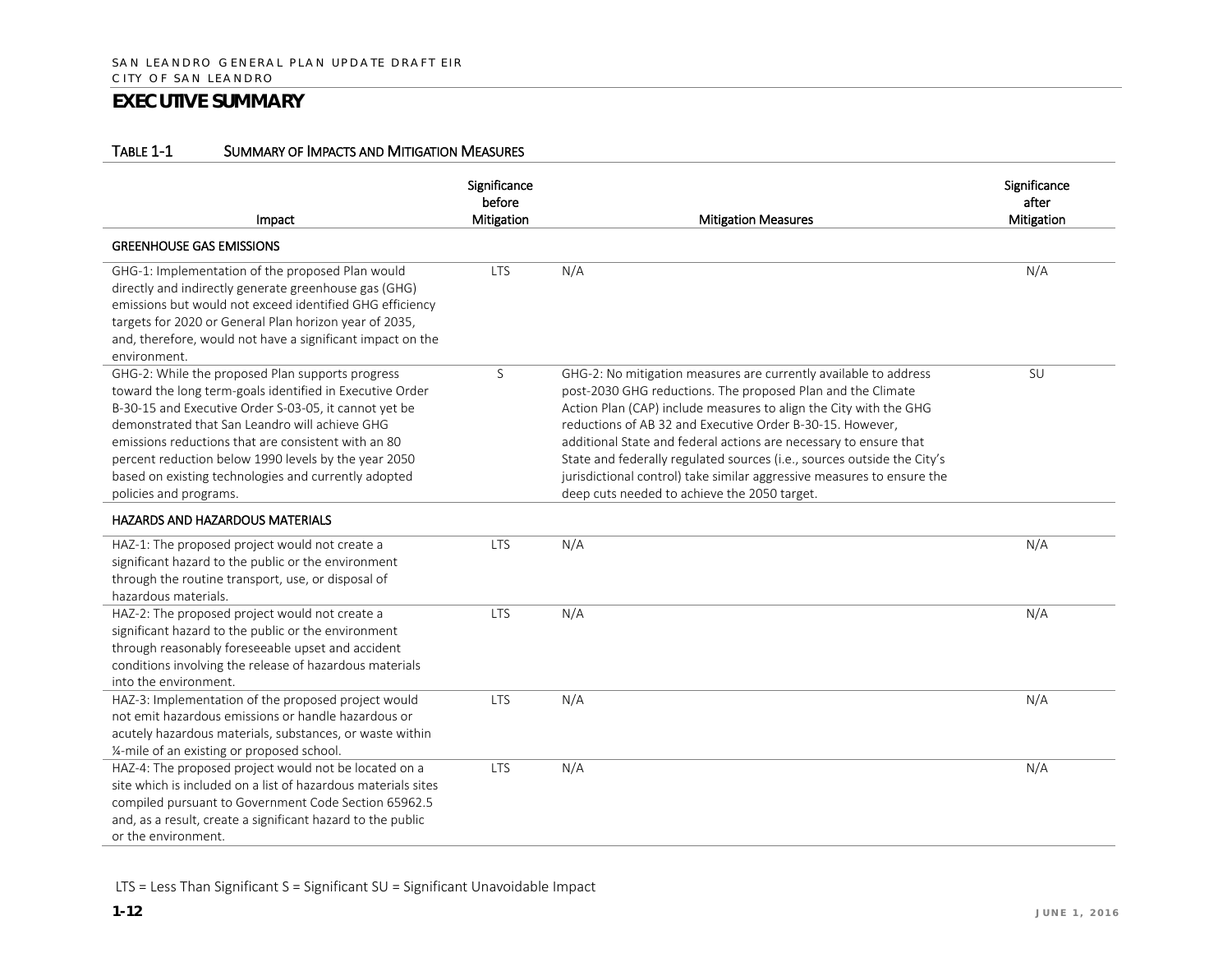#### TABLE 1-1 SUMMARY OF IMPACTS AND MITIGATION MEASURES

| Impact                                                                                                                                                                                                                                                                                                                                                                                                                                                 | Significance<br>before<br>Mitigation |     | <b>Mitigation Measures</b> | Significance<br>after<br>Mitigation |
|--------------------------------------------------------------------------------------------------------------------------------------------------------------------------------------------------------------------------------------------------------------------------------------------------------------------------------------------------------------------------------------------------------------------------------------------------------|--------------------------------------|-----|----------------------------|-------------------------------------|
| HAZ-5: The proposed project would not be located within<br>an airport land use plan or, where such a plan has not<br>been adopted, within two miles of a public airport or<br>public use airport it results in a safety hazard for people<br>residing or working in the project area.                                                                                                                                                                  | <b>LTS</b>                           | N/A |                            | N/A                                 |
| HAZ-6: The proposed project would not be within the<br>vicinity of a private airstrip and result in a safety hazard<br>for people residing or working in the project area.                                                                                                                                                                                                                                                                             | No Impact                            | N/A |                            | N/A                                 |
| HAZ-7: The proposed project would not impair<br>implementation of, or physically interfere with, an<br>adopted emergency response plan or emergency<br>evacuation plan.                                                                                                                                                                                                                                                                                | <b>LTS</b>                           | N/A |                            | N/A                                 |
| HAZ-8: The proposed project would not expose people or<br>structures to a significant risk of loss, injury, or death<br>involving wildland fires, including where wildlands are<br>adjacent to urbanized areas or where residences are<br>intermixed with wildlands.                                                                                                                                                                                   | <b>LTS</b>                           | N/A |                            | N/A                                 |
| HAZ-9: Implementation of the proposed project, in<br>combination with past, present, and reasonably<br>foreseeable projects, would result in less-than-significant<br>cumulative impacts with respect to hazards and<br>hazardous materials.                                                                                                                                                                                                           | <b>LTS</b>                           | N/A |                            | N/A                                 |
| <b>HYDROLOGY AND WATER QUALITY</b>                                                                                                                                                                                                                                                                                                                                                                                                                     |                                      |     |                            |                                     |
| HYD-1: The proposed project would not violate any water<br>quality standards or discharge requirements.                                                                                                                                                                                                                                                                                                                                                | <b>LTS</b>                           | N/A |                            | N/A                                 |
| HYD-2: The proposed project would not substantially<br>deplete groundwater supplies or interfere substantially<br>with groundwater recharge such that there would be a<br>net deficit in aquifer volume or a lowering of the local<br>groundwater table level (e.g., the production rate of pre-<br>existing nearby wells would drop to a level which would<br>not support existing land uses or planned uses for which<br>permits have been granted). | <b>LTS</b>                           | N/A |                            | N/A                                 |
| HYD-3: The proposed project would not substantially alter<br>the existing drainage pattern of the site or area, including<br>through the alteration of the course of a stream or river,                                                                                                                                                                                                                                                                | <b>LTS</b>                           | N/A |                            | N/A                                 |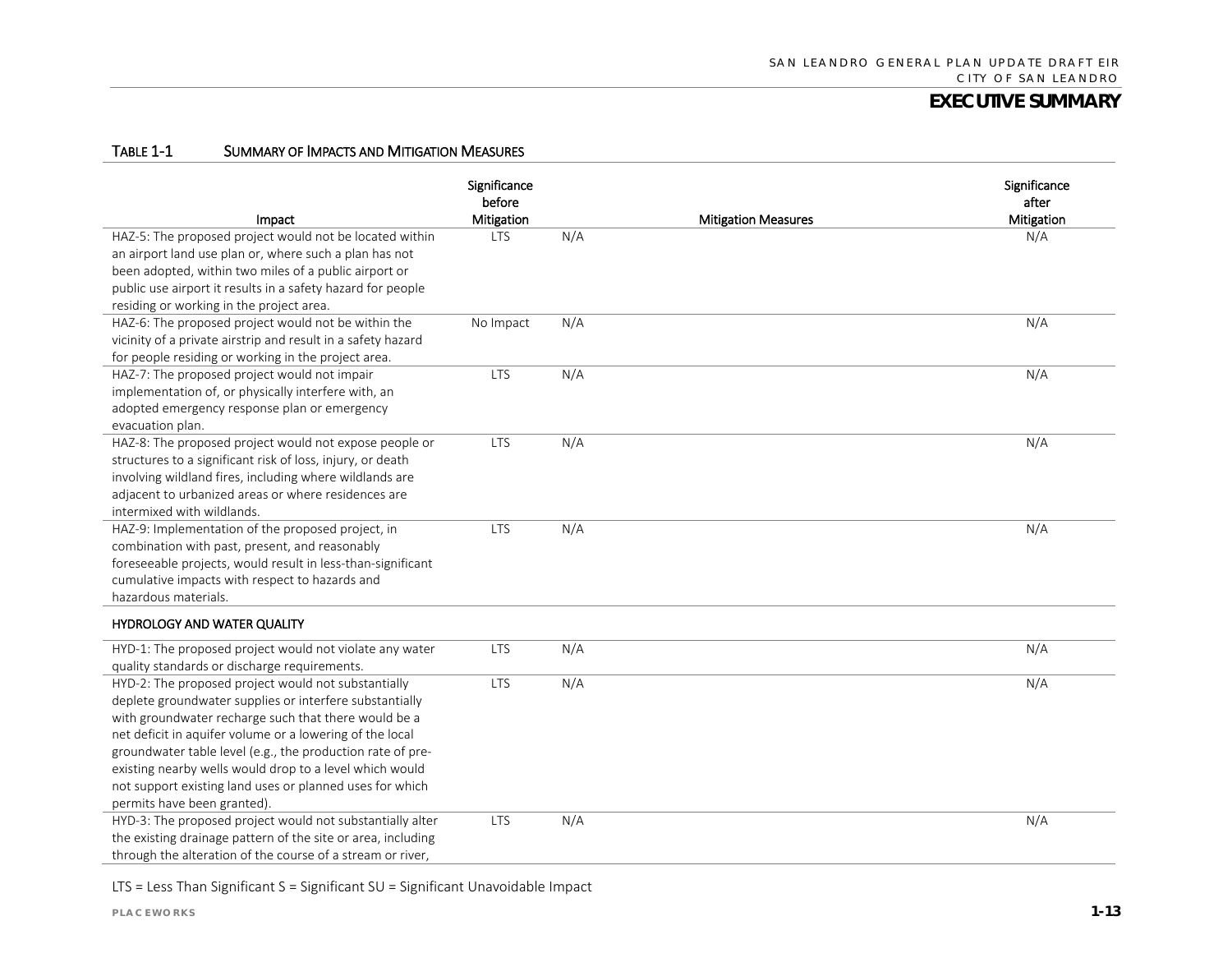#### TABLE 1-1 SUMMARY OF IMPACTS AND MITIGATION MEASURES

| Impact                                                                                                                                                                                                                                                                                                                      | Significance<br>before<br>Mitigation |     | <b>Mitigation Measures</b> | Significance<br>after<br>Mitigation |
|-----------------------------------------------------------------------------------------------------------------------------------------------------------------------------------------------------------------------------------------------------------------------------------------------------------------------------|--------------------------------------|-----|----------------------------|-------------------------------------|
| or substantially increase the amount of surface runoff in a<br>manner which would result in substantial erosion or<br>siltation on- or off-site.                                                                                                                                                                            |                                      |     |                            |                                     |
| HYD-4: The proposed project would not substantially alter<br>the existing drainage pattern of the site or area, including<br>through the alteration of the course of a stream or river,<br>or substantially increase the rate or amount of surface<br>runoff in a manner which would result in flooding on- or<br>off-site. | <b>LTS</b>                           | N/A |                            | N/A                                 |
| HYD-5: The proposed project would not create or<br>contribute runoff water which would exceed the capacity<br>of existing or planned stormwater drainage systems or<br>provide substantial additional sources of polluted runoff.                                                                                           | <b>LTS</b>                           | N/A |                            | N/A                                 |
| HYD-6: The proposed project would not otherwise<br>substantially degrade water quality.                                                                                                                                                                                                                                     | <b>LTS</b>                           | N/A |                            | N/A                                 |
| HYD-7: The proposed project would place housing within<br>a 100-year flood hazard area as mapped on a federal<br>Flood Hazard Boundary or Flood Insurance Rate Map or<br>other flood hazard delineation map.                                                                                                                | No Impact                            | N/A |                            | N/A                                 |
| HYD-8: The proposed project would not result in<br>significant impacts associated with placing within a 100-<br>year flood hazard area structures which would impede or<br>redirect flood flows.                                                                                                                            | <b>LTS</b>                           | N/A |                            | N/A                                 |
| HYD-9: The proposed project would not expose people or<br>structures to a significant risk of loss, injury, or death<br>involving flooding, including flooding as a result of a levee<br>or dam.                                                                                                                            | No Impact                            | N/A |                            | N/A                                 |
| HYD-10: The proposed project would not expose people<br>or structures to a significant risk of inundation by seiche,<br>tsunami, or mudflow.                                                                                                                                                                                | <b>LTS</b>                           | N/A |                            | N/A                                 |
| HYD-11: The proposed project, in combination with past,<br>present, and reasonably foreseeable projects, would<br>result in less-than-significant cumulative impacts with<br>respect to hydrology and water quality.                                                                                                        | <b>LTS</b>                           | N/A |                            | N/A                                 |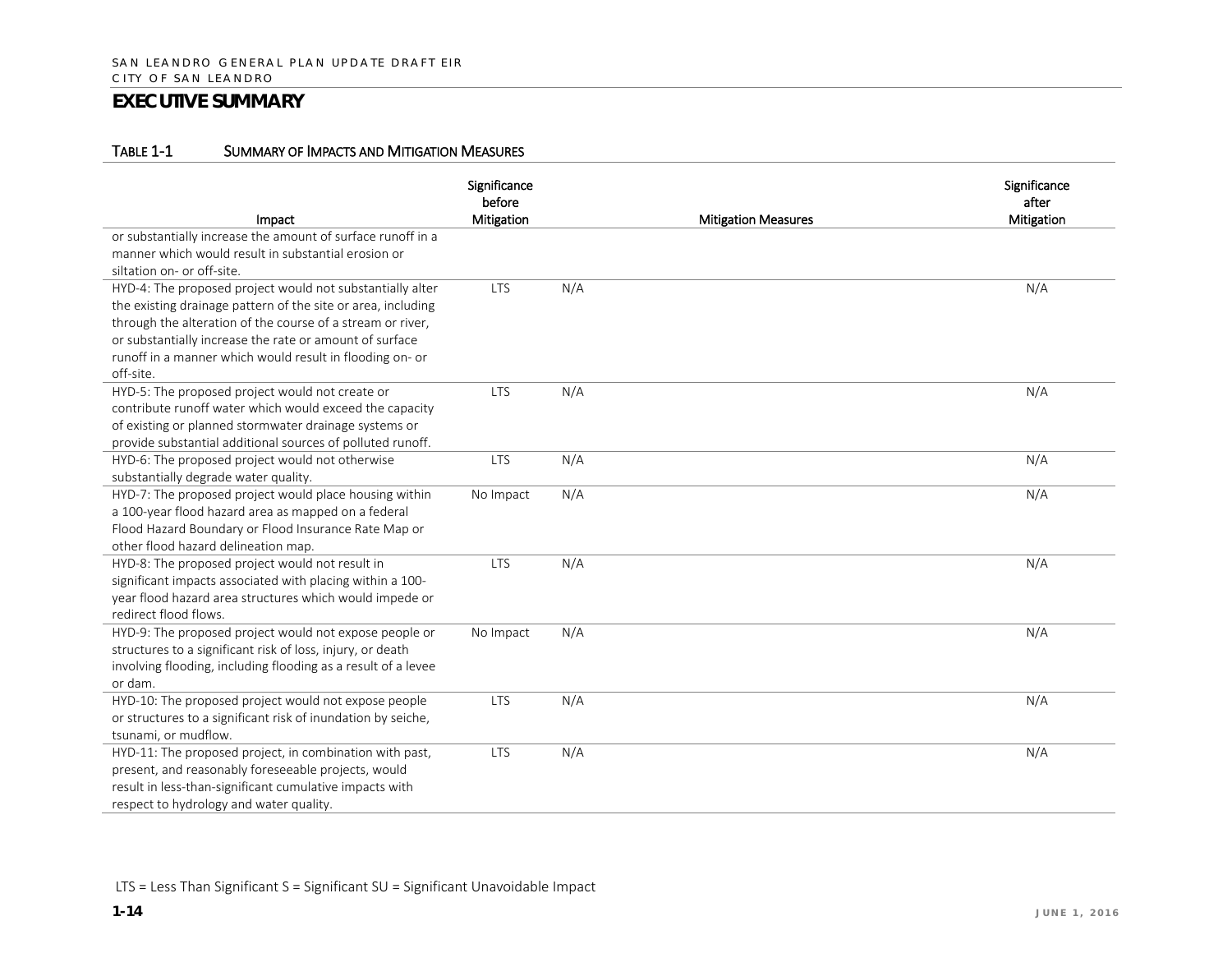#### TABLE 1-1 SUMMARY OF IMPACTS AND MITIGATION MEASURES

| Impact                                                                                                                                                                                                                                                                                                                                                          | Significance<br>before<br>Mitigation | <b>Mitigation Measures</b>                                                                                                                                                                                                                                                                                                                                                                                                                                                                                                                                      | Significance<br>after<br>Mitigation |
|-----------------------------------------------------------------------------------------------------------------------------------------------------------------------------------------------------------------------------------------------------------------------------------------------------------------------------------------------------------------|--------------------------------------|-----------------------------------------------------------------------------------------------------------------------------------------------------------------------------------------------------------------------------------------------------------------------------------------------------------------------------------------------------------------------------------------------------------------------------------------------------------------------------------------------------------------------------------------------------------------|-------------------------------------|
| <b>LAND USE AND PLANNING</b>                                                                                                                                                                                                                                                                                                                                    |                                      |                                                                                                                                                                                                                                                                                                                                                                                                                                                                                                                                                                 |                                     |
| LAND-1: The proposed project would not physically divide<br>an established community.                                                                                                                                                                                                                                                                           | <b>LTS</b>                           | N/A                                                                                                                                                                                                                                                                                                                                                                                                                                                                                                                                                             | N/A                                 |
| LAND-2: The proposed project would not conflict with any<br>applicable land use plan, policy, or regulation of an<br>agency with jurisdiction over the project (including, but<br>not limited to, the general plan, specific plan, local coastal<br>program, or zoning ordinance) adopted for the purpose<br>of avoiding or mitigating an environmental effect. | <b>LTS</b>                           | N/A                                                                                                                                                                                                                                                                                                                                                                                                                                                                                                                                                             | N/A                                 |
| LAND-3: The proposed project would not conflict with any<br>applicable habitat conservation plan or natural<br>community conservation plan.                                                                                                                                                                                                                     | No Impact                            | N/A                                                                                                                                                                                                                                                                                                                                                                                                                                                                                                                                                             | N/A                                 |
| LAND-4: Implementation of the proposed project, in<br>combination with past, present, and reasonable<br>foreseeable projects, would result in less-than-significant<br>cumulative impacts with respect to land use and planning.                                                                                                                                | <b>LTS</b>                           | N/A                                                                                                                                                                                                                                                                                                                                                                                                                                                                                                                                                             | N/A                                 |
| <b>NOISE</b>                                                                                                                                                                                                                                                                                                                                                    |                                      |                                                                                                                                                                                                                                                                                                                                                                                                                                                                                                                                                                 |                                     |
| NOI-1: The proposed project would not generate noise<br>levels in excess of standards established in the General<br>Plan or the Municipal Code, and/or the applicable<br>standards of other agencies.                                                                                                                                                           | N/A                                  | N/A                                                                                                                                                                                                                                                                                                                                                                                                                                                                                                                                                             | N/A                                 |
| NOI-2: The proposed project could generate excessive<br>groundborne vibration or groundborne noise levels.                                                                                                                                                                                                                                                      | <b>LTS</b>                           | N/A                                                                                                                                                                                                                                                                                                                                                                                                                                                                                                                                                             | N/A                                 |
| NOI-3: The proposed project would cause a substantial<br>permanent increase in ambient transportation-related<br>noise levels in the project vicinity.                                                                                                                                                                                                          | S                                    | NOI-3: Beyond the General Plan Environmental Hazards Element<br>policies discussed above, the following mitigation measures were<br>considered, but as described below, were found to be infeasible.                                                                                                                                                                                                                                                                                                                                                            | SU                                  |
|                                                                                                                                                                                                                                                                                                                                                                 |                                      | <b>Technological Advances for Noise-Generating Vehicles</b><br>Most urban noise results from the use of roadway vehicles, including<br>automobiles, motorcycles, and trucks. The implementation of<br>improved technologies for the prevention or muffling of noise from<br>these sources could theoretically prevent substantial increases to<br>ambient noise levels; however, this approach would be infeasible as<br>much of this implementation is beyond the jurisdiction of the City.<br>Beyond currently-accepted State and industry standards and best |                                     |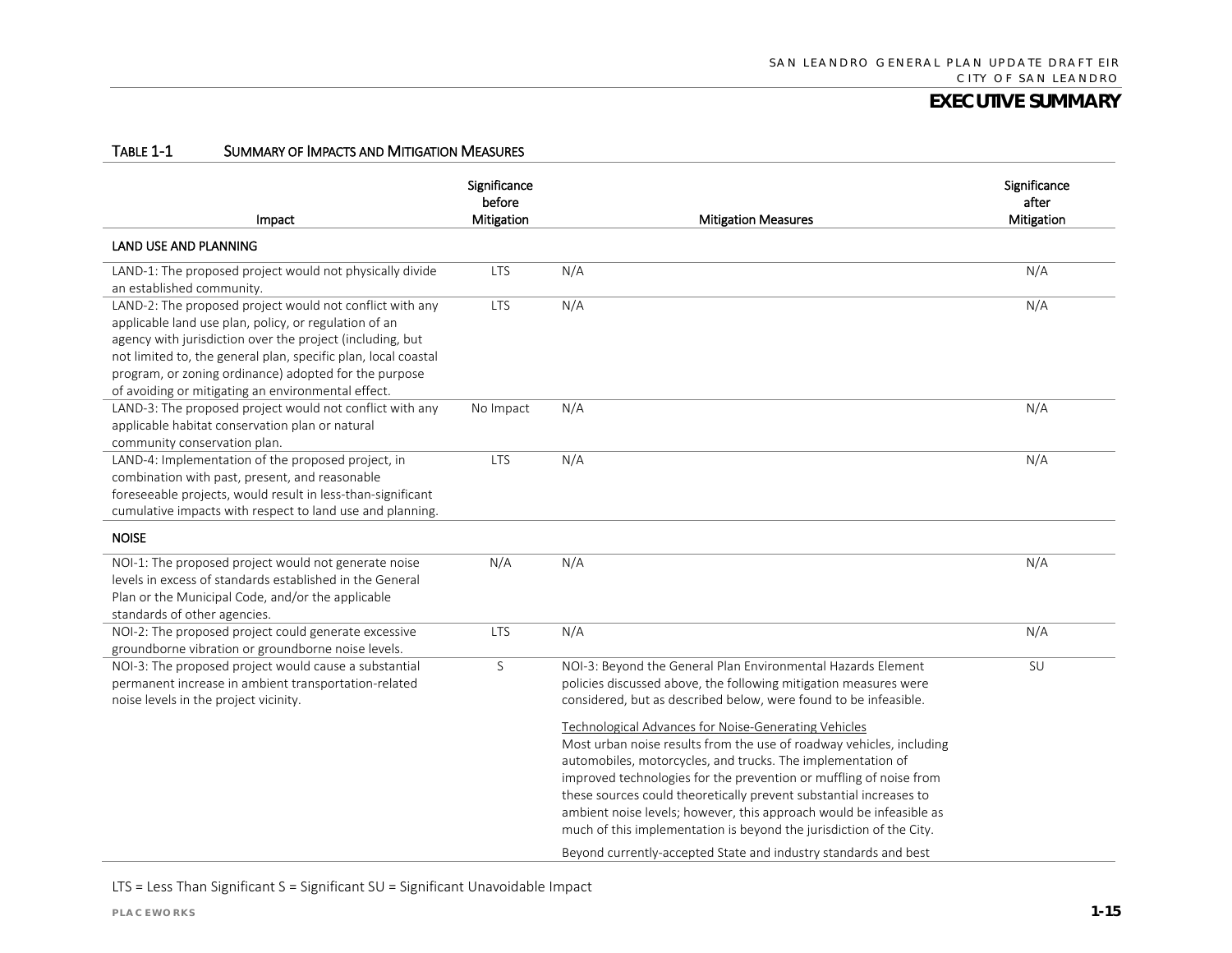| Impact                                                    | Significance<br>before<br><b>Mitigation</b> | <b>Mitigation Measures</b>                                                                                                           | Significance<br>after<br>Mitigation |
|-----------------------------------------------------------|---------------------------------------------|--------------------------------------------------------------------------------------------------------------------------------------|-------------------------------------|
|                                                           |                                             | practices, developing and/or requiring novel technological                                                                           |                                     |
|                                                           |                                             | improvements for noise-generating vehicles would not be                                                                              |                                     |
|                                                           |                                             | affordable, scientifically plausible, or within the City's jurisdiction.                                                             |                                     |
|                                                           |                                             | Therefore, this potential mitigation measure is regarded as                                                                          |                                     |
|                                                           |                                             | infeasible.                                                                                                                          |                                     |
|                                                           |                                             | Universal Use of Noise-Attenuating Features                                                                                          |                                     |
|                                                           |                                             | The universal use of noise attenuating features such as rubberized                                                                   |                                     |
|                                                           |                                             | asphalt, soundwalls, berms, and improved building sound-insulation,                                                                  |                                     |
|                                                           |                                             | could prevent transmission of excessive noise to the outdoor and                                                                     |                                     |
|                                                           |                                             | indoor areas of sensitive land uses and/or could prevent projected                                                                   |                                     |
|                                                           |                                             | increases in ambient noise levels. However, this approach would be                                                                   |                                     |
|                                                           |                                             | infeasible in several situations. Specifically, rubberized asphalt                                                                   |                                     |
|                                                           |                                             | reduces tire-pavement noise and when new, achieves a reduction of                                                                    |                                     |
|                                                           |                                             | approximately 4 dB when compared to normal pavement surfaces.                                                                        |                                     |
|                                                           |                                             | However, the noise reduction properties degrade over time, and the                                                                   |                                     |
|                                                           |                                             | noise reduction would not be sufficient to reduce noise impacts in                                                                   |                                     |
|                                                           |                                             | many areas of San Leandro. In many cases, aesthetic concerns, costs,                                                                 |                                     |
|                                                           |                                             | physical constraints, or other issues would prevent the universal                                                                    |                                     |
|                                                           |                                             | implementation of adequate noise-attenuating features. In addition                                                                   |                                     |
|                                                           |                                             | to their expense, soundwalls often block views and are regarded as                                                                   |                                     |
|                                                           |                                             | unsightly. Moreover, the construction of soundwalls can result in                                                                    |                                     |
|                                                           |                                             | reduced pedestrian and vehicle connectivity, which would                                                                             |                                     |
|                                                           |                                             | contravene other goals of the proposed General Plan and have                                                                         |                                     |
|                                                           |                                             | negative social, economic, and even environmental consequences.                                                                      |                                     |
|                                                           |                                             | Although improved building construction and insulation beyond that                                                                   |                                     |
|                                                           |                                             | which is required by California Title 24 and the General Plan could                                                                  |                                     |
|                                                           |                                             | further reduce indoor exposure to excessive noise, substantial                                                                       |                                     |
|                                                           |                                             | outdoor increases to ambient noise levels would remain. Therefore,                                                                   |                                     |
| NOI-4: Construction activities under the proposed project | S                                           | this potential mitigation measure is regarded as infeasible.<br>NOI-4: The City of San Leandro shall adopt the following measures as | <b>LTS</b>                          |
| may lead to substantial temporary or periodic increases   |                                             | Standard Conditions of Approval or Construction Development                                                                          |                                     |
| to ambient noise levels. This would be a potentially      |                                             | Standards for new construction in the city. The Standard Conditions                                                                  |                                     |
| significant impact.                                       |                                             | of Approval/Construction Development Standards shall include an                                                                      |                                     |
|                                                           |                                             | exception that states that the Engineering & Transportation Director                                                                 |                                     |
|                                                           |                                             | or his/her designee may waive individual measures upon individual                                                                    |                                     |
|                                                           |                                             | written request from an Applicant after City review.                                                                                 |                                     |

#### TABLE 1-1 SUMMARY OF IMPACTS AND MITIGATION MEASURES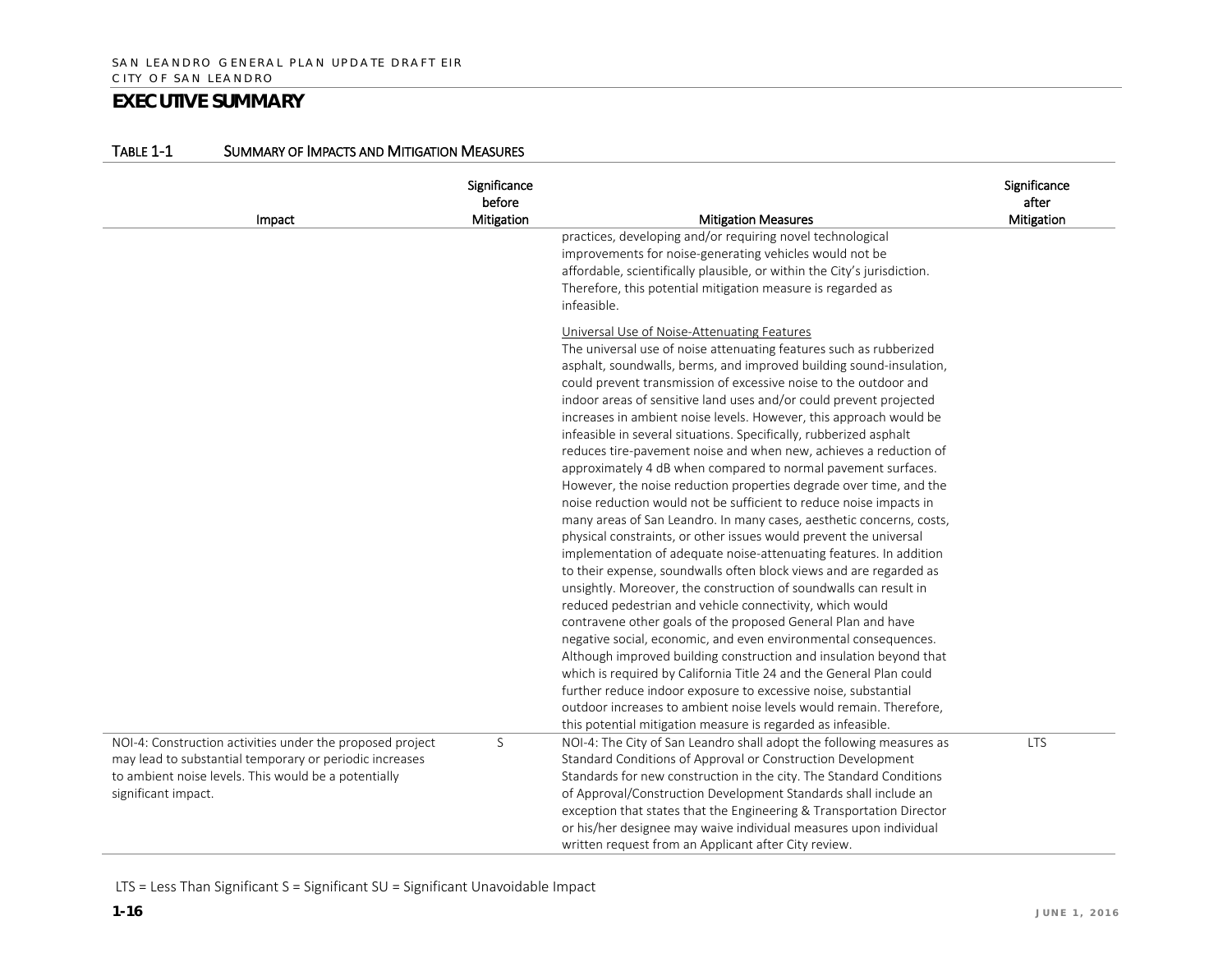| Impact                                                                                                                                                                                                                                                                                                                                        | Significance<br>before<br>Mitigation | <b>Mitigation Measures</b>                                                                                                                                                                                             | Significance<br>after<br>Mitigation |
|-----------------------------------------------------------------------------------------------------------------------------------------------------------------------------------------------------------------------------------------------------------------------------------------------------------------------------------------------|--------------------------------------|------------------------------------------------------------------------------------------------------------------------------------------------------------------------------------------------------------------------|-------------------------------------|
|                                                                                                                                                                                                                                                                                                                                               |                                      | " Construction activities shall be restricted to the daytime hours of<br>between 7:00 a.m. and 7:00 p.m. on weekdays, or between 8:00<br>a.m. and 7:00 p.m. on Sunday and Saturday.                                    |                                     |
|                                                                                                                                                                                                                                                                                                                                               |                                      | Prior to the start of construction activities, the construction<br>contractor shall:                                                                                                                                   |                                     |
|                                                                                                                                                                                                                                                                                                                                               |                                      | " Maintain and tune all proposed equipment in accordance with<br>the manufacturer's recommendations to minimize noise<br>emission.                                                                                     |                                     |
|                                                                                                                                                                                                                                                                                                                                               |                                      | " Inspect all proposed equipment and fit all equipment with<br>properly operating mufflers, air intake silencers, and engine<br>shrouds that are no less effective than as originally equipped<br>by the manufacturer. |                                     |
|                                                                                                                                                                                                                                                                                                                                               |                                      | Post a sign, clearly visible at the site, with a contact name and<br>telephone number of the City of San Leandro's authorized<br>representative to respond in the event of a noise complaint.                          |                                     |
|                                                                                                                                                                                                                                                                                                                                               |                                      | • Place stationary construction equipment and material delivery<br>in loading and unloading areas as far as practicable from the<br>residences.                                                                        |                                     |
|                                                                                                                                                                                                                                                                                                                                               |                                      | " Limit unnecessary engine idling to the extent feasible.                                                                                                                                                              |                                     |
|                                                                                                                                                                                                                                                                                                                                               |                                      | Use smart back-up alarms, which automatically adjust the<br>alarm level based on the background noise level, or switch off<br>back-up alarms and replace with human spotters.                                          |                                     |
|                                                                                                                                                                                                                                                                                                                                               |                                      | Use low-noise emission equipment.                                                                                                                                                                                      |                                     |
|                                                                                                                                                                                                                                                                                                                                               |                                      | Limit use of public address systems.<br>m.                                                                                                                                                                             |                                     |
|                                                                                                                                                                                                                                                                                                                                               |                                      | Minimize grade surface irregularities on construction sites.<br>m.                                                                                                                                                     |                                     |
| NOI-5: The proposed project would not result in the<br>exposure of people residing or working in the vicinity of<br>the project site to excessive aircraft noise levels, for a<br>project located within an airport land use plan, or where<br>such a plan has not been adopted, within 2 miles of a<br>public airport or public use airport. | <b>LTS</b>                           | N/A                                                                                                                                                                                                                    | N/A                                 |
| NOI-6: The proposed project would not result in the<br>exposure of people residing or working in the project site<br>to excessive noise levels, for a project within the vicinity<br>of a private airstrip.                                                                                                                                   | <b>LTS</b>                           | N/A                                                                                                                                                                                                                    | N/A                                 |

#### TABLE 1-1 SUMMARY OF IMPACTS AND MITIGATION MEASURES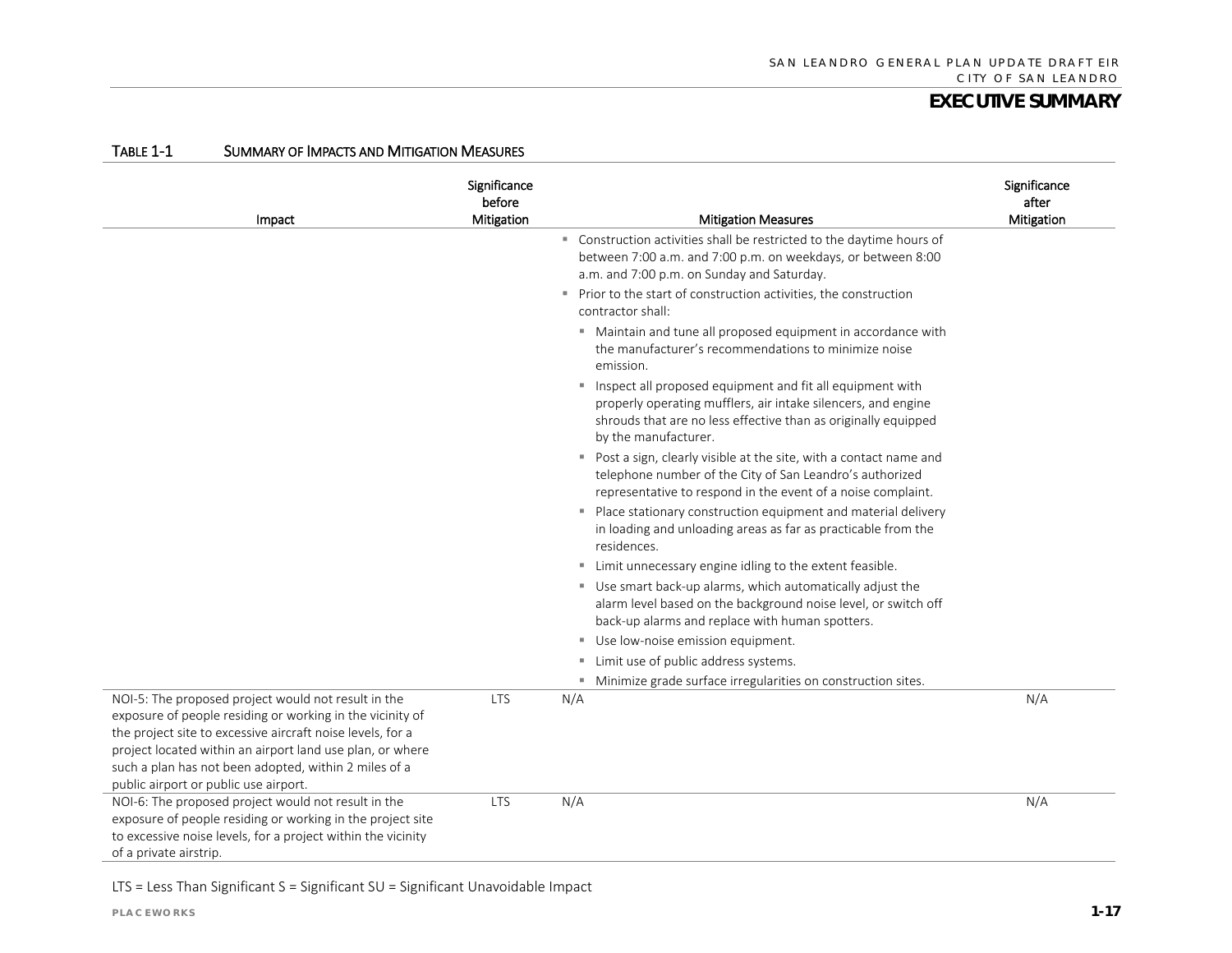#### TABLE 1-1 SUMMARY OF IMPACTS AND MITIGATION MEASURES

| Impact                                                                                                                                                                                                                                                                     | Significance<br>before<br>Mitigation | <b>Mitigation Measures</b>                                                                                                                                                                                                                                                                                                                                                                                                                                                                                                                                                                                                       | Significance<br>after<br>Mitigation |
|----------------------------------------------------------------------------------------------------------------------------------------------------------------------------------------------------------------------------------------------------------------------------|--------------------------------------|----------------------------------------------------------------------------------------------------------------------------------------------------------------------------------------------------------------------------------------------------------------------------------------------------------------------------------------------------------------------------------------------------------------------------------------------------------------------------------------------------------------------------------------------------------------------------------------------------------------------------------|-------------------------------------|
| NOI-7: The proposed project would result in significant<br>and unavoidable cumulatively excessive noise levels<br>within the city.                                                                                                                                         | S                                    | NOI-7: Beyond the General Plan Environmental Hazards Element<br>policies discussed above, the same mitigation measures were<br>considered as were evaluated in NOI-3 and were, likewise, found to<br>be infeasible.                                                                                                                                                                                                                                                                                                                                                                                                              | SU                                  |
|                                                                                                                                                                                                                                                                            |                                      | In summary, for cumulative noise impacts, there are no feasible<br>mitigations for preventing substantial increases in ambient noise<br>levels, since all conceivable mitigations would be, in some<br>circumstances, economically impractical, scientifically unachievable,<br>outside the City's jurisdiction, and/or inconsistent with City planning<br>goals and objectives. Thus, cumulative impacts would remain<br>significant and unavoidable because no feasible mitigation measures<br>are available to mitigate noise impacts to a less than significant level,<br>resulting in a significant and unavoidable impact. |                                     |
| POPULATION AND HOUSING                                                                                                                                                                                                                                                     |                                      |                                                                                                                                                                                                                                                                                                                                                                                                                                                                                                                                                                                                                                  |                                     |
| POP-1: Implementation of the proposed project would<br>not induce substantial unexpected population growth,<br>either directly (for example, by proposing new homes and<br>businesses) or indirectly (for example, through extension<br>of roads or other infrastructure). | <b>LTS</b>                           | N/A                                                                                                                                                                                                                                                                                                                                                                                                                                                                                                                                                                                                                              | N/A                                 |
| POP-2: Implementation of the proposed project would<br>not displace substantial numbers of existing housing<br>units, necessitating the construction of replacement<br>housing elsewhere.                                                                                  | <b>LTS</b>                           | N/A                                                                                                                                                                                                                                                                                                                                                                                                                                                                                                                                                                                                                              | N/A                                 |
| POP-3: Implementation of the proposed project would<br>not displace substantial numbers of people, necessitating<br>the construction of replacement housing elsewhere.                                                                                                     | <b>LTS</b>                           | N/A                                                                                                                                                                                                                                                                                                                                                                                                                                                                                                                                                                                                                              | N/A                                 |
| POP-4: Implementation of the proposed project, in<br>combination with past, present, and reasonably<br>foreseeable projects, would result in less-than-significant<br>cumulative impacts with respect to population and<br>housing.                                        | <b>LTS</b>                           | N/A                                                                                                                                                                                                                                                                                                                                                                                                                                                                                                                                                                                                                              | N/A                                 |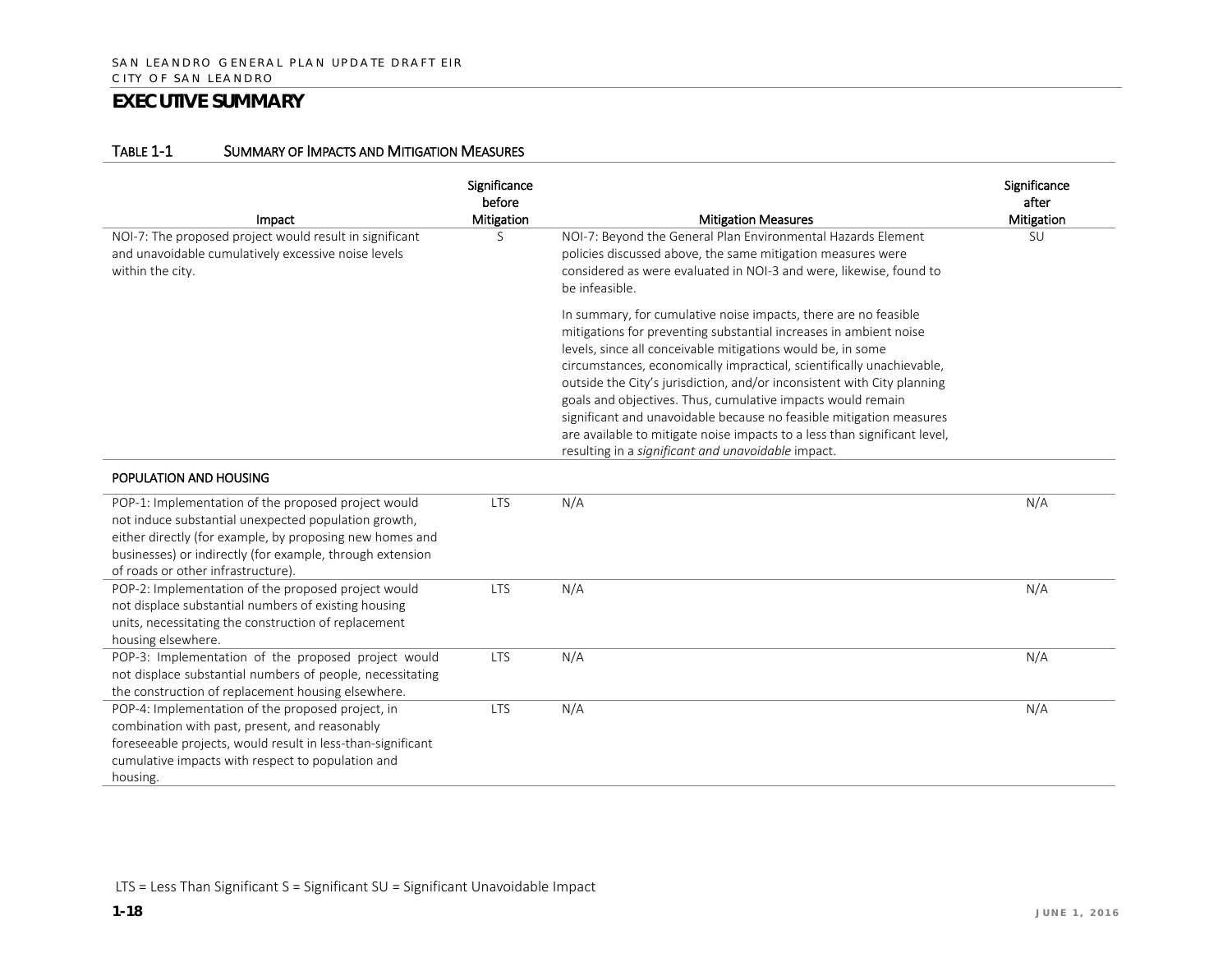#### TABLE 1-1 SUMMARY OF IMPACTS AND MITIGATION MEASURES

| Impact                                                                                                                                                                                                                                                                                                         | Significance<br>before<br>Mitigation |     | <b>Mitigation Measures</b> | Significance<br>after<br>Mitigation |
|----------------------------------------------------------------------------------------------------------------------------------------------------------------------------------------------------------------------------------------------------------------------------------------------------------------|--------------------------------------|-----|----------------------------|-------------------------------------|
| PUBLIC SERVICES AND RECREATION                                                                                                                                                                                                                                                                                 |                                      |     |                            |                                     |
| SVCS-1: The proposed project would not result in the<br>need for new or physically altered fire protection<br>facilities, the construction of which could cause significant<br>environmental impacts, in order to maintain acceptable<br>service ratios, response times, or other performance<br>objectives.   | <b>LTS</b>                           | N/A |                            | N/A                                 |
| SVCS-2: The proposed project, in combination with past,<br>present and reasonably foreseeable projects, would result<br>in less-than-significant cumulative impacts with respect to<br>fire protection services.                                                                                               | <b>LTS</b>                           | N/A |                            | N/A                                 |
| SVCS-3: The proposed project would not result in the<br>need for new or physically altered police protection<br>facilities, the construction of which could cause significant<br>environmental impacts, in order to maintain acceptable<br>service ratios, response times, or other performance<br>objectives. | <b>LTS</b>                           | N/A |                            | N/A                                 |
| SVCS-4: The proposed project, in combination with past,<br>present and reasonably foreseeable projects, would result<br>in less-than-significant cumulative impacts with respect to<br>police services.                                                                                                        | <b>LTS</b>                           | N/A |                            | N/A                                 |
| SVCS-5: The proposed project would not result in the<br>need for new or physically altered school facilities, the<br>construction of which could cause significant<br>environmental impacts, in order to maintain acceptable<br>service ratios, or other performance objectives.                               | <b>LTS</b>                           | N/A |                            | N/A                                 |
| SVCS-6: The proposed project, in combination with past,<br>present and reasonably foreseeable projects, would result<br>in less-than-significant cumulative impacts with respect to<br>school services.                                                                                                        | <b>LTS</b>                           | N/A |                            | N/A                                 |
| SVCS-7: The proposed project would not result in the<br>need for new or physically altered park facilities, the<br>construction of which could cause significant<br>environmental impacts, in order to maintain acceptable<br>service ratios, or other performance objectives.                                 | <b>LTS</b>                           | N/A |                            | N/A                                 |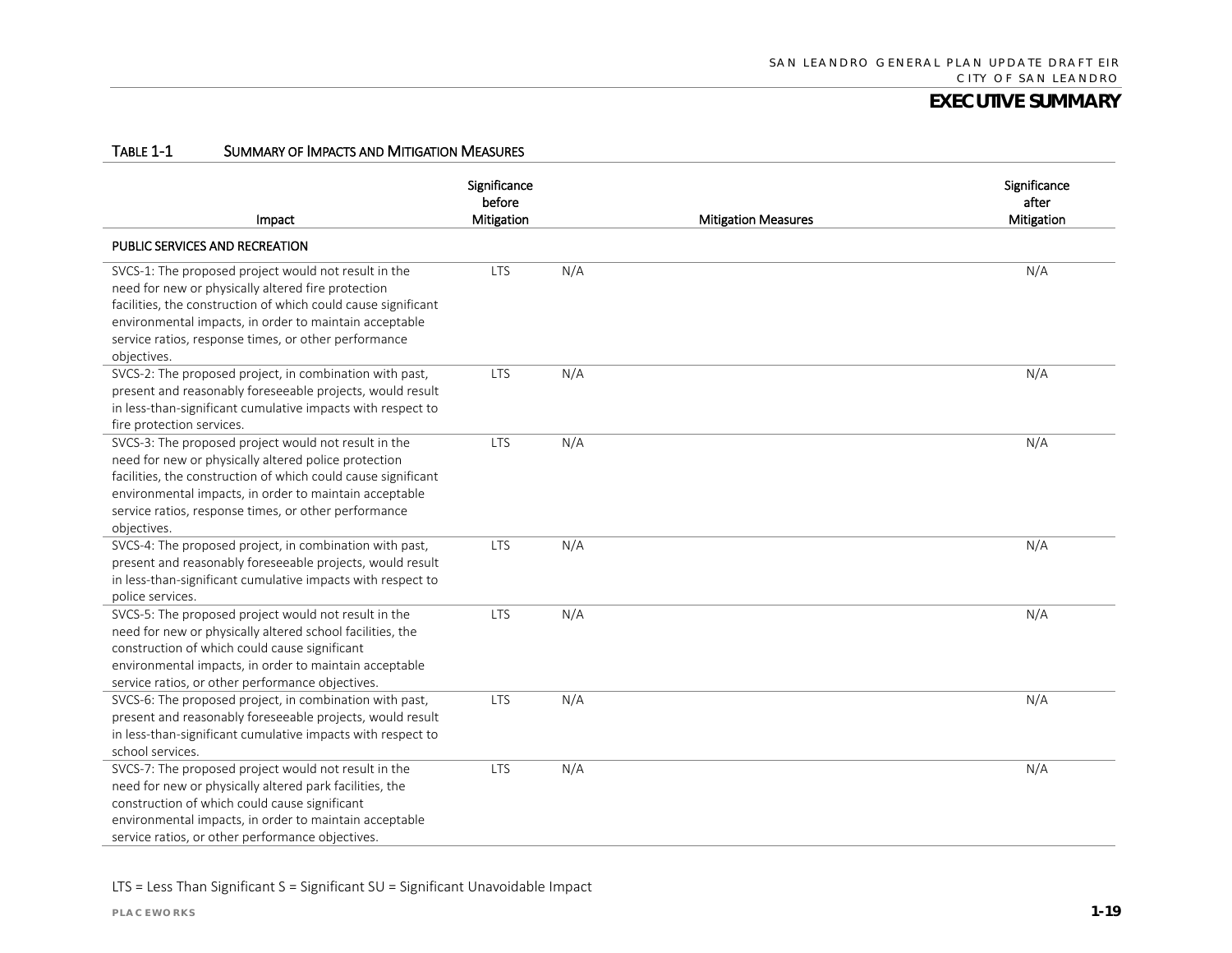#### TABLE 1-1 SUMMARY OF IMPACTS AND MITIGATION MEASURES

| Impact                                                                                                                                                                                                                                                                                                                                                                                                                  | Significance<br>before<br>Mitigation | <b>Mitigation Measures</b>                                                                                                                                                                                                                                                                                                                                                                                                                                              | Significance<br>after<br>Mitigation |
|-------------------------------------------------------------------------------------------------------------------------------------------------------------------------------------------------------------------------------------------------------------------------------------------------------------------------------------------------------------------------------------------------------------------------|--------------------------------------|-------------------------------------------------------------------------------------------------------------------------------------------------------------------------------------------------------------------------------------------------------------------------------------------------------------------------------------------------------------------------------------------------------------------------------------------------------------------------|-------------------------------------|
| SVCS-8: The proposed project would not increase the use<br>of existing neighborhood and regional parks or other<br>recreational facilities, such that substantial physical<br>deterioration of the facility would occur, or be<br>accelerated.                                                                                                                                                                          | <b>LTS</b>                           | N/A                                                                                                                                                                                                                                                                                                                                                                                                                                                                     | N/A                                 |
| SVCS-9: The proposed project would not include<br>recreational facilities or require the construction or<br>expansion of recreational facilities which might have an<br>adverse physical effect on the environment.                                                                                                                                                                                                     | <b>LTS</b>                           | N/A                                                                                                                                                                                                                                                                                                                                                                                                                                                                     | N/A                                 |
| SVCS-10: The proposed project, in combination with past,<br>present and reasonably foreseeable projects, would result<br>in less-than-significant cumulative impacts with respect to<br>parks and recreation facilities.                                                                                                                                                                                                | <b>LTS</b>                           | N/A                                                                                                                                                                                                                                                                                                                                                                                                                                                                     | N/A                                 |
| SVCS-11: The proposed project would not result in the<br>need for new or physically altered public facilities, the<br>construction of which could cause significant<br>environmental impacts, in order to maintain acceptable<br>service ratios, or other performance objectives.                                                                                                                                       | <b>LTS</b>                           | N/A                                                                                                                                                                                                                                                                                                                                                                                                                                                                     | N/A                                 |
| SVCS-12: The proposed project, in combination with past,<br>present and reasonably foreseeable projects, would result<br>in less-than-significant cumulative impacts with respect to<br>the construction of other public facilities.                                                                                                                                                                                    | <b>LTS</b>                           | N/A                                                                                                                                                                                                                                                                                                                                                                                                                                                                     | N/A                                 |
| <b>TRANSPORTATION AND TRAFFIC</b>                                                                                                                                                                                                                                                                                                                                                                                       |                                      |                                                                                                                                                                                                                                                                                                                                                                                                                                                                         |                                     |
| TRAF-1: Implementation of the Proposed Plan, in<br>combination with regional growth outside of San Leandro,<br>would result in increased vehicle traffic, which would<br>affect the operations of local intersections and freeway<br>segments.<br>As shown in Table 4.13-15, the addition of proposed<br>Plan traffic would result in significant impacts to 15<br>intersections during at least one of the peak hours. | S                                    | TRAF-1A: Intersections: The City of San Leandro should implement<br>the following traffic improvements and facilities to reduce impacts<br>to standard:<br>E. $14^{th}$ Street and Davis Street (SR-112) (#3): The addition of<br>Cumulative with proposed Plan traffic would cause the<br>intersection level of service to degrade from LOS C to LOS F in the<br>AM peak hour. Therefore, the Cumulative with Proposed Plan<br>impact is considered to be significant. | SU                                  |
| As shown in Table 4.13-16 and Table 4.13-17, the<br>addition of proposed Plan traffic would result in<br>significant impacts to eight freeway segments during<br>at least one of the peak hours.                                                                                                                                                                                                                        |                                      | Implementation of the following measures would improve<br>intersection operations during the AM peak hour to LOS D:<br>Add an additional northbound left-turn lane on E. 14 <sup>th</sup> Street.<br>This would result in the northbound approach having two                                                                                                                                                                                                            |                                     |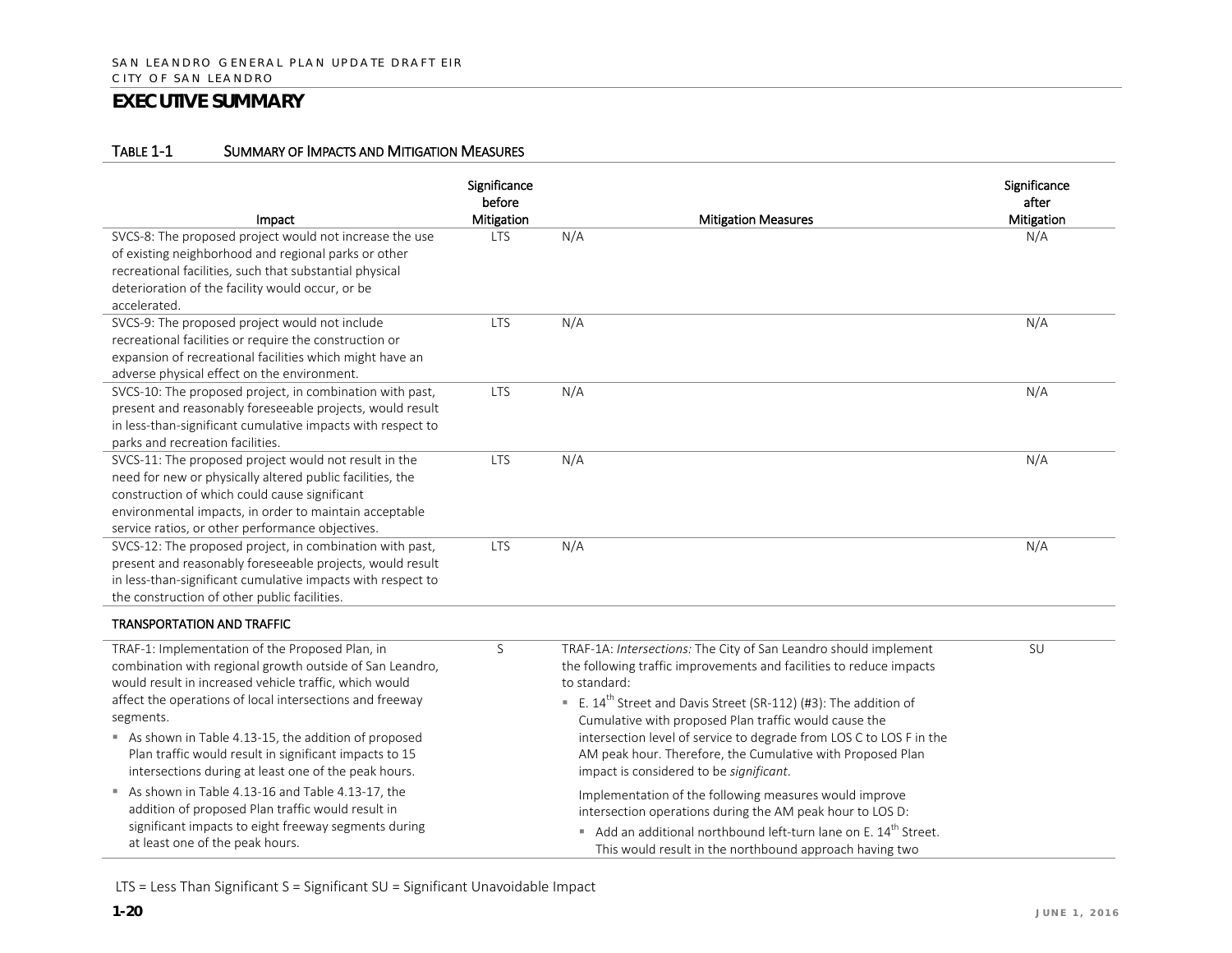| Impact | Significance<br>before<br>Mitigation | <b>Mitigation Measures</b>                                                                                                                                                                                                                                                                                                                                                                                                                                                                                                                  | Significance<br>after<br>Mitigation |
|--------|--------------------------------------|---------------------------------------------------------------------------------------------------------------------------------------------------------------------------------------------------------------------------------------------------------------------------------------------------------------------------------------------------------------------------------------------------------------------------------------------------------------------------------------------------------------------------------------------|-------------------------------------|
|        |                                      | exclusive left-turn lanes, an exclusive through lane, and a<br>shared through/right-turn lane.                                                                                                                                                                                                                                                                                                                                                                                                                                              |                                     |
|        |                                      | Optimize the traffic signal cycle length and splits in conjunction<br>$\mathbf{u}$<br>with adaptive traffic control technology.                                                                                                                                                                                                                                                                                                                                                                                                             |                                     |
|        |                                      | Because this intersection is within the East 14 <sup>th</sup> Street PDA,<br>$\mathbf{u}$<br>implementation of the following measures would improve<br>intersection operations during the AM peak hour to LOS E:                                                                                                                                                                                                                                                                                                                            |                                     |
|        |                                      | Implement proposed Policy T-5.2: Evaluating Development<br>$\mathbf{u}$<br>Impacts.                                                                                                                                                                                                                                                                                                                                                                                                                                                         |                                     |
|        |                                      | Optimize the traffic signal cycle length and splits in conjunction<br>$\mathbf{u}$<br>with adaptive traffic control technology.                                                                                                                                                                                                                                                                                                                                                                                                             |                                     |
|        |                                      | This mitigation is considered feasible if the intersection was under<br>City control. However, this intersection is under Caltrans'<br>jurisdiction, so the implementation and timing of the mitigation<br>measures remain uncertain since the intersection is not under the<br>City's control. Consequently, the Cumulative with proposed Plan<br>impact remains significant and unavoidable.                                                                                                                                              |                                     |
|        |                                      | E. 14 <sup>th</sup> Street and San Leandro Boulevard (#4): The addition of<br>ш.<br>Cumulative with proposed Plan traffic would cause the<br>intersection level of service to degrade from LOS C to LOS E in the<br>AM peak hour. Therefore, the Cumulative with Proposed Plan<br>impact is considered to be significant.                                                                                                                                                                                                                   |                                     |
|        |                                      | Implementation of the following measure would improve<br>intersection operations during the AM peak hour to LOS D:                                                                                                                                                                                                                                                                                                                                                                                                                          |                                     |
|        |                                      | Optimize the traffic signal cycle length and splits in<br>×.<br>conjunction with adaptive traffic control technology.                                                                                                                                                                                                                                                                                                                                                                                                                       |                                     |
|        |                                      | This intersection is within the Bay Fair BART Transit Village PDA<br>and ABAG/MTC has already designated Bay Fair BART Transit<br>Village a potential PDA. Upon adoption of the Bay Fair TOD<br>Specific Plan, currently anticipated in 2017, Bay Fair will achieve<br>official PDA status. Since this intersection is currently in a<br>potential PDA area the degradation of intersection operations<br>from LOS C to LOS E in the AM peak hour due to the addition of<br>Cumulative with Proposed Plan traffic would not be considered a |                                     |

#### TABLE 1-1 SUMMARY OF IMPACTS AND MITIGATION MEASURES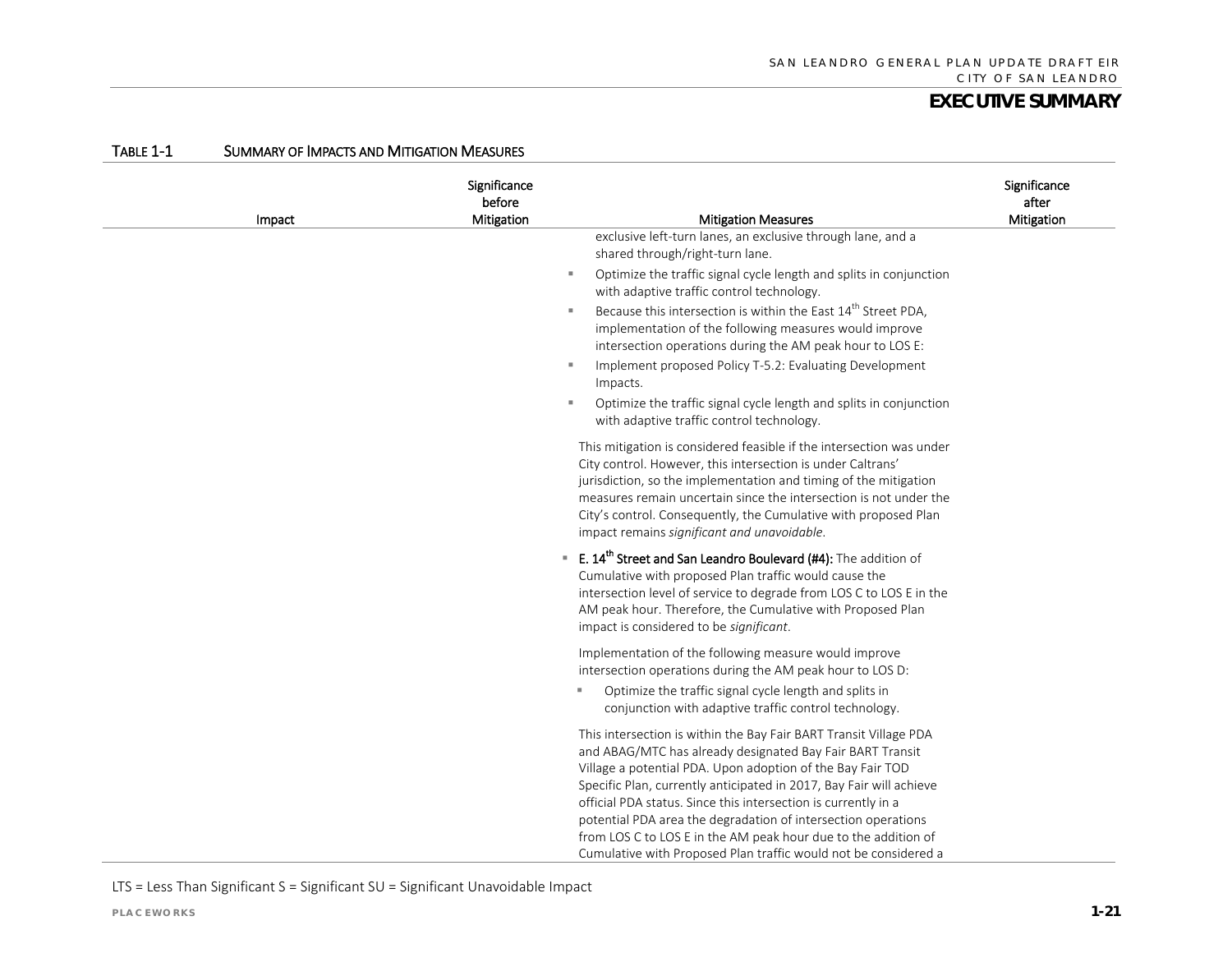| Impact | Significance<br>before<br>Mitigation | <b>Mitigation Measures</b>                                                                                                                                                                                                                                                                                                                                                                                                                                                                                                                                                                                                   | Significance<br>after<br>Mitigation |
|--------|--------------------------------------|------------------------------------------------------------------------------------------------------------------------------------------------------------------------------------------------------------------------------------------------------------------------------------------------------------------------------------------------------------------------------------------------------------------------------------------------------------------------------------------------------------------------------------------------------------------------------------------------------------------------------|-------------------------------------|
|        |                                      | significant impact under proposed Plan Policy T-5.2: Evaluating<br>Development Impacts.                                                                                                                                                                                                                                                                                                                                                                                                                                                                                                                                      |                                     |
|        |                                      | Upon implementation of this measure, intersection operations<br>would improve to LOS D during the AM peak hour. This mitigation<br>is considered feasible if the intersection was under City control.<br>However, this intersection is under Caltrans' jurisdiction, so the<br>implementation and timing of the mitigation measures remain<br>uncertain since the intersection is under Caltrans' jurisdiction.<br>Consequently, the Cumulative with proposed Plan impact remains<br>significant and unavoidable.                                                                                                            |                                     |
|        |                                      | <b>E. 14<sup>th</sup> Street and Hesperian Boulevard/Bancroft Avenue (#5):</b> The<br>addition of Cumulative with proposed Plan traffic would cause<br>the intersection level of service to degrade from LOS C to LOS E in<br>the AM peak hour. Therefore, the Cumulative with Proposed Plan<br>impact is considered to be significant.                                                                                                                                                                                                                                                                                      |                                     |
|        |                                      | Implementation of the following measure would improve<br>intersection operations during the AM peak hour:<br>Optimize the traffic signal cycle length and splits in<br>conjunction with adaptive traffic control technology.                                                                                                                                                                                                                                                                                                                                                                                                 |                                     |
|        |                                      | This intersection is within the Bay Fair BART Transit Village PDA<br>and ABAG/MTC has already designated Bay Fair BART Transit<br>Village a potential PDA. Upon adoption of the Bay Fair TOD<br>Specific Plan, currently anticipated in 2017, Bay Fair will achieve<br>official PDA status. Since this intersection is currently in a<br>potential PDA area, the degradation of intersection operations<br>from LOS C to LOS E in the AM peak hour due to the addition of<br>Cumulative with Proposed Plan traffic would not be considered<br>an impact under proposed Plan Policy T-5.2: Evaluating<br>Development Impacts. |                                     |
|        |                                      | Upon implementation of this measure, intersection operations<br>would improve to LOS D during the AM peak hour. This mitigation<br>is considered feasible if the intersection was under City control.<br>However, this intersection is under Caltrans' jurisdiction, so the<br>implementation and timing of the mitigation measures remain<br>uncertain since the intersection is under Caltrans' jurisdiction.                                                                                                                                                                                                              |                                     |

#### TABLE 1-1 SUMMARY OF IMPACTS AND MITIGATION MEASURES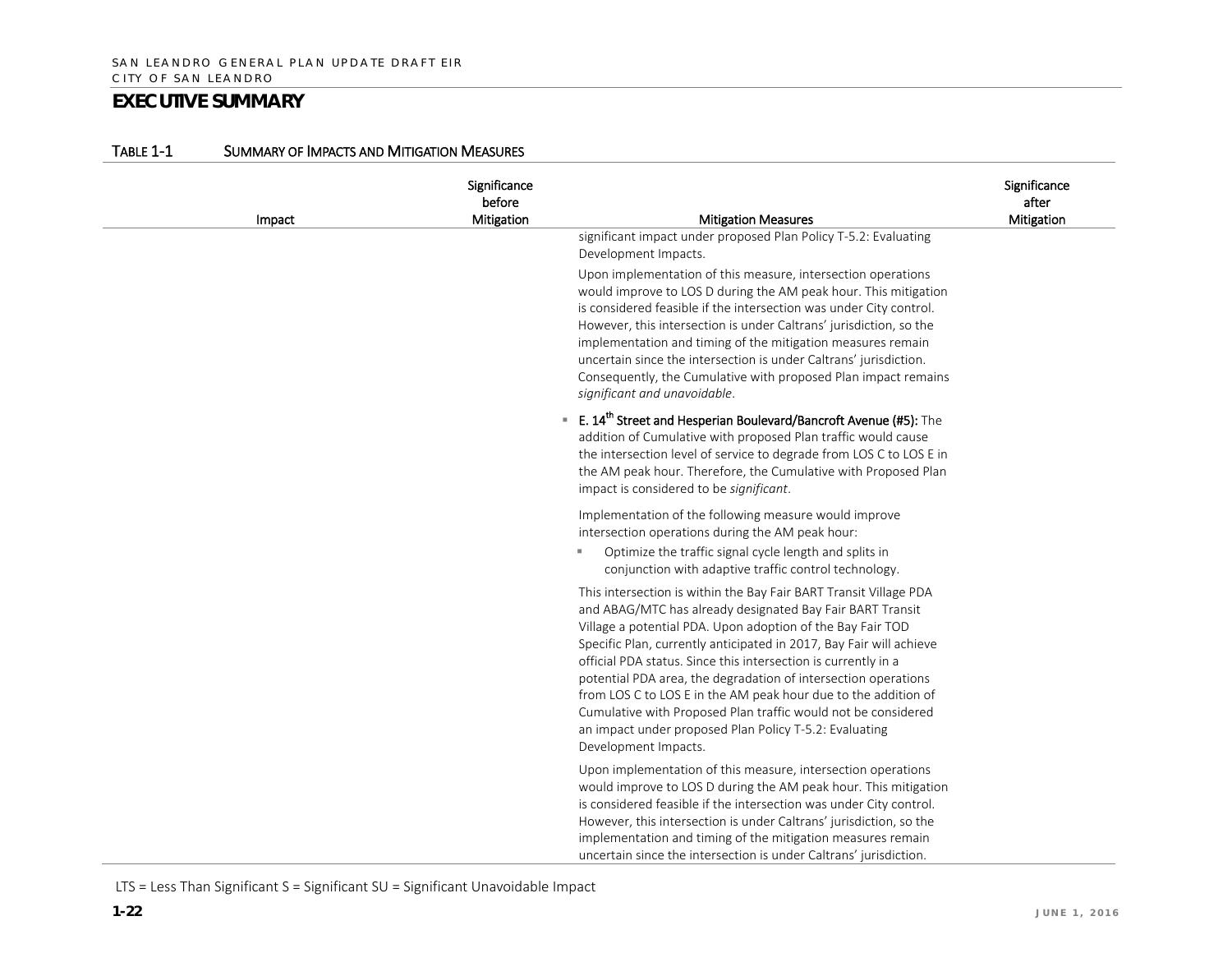| Impact | Significance<br>before<br>Mitigation | <b>Mitigation Measures</b>                                                                                                                                                                                                                                                                                                                                                                                                                                                                                                                                                                                                                                                                                                                                                                                                                                                                | Significance<br>after<br>Mitigation |
|--------|--------------------------------------|-------------------------------------------------------------------------------------------------------------------------------------------------------------------------------------------------------------------------------------------------------------------------------------------------------------------------------------------------------------------------------------------------------------------------------------------------------------------------------------------------------------------------------------------------------------------------------------------------------------------------------------------------------------------------------------------------------------------------------------------------------------------------------------------------------------------------------------------------------------------------------------------|-------------------------------------|
|        |                                      | Consequently, the Cumulative with Proposed Plan impact remains<br>significant and unavoidable.                                                                                                                                                                                                                                                                                                                                                                                                                                                                                                                                                                                                                                                                                                                                                                                            |                                     |
|        |                                      | <b>E</b> Hesperian Boulevard and Halcyon Drive/Fairmont Drive (#10): The<br>addition of Cumulative with proposed Plan traffic would cause<br>the intersection level of service to degrade from LOS D to LOS F in<br>the AM peak hour and LOS D to LOS E in the PM peak hour.<br>Therefore, the Cumulative with Proposed Plan impact is<br>considered to be significant.                                                                                                                                                                                                                                                                                                                                                                                                                                                                                                                   |                                     |
|        |                                      | Implementation of the following measures would improve<br>intersection operations during the AM and PM peak hours to<br>LOS D:                                                                                                                                                                                                                                                                                                                                                                                                                                                                                                                                                                                                                                                                                                                                                            |                                     |
|        |                                      | Widen the south leg of the intersection in order to add a<br>×,<br>second northbound left-turn lane. This would result in the<br>northbound approach having two exclusive left-turn lanes,<br>two exclusive through lanes, and an exclusive right-turn lane.                                                                                                                                                                                                                                                                                                                                                                                                                                                                                                                                                                                                                              |                                     |
|        |                                      | Provide an overlap signal phase for the northbound right<br>turns.                                                                                                                                                                                                                                                                                                                                                                                                                                                                                                                                                                                                                                                                                                                                                                                                                        |                                     |
|        |                                      | Optimize the traffic signal cycle length and splits in<br>conjunction with adaptive traffic control technology.                                                                                                                                                                                                                                                                                                                                                                                                                                                                                                                                                                                                                                                                                                                                                                           |                                     |
|        |                                      | This intersection is within the Bay Fair BART Transit Village PDA<br>and ABAG/MTC has already designated Bay Fair BART Transit<br>Village a potential PDA. Upon adoption of the Bay Fair TOD<br>Specific Plan, currently anticipated in 2017, Bay Fair will achieve<br>official PDA status. Since this intersection is currently in a<br>potential PDA area, the degradation of intersection operations<br>from LOS D to LOS E in the PM peak hour due to the addition of<br>Cumulative with Proposed Plan traffic would not be considered<br>an impact under proposed Plan Policy T-5.2: Evaluating<br>Development Impacts. Implementation of the following<br>measures, which do not involve evaluation or acquisition of right-<br>of-way, would improve intersection operations during the AM<br>peak hour to LOS E:<br>Implement proposed Policy T-5.2: Evaluating Development<br>×. |                                     |
|        |                                      | Impacts.<br>Provide an overlap signal phase for the northbound right<br>m.                                                                                                                                                                                                                                                                                                                                                                                                                                                                                                                                                                                                                                                                                                                                                                                                                |                                     |

#### TABLE 1-1 SUMMARY OF IMPACTS AND MITIGATION MEASURES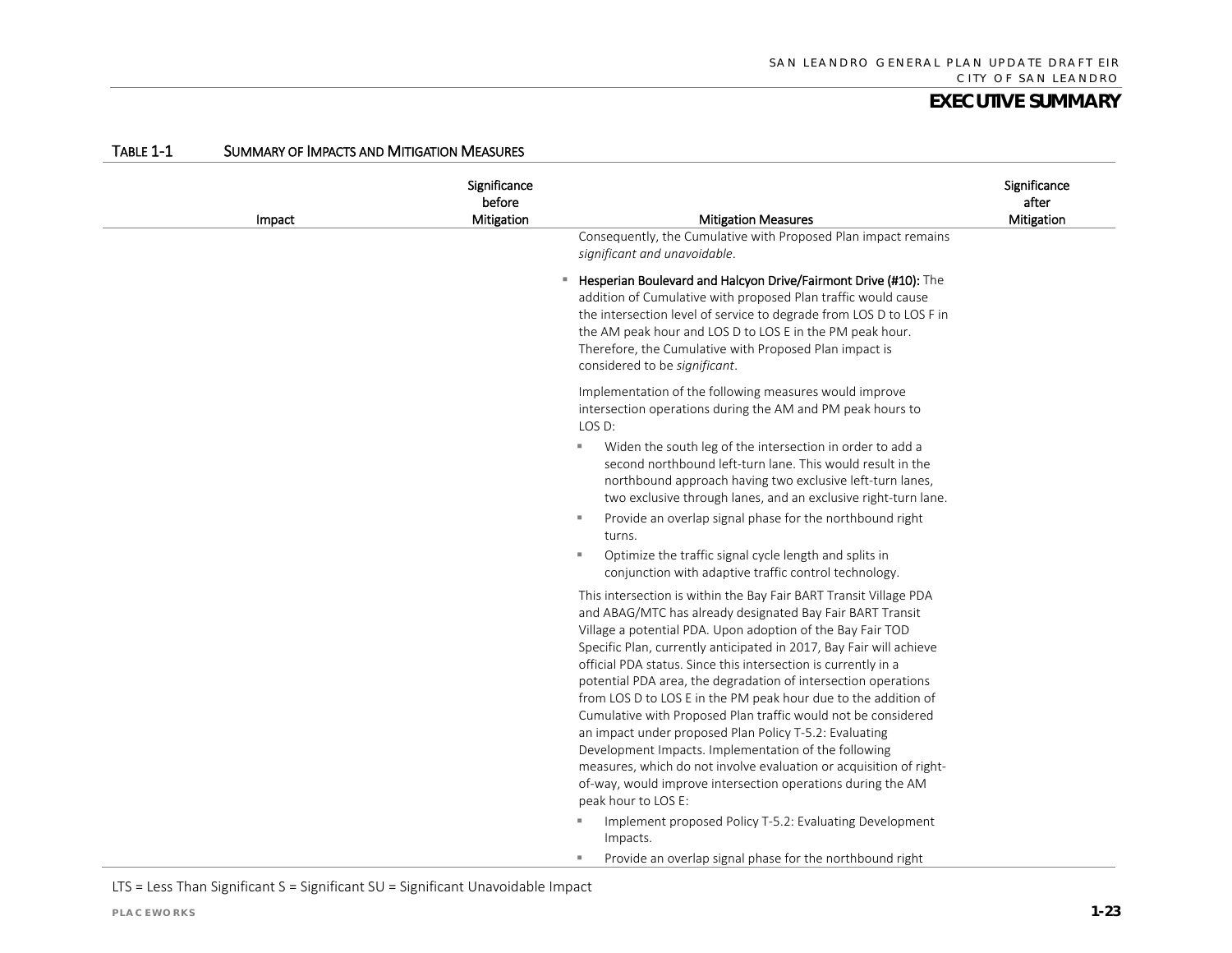| Impact | Significance<br>before<br>Mitigation | <b>Mitigation Measures</b>                                                                                                                                                                                                                                                                                                                                                                                                                                                                                                             | Significance<br>after<br>Mitigation |
|--------|--------------------------------------|----------------------------------------------------------------------------------------------------------------------------------------------------------------------------------------------------------------------------------------------------------------------------------------------------------------------------------------------------------------------------------------------------------------------------------------------------------------------------------------------------------------------------------------|-------------------------------------|
|        |                                      | turns.<br>Optimize the traffic signal cycle length and splits in<br>×<br>conjunction with adaptive traffic control technology.<br>Upon implementation of the first three measures, intersection<br>operations would improve to LOS D during the AM and PM peak<br>hours. The availability of right-of-way for the required widening<br>on the south leg of the intersection is uncertain; therefore, the<br>measures may be infeasible. Consequently, the Cumulative with<br>Proposed Plan impact remains significant and unavoidable. |                                     |
|        |                                      | Washington Avenue and San Leandro Boulevard (#15): The<br>٠<br>addition of Cumulative with Proposed Plan traffic would cause<br>the intersection level of service to degrade from LOS C to LOS F in<br>the AM peak hour. Therefore, the Cumulative with Proposed Plan<br>impact is considered to be significant.                                                                                                                                                                                                                       |                                     |
|        |                                      | Implementation of the following measure would improve<br>intersection operations during the AM peak hour to LOS D:<br>Optimize the traffic signal cycle length and splits in<br>٠<br>conjunction with adaptive traffic control technology.                                                                                                                                                                                                                                                                                             |                                     |
|        |                                      | Upon implementation of this measure, intersection operations<br>would improve to LOS D during the AM peak hour and lessen the<br>Cumulative with Proposed Plan impact to less than significant.                                                                                                                                                                                                                                                                                                                                        |                                     |
|        |                                      | San Leandro Boulevard and Marina Boulevard (#16): The addition<br>ш<br>of Cumulative with proposed Plan traffic would cause the<br>intersection level of service to degrade from LOS D to LOS F in the<br>AM peak hour and LOS C to LOS F in the PM peak hour.<br>Therefore, the Cumulative with proposed Plan impact is<br>considered to be significant.                                                                                                                                                                              |                                     |
|        |                                      | Implementation of the following measures would improve<br>intersection operations during the AM and PM peak hours:                                                                                                                                                                                                                                                                                                                                                                                                                     |                                     |
|        |                                      | Add a northbound left-turn lane on San Leandro Boulevard<br>٠<br>to provide two exclusive left-turn lanes, one exclusive<br>through lane and one shared through/right-turn lane.<br>(Consistent with the findings of the San Leandro Shoreline                                                                                                                                                                                                                                                                                         |                                     |

#### TABLE 1-1 SUMMARY OF IMPACTS AND MITIGATION MEASURES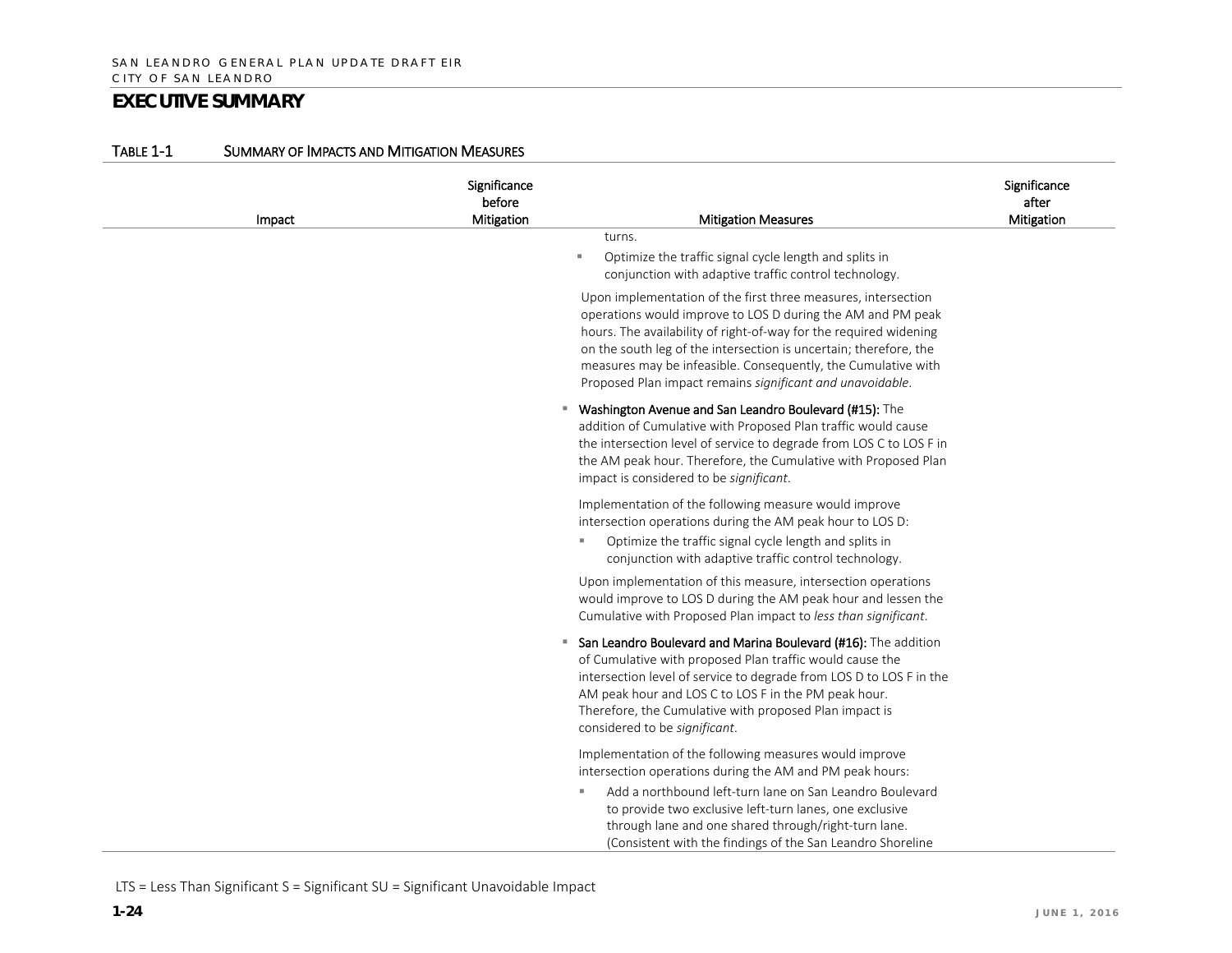| Impact | Significance<br>before<br>Mitigation | <b>Mitigation Measures</b>                                                                                                                                                                                                                                                                                                                                                                                                         | Significance<br>after<br>Mitigation |
|--------|--------------------------------------|------------------------------------------------------------------------------------------------------------------------------------------------------------------------------------------------------------------------------------------------------------------------------------------------------------------------------------------------------------------------------------------------------------------------------------|-------------------------------------|
|        |                                      | Development Project EIR)                                                                                                                                                                                                                                                                                                                                                                                                           |                                     |
|        |                                      | Restripe lanes on the west leg to provide two corresponding<br>٠<br>receiving lanes. (Consistent with the findings of the San<br>Leandro Shoreline Development Project EIR)                                                                                                                                                                                                                                                        |                                     |
|        |                                      | Provide an exclusive southbound right-turn lane to feed the<br>٠<br>existing channelized right-turn lane from San Leandro<br>Boulevard southbound to Marina Boulevard westbound so<br>that southbound through traffic does not block access to the<br>channelized southbound right-turn lane.<br>Optimize the traffic signal cycle length and splits in<br>$\mathbb{R}^n$<br>conjunction with adaptive traffic control technology. |                                     |
|        |                                      | Upon implementation of these measures, intersection operations<br>would improve to LOS D during the AM and PM peak hours. The<br>availability of right-of-way for the required widening on the south<br>and north legs of the intersection is uncertain; therefore, the<br>measure may be infeasible. Consequently, the Cumulative with<br>proposed Plan impact remains significant and unavoidable.                               |                                     |
|        |                                      | San Leandro Boulevard and Davis Street (#17): The addition of<br>٠<br>Cumulative with proposed Plan traffic would cause the<br>intersection level of service to degrade from LOS C to LOS F in the<br>AM peak hour and LOS C to LOS E in the PM peak hour.<br>Therefore, the Cumulative with Proposed Plan impact is<br>considered to be significant.                                                                              |                                     |
|        |                                      | Implementation of the following measures would improve<br>intersection operations during the AM and PM peak hours to<br>LOS D:                                                                                                                                                                                                                                                                                                     |                                     |
|        |                                      | Add a northbound right-turn lane on San Leandro Boulevard<br>٠<br>to provide two exclusive left-turn lanes, two exclusive<br>through lanes and one exclusive right-turn lane.                                                                                                                                                                                                                                                      |                                     |
|        |                                      | Optimize the traffic signal cycle length and splits in<br>conjunction with adaptive traffic control technology.                                                                                                                                                                                                                                                                                                                    |                                     |
|        |                                      | Because this intersection is within the Downtown Transit<br>Oriented Development PDA, the degradation of intersection<br>operations from LOS C to LOS E in the PM peak hour due to the                                                                                                                                                                                                                                             |                                     |

#### TABLE 1-1 SUMMARY OF IMPACTS AND MITIGATION MEASURES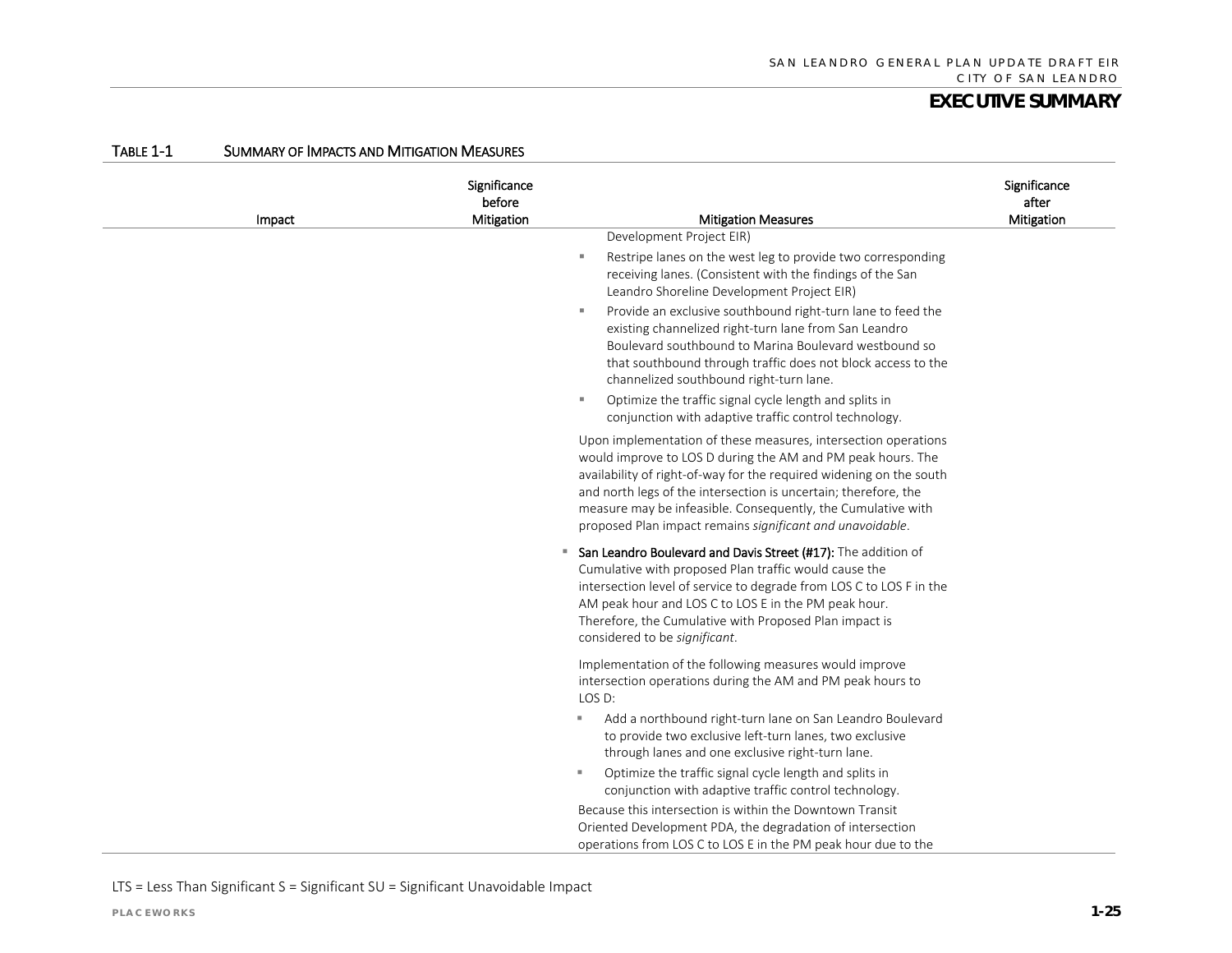| Impact | Significance<br>before<br>Mitigation | <b>Mitigation Measures</b>                                                                                                                                                                                                                                                                                                                                                                                                                                                                                                                                   | Significance<br>after<br>Mitigation |
|--------|--------------------------------------|--------------------------------------------------------------------------------------------------------------------------------------------------------------------------------------------------------------------------------------------------------------------------------------------------------------------------------------------------------------------------------------------------------------------------------------------------------------------------------------------------------------------------------------------------------------|-------------------------------------|
|        |                                      | addition of Cumulative with Proposed Plan traffic would not be<br>considered an impact under Proposed Plan Policy T-5.2:<br>Evaluating Development Impacts. Implementation of the<br>following measures, which do not involve evaluation or<br>acquisition of right-of-way, would improve intersection<br>operations during the AM peak hour to LOS E:                                                                                                                                                                                                       |                                     |
|        |                                      | Implement proposed Policy T-5.2: Evaluating Development<br>×.<br>Impacts.                                                                                                                                                                                                                                                                                                                                                                                                                                                                                    |                                     |
|        |                                      | Optimize the traffic signal cycle length and splits in<br>×.<br>conjunction with adaptive traffic control technology.                                                                                                                                                                                                                                                                                                                                                                                                                                        |                                     |
|        |                                      | Upon implementation of the first two measures, intersection<br>operations would improve to LOS D during the AM and PM peak<br>hours. The availability of right-of-way for the required widening<br>on the south leg of the intersection is uncertain; therefore, the<br>measure may be infeasible. This intersection is under Caltrans'<br>jurisdiction, and the implementation and timing of the mitigation<br>measures are not under the City's control. Consequently, the<br>Cumulative with Proposed Plan impact remains significant and<br>unavoidable. |                                     |
|        |                                      | Philips Lane and Davis Street (#28): The addition of Cumulative<br>٠<br>with Proposed Plan traffic would cause the intersection level of<br>service to degrade from LOS C to LOS F in the PM peak hour.<br>Therefore, the Cumulative with Proposed Plan impact is<br>considered to be significant.                                                                                                                                                                                                                                                           |                                     |
|        |                                      | Implementation of the following measures would improve<br>intersection operations during the PM peak hour:<br>Convert the existing shared through/right-turn lane on the<br>ш                                                                                                                                                                                                                                                                                                                                                                                |                                     |
|        |                                      | westbound approach to an exclusive through lane to provide<br>an exclusive left-turn lane, two exclusive through lanes and<br>an exclusive right-turn lane.                                                                                                                                                                                                                                                                                                                                                                                                  |                                     |
|        |                                      | Optimize the traffic signal cycle length and splits in<br>л.<br>conjunction with adaptive traffic control technology.                                                                                                                                                                                                                                                                                                                                                                                                                                        |                                     |
|        |                                      | Upon implementation of these measures, intersection operations<br>would improve to LOS D during the PM peak hour. This<br>intersection is under Caltrans' jurisdiction, and the                                                                                                                                                                                                                                                                                                                                                                              |                                     |

#### TABLE 1-1 SUMMARY OF IMPACTS AND MITIGATION MEASURES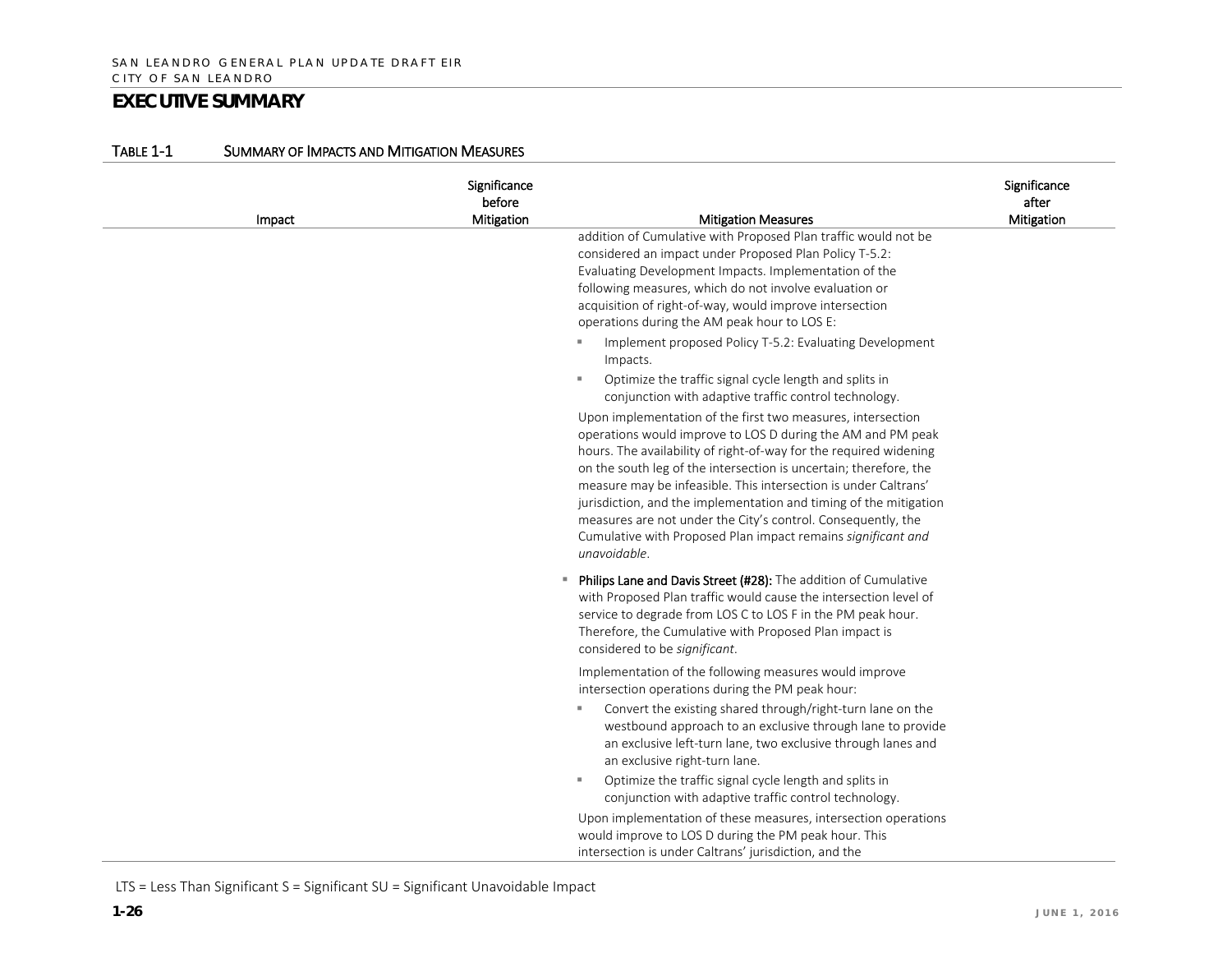| Impact | Significance<br>before<br>Mitigation | <b>Mitigation Measures</b><br>implementation and timing of the mitigation measures are not<br>under the City's control. Consequently, the Cumulative with                                                                                                                                                                                                                                                                                                                                                                                                                                                                                                                                                                                                                                                               | Significance<br>after<br>Mitigation |
|--------|--------------------------------------|-------------------------------------------------------------------------------------------------------------------------------------------------------------------------------------------------------------------------------------------------------------------------------------------------------------------------------------------------------------------------------------------------------------------------------------------------------------------------------------------------------------------------------------------------------------------------------------------------------------------------------------------------------------------------------------------------------------------------------------------------------------------------------------------------------------------------|-------------------------------------|
|        | ш.                                   | Proposed Plan impact remains significant and unavoidable.<br>Warden Avenue/Timothy Drive and Davis Street (#29): The<br>addition of Cumulative with Proposed Plan traffic would cause<br>the intersection level of service to degrade from LOS C to LOS E in<br>the PM peak hour. Therefore, the Cumulative with Proposed Plan<br>impact is considered to be significant.                                                                                                                                                                                                                                                                                                                                                                                                                                               |                                     |
|        |                                      | Implementation of the following measures would improve<br>intersection operations during the PM peak hour:<br>Restripe the three northbound lanes from Timothy Drive to<br>$\mathbf{u}$<br>provide an exclusive left-turn lane, a shared left-<br>turn/through/right-turn lane and an exclusive right-turn lane.<br>Optimize the traffic signal cycle length and splits in<br>л<br>conjunction with adaptive traffic control technology.<br>Upon implementation of these measures, intersection operations<br>would improve to LOS D during the PM peak hour. This<br>intersection is under Caltrans' jurisdiction, and the<br>implementation and timing of the mitigation measures are not<br>under the City's control. Consequently, the Cumulative with<br>Proposed Plan impact remains significant and unavoidable. |                                     |
|        |                                      | <b>Doolittle Drive and Davis Street (#30):</b> The addition of Cumulative<br>with Proposed Plan traffic would cause the intersection level of<br>service to degrade from LOS C to LOS F in the PM peak hour.<br>Therefore, the Cumulative with Proposed Plan impact is<br>considered to be significant.                                                                                                                                                                                                                                                                                                                                                                                                                                                                                                                 |                                     |
|        |                                      | Implementation of the following measures would improve<br>intersection operations during the PM peak hour:<br>Restripe the four westbound lanes from Davis Street to<br>$\mathbf{u}$<br>provide one exclusive left-turn lane, one exclusive through<br>lane and two exclusive right-turn lanes.                                                                                                                                                                                                                                                                                                                                                                                                                                                                                                                         |                                     |
|        |                                      | Restrict westbound right turns on red to reduce conflict<br>$\mathbf{u}$<br>between right-turning vehicles in the two exclusive right-turn<br>lanes as well as between right-turning vehicles and                                                                                                                                                                                                                                                                                                                                                                                                                                                                                                                                                                                                                       |                                     |

#### TABLE 1-1 SUMMARY OF IMPACTS AND MITIGATION MEASURES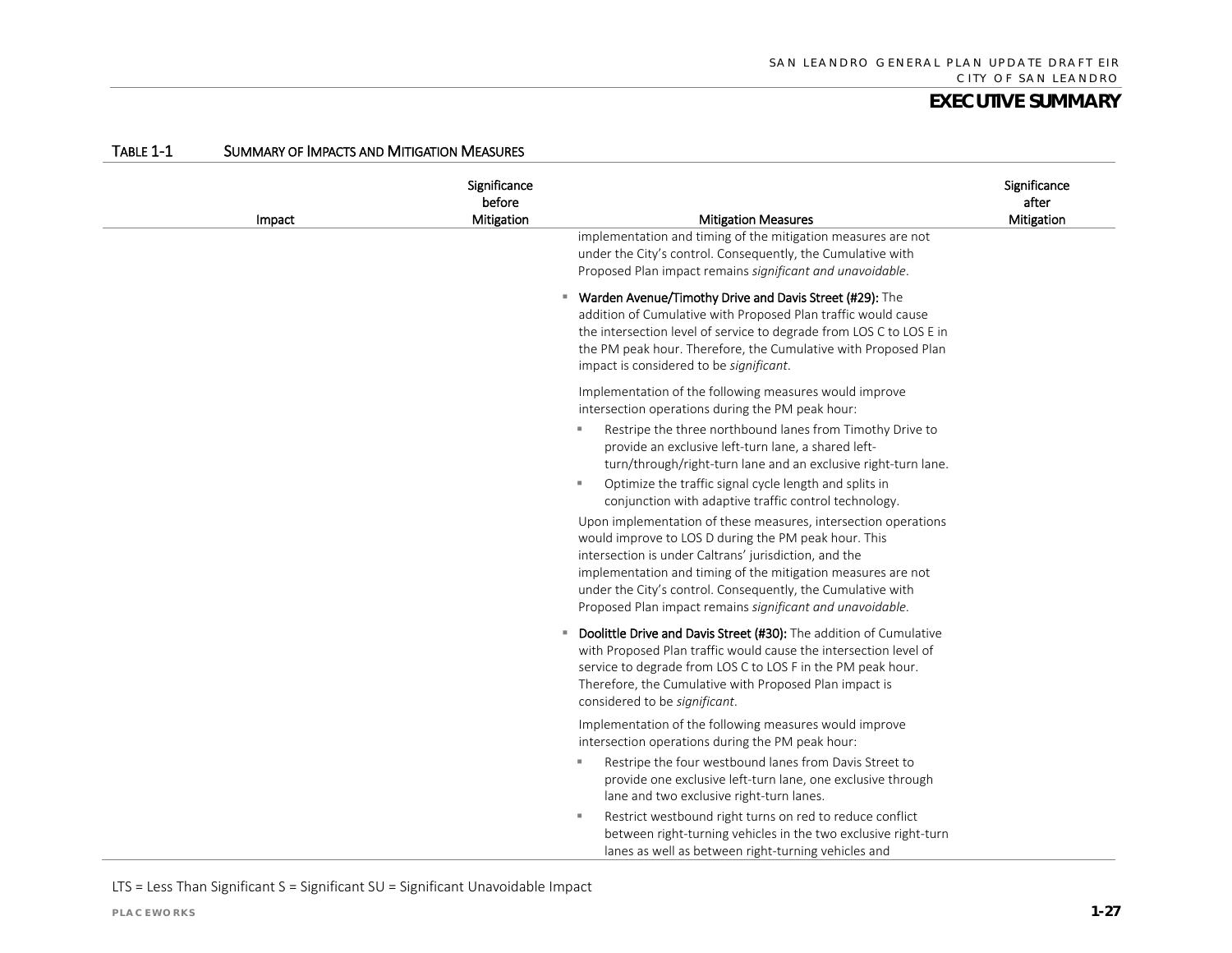| Impact | Significance<br>before<br>Mitigation | <b>Mitigation Measures</b>                                                                                                                                                                                                                                                                                                                                                                                                                                                                                                                                                                     | Significance<br>after<br>Mitigation |
|--------|--------------------------------------|------------------------------------------------------------------------------------------------------------------------------------------------------------------------------------------------------------------------------------------------------------------------------------------------------------------------------------------------------------------------------------------------------------------------------------------------------------------------------------------------------------------------------------------------------------------------------------------------|-------------------------------------|
|        |                                      | movements with the right-of-way.                                                                                                                                                                                                                                                                                                                                                                                                                                                                                                                                                               |                                     |
|        |                                      | Optimize the traffic signal cycle length and splits.<br>×,                                                                                                                                                                                                                                                                                                                                                                                                                                                                                                                                     |                                     |
|        |                                      | Upon implementation of these measures, intersection operations<br>would improve to LOS D during the PM peak hour. Even if this<br>intersection was under City control, the availability of right-of-<br>way for the required widening on the east leg of the intersection<br>is uncertain; therefore, the measure may be infeasible. This<br>intersection is under Caltrans' jurisdiction, and the<br>implementation and timing of the mitigation measures are not<br>under the City's control. Consequently, the Cumulative with<br>Proposed Plan impact remains significant and unavoidable. |                                     |
|        |                                      | Doolittle Drive and Marina Boulevard (#31): The addition of<br>Cumulative with Proposed Plan traffic would cause the<br>intersection level of service to degrade from LOS C to LOS F in the<br>AM peak hour and from LOS D to LOS E in the PM peak hour.<br>Therefore, the Cumulative with Proposed Plan impact is<br>considered to be significant.                                                                                                                                                                                                                                            |                                     |
|        |                                      | Implementation of the following measures would improve<br>intersection operations during the AM and PM peak hours to<br>LOS D and lessen the Cumulative with proposed Plan impact to<br>less than significant:                                                                                                                                                                                                                                                                                                                                                                                 |                                     |
|        |                                      | Restripe the eastbound approach on Marina Boulevard to<br>ш<br>provide an exclusive left-turn lane, an exclusive through lane<br>and a shared through/right-turn lane. (Consistent with the<br>findings of the San Leandro Shoreline Development Project<br>EIR).                                                                                                                                                                                                                                                                                                                              |                                     |
|        |                                      | Optimize the traffic signal cycle length and splits. (Consistent<br>ш<br>with the findings of the San Leandro Shoreline Development<br>Project EIR).                                                                                                                                                                                                                                                                                                                                                                                                                                           |                                     |
|        |                                      | Implement a right-turn overlap signal phase for the<br>$\mathbf{u}$<br>northbound and westbound approaches. (A new mitigation<br>not called for in the San Leandro Shoreline Development<br>Project EIR).                                                                                                                                                                                                                                                                                                                                                                                      |                                     |
|        |                                      | Alvarado Street and Aladdin Avenue (#35): The addition of<br>Cumulative with Proposed Plan traffic would cause the                                                                                                                                                                                                                                                                                                                                                                                                                                                                             |                                     |

#### TABLE 1-1 SUMMARY OF IMPACTS AND MITIGATION MEASURES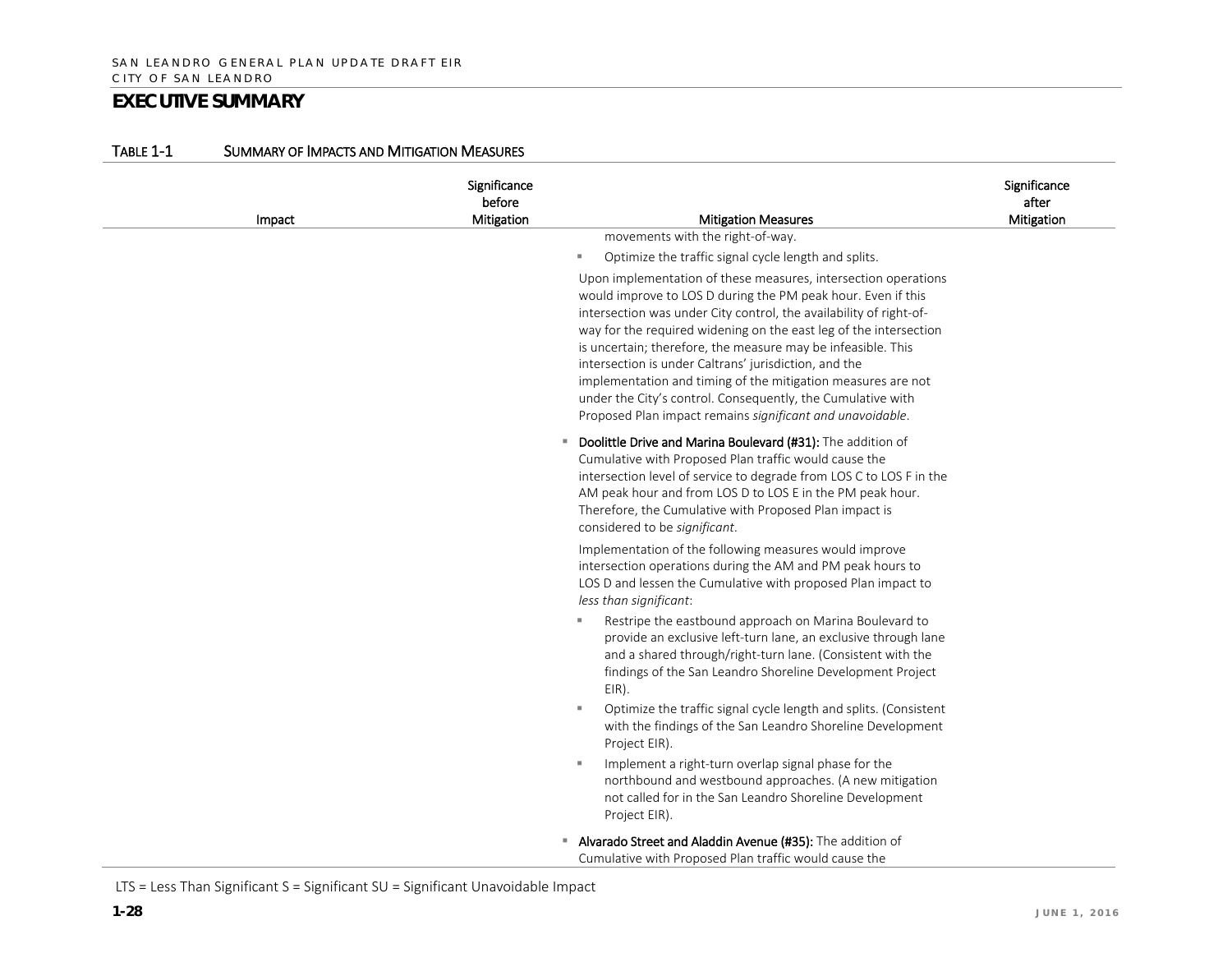| Impact | Significance<br>before<br>Mitigation | <b>Mitigation Measures</b><br>intersection level of service to degrade from LOS D to LOS F in the<br>AM peak hour. Therefore, the Cumulative with proposed Plan<br>impact is considered to be significant.                                                                                                                                                                                                                                       | Significance<br>after<br>Mitigation |
|--------|--------------------------------------|--------------------------------------------------------------------------------------------------------------------------------------------------------------------------------------------------------------------------------------------------------------------------------------------------------------------------------------------------------------------------------------------------------------------------------------------------|-------------------------------------|
|        |                                      | Implementation of the following measures would improve<br>intersection operations during the AM peak hour to LOS D and<br>lessen the Proposed Plan impact to less than significant:<br>Convert the left-turn signal phasing for the eastbound and<br>×.<br>westbound approaches on Aladdin Avenue from protected<br>left-turn signal phasing to permitted left-turn signal phasing                                                               |                                     |
|        |                                      | with flashing yellow arrows.<br>Convert the northbound left-turn signal phasing on Alvarado<br>×<br>Avenue from protected left-turn signal phasing to<br>protected/permitted left-turn signal phasing with flashing<br>yellow arrows.<br>Convert the southbound left-turn signal phasing on Alvarado<br>m.<br>Avenue from protected left-turn signal phasing to permitted<br>left-turn signal phasing with flashing yellow arrows.               |                                     |
|        |                                      | Optimize the traffic signal cycle length and splits.<br>×.<br>While implementation of Mitigation Measure TRAF-1A would secure<br>future roadway and infrastructure improvements that are necessary<br>to mitigate impacts from future development in the city based on<br>current standards, some impacts would remain significant and<br>unavoidable because the City cannot guarantee improvements at all<br>of the impacted intersections.    |                                     |
|        |                                      | TRAF-1B: Freeway Segments: The City of San Leandro shall initiate<br>efforts to coordinate with Caltrans and Alameda CTC to identify<br>potential traffic improvements to reduce impacts to acceptable<br>levels on the regional freeways.<br>■ I-880 northbound segments between Washington Avenue and 98 <sup>th</sup><br>Avenue. These three mainline segments experience LOS F<br>conditions during the AM peak hour under both existing and | SU                                  |
|        |                                      | cumulative plus Proposed Plan conditions.<br>Implementation of the following measure would improve freeway<br>segment operations during the AM peak hour to LOS D or better<br>and lessen the proposed Plan impact to less than significant:                                                                                                                                                                                                     |                                     |

#### TABLE 1-1 SUMMARY OF IMPACTS AND MITIGATION MEASURES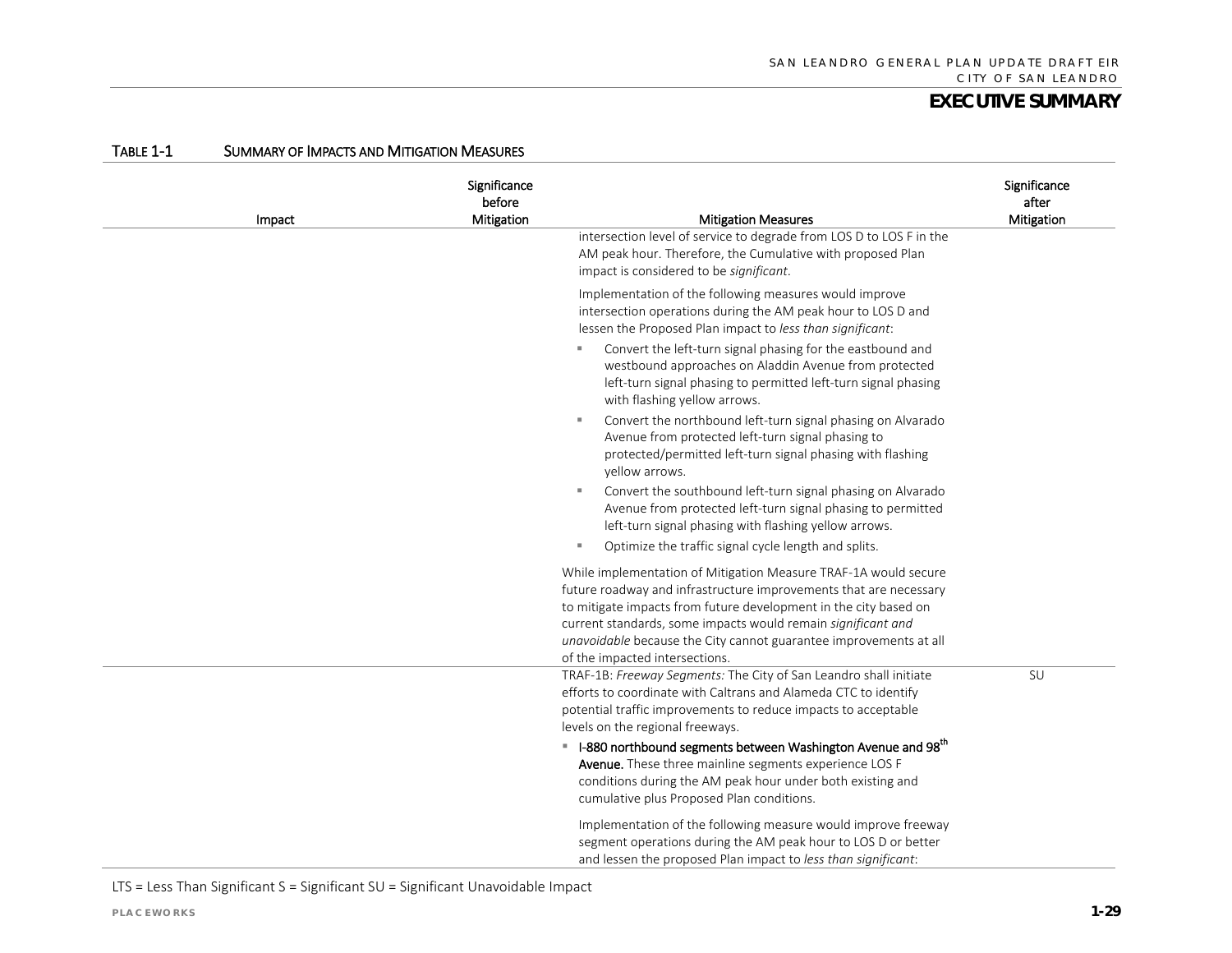| Impact | Significance<br>before<br>Mitigation | <b>Mitigation Measures</b>                                                                                                                                                                                                                                                                                                   | Significance<br>after<br>Mitigation |
|--------|--------------------------------------|------------------------------------------------------------------------------------------------------------------------------------------------------------------------------------------------------------------------------------------------------------------------------------------------------------------------------|-------------------------------------|
|        |                                      | Add additional capacity to the freeway segment by<br>increasing the number of travel lanes in the northbound<br>direction.                                                                                                                                                                                                   |                                     |
|        |                                      | However, the implementation and timing of the Mitigation<br>Measure is not under the City's control and widening I-880 is not<br>considered to be feasible due to cost and freeway right-of-way<br>constraints. . Consequently, the Cumulative plus Proposed Plan<br>impact remains significant and unavoidable.             |                                     |
|        |                                      | ■ I-580 Northbound segment between 150 <sup>th</sup> Avenue and Benedict<br>Drive, which is at LOS F during the AM peak hour under both<br>existing and cumulative plus Proposed Plan conditions.                                                                                                                            |                                     |
|        |                                      | Implementation of the following measure would improve freeway<br>segment operations during the AM peak hour to LOS D or better<br>and lessen the proposed Plan impact to less than significant:<br>Add additional capacity to the freeway segment by increasing<br>the number of travel lanes in the northbound direction.   |                                     |
|        |                                      | However, the implementation and timing of the Mitigation<br>Measure is not under the City's control and widening I-880 is not<br>considered to be feasible due to cost and freeway right-of-way<br>constraints. . Consequently, the Cumulative plus Proposed Plan<br>impact remains significant and unavoidable.             |                                     |
|        |                                      | ■ I-580 Northbound segment between Foothill Boulevard and 106 <sup>th</sup><br>Avenue, is at LOS E during the AM peak hour under existing and<br>LOS F under cumulative plus Proposed Plan conditions.                                                                                                                       |                                     |
|        |                                      | Implementation of the following measure would improve freeway<br>segment operations during the AM peak hour to LOS D or better<br>and lessen the proposed Plan impact to less than significant:<br>Add additional capacity to the freeway segment by increasing                                                              |                                     |
|        |                                      | the number of travel lanes in the northbound direction.<br>However, the implementation and timing of the Mitigation<br>Measure is not under the City's control and widening I-880 is not<br>considered to be feasible due to cost and freeway right-of-way<br>constraints. . Consequently, the Cumulative plus Proposed Plan |                                     |

#### TABLE 1-1 SUMMARY OF IMPACTS AND MITIGATION MEASURES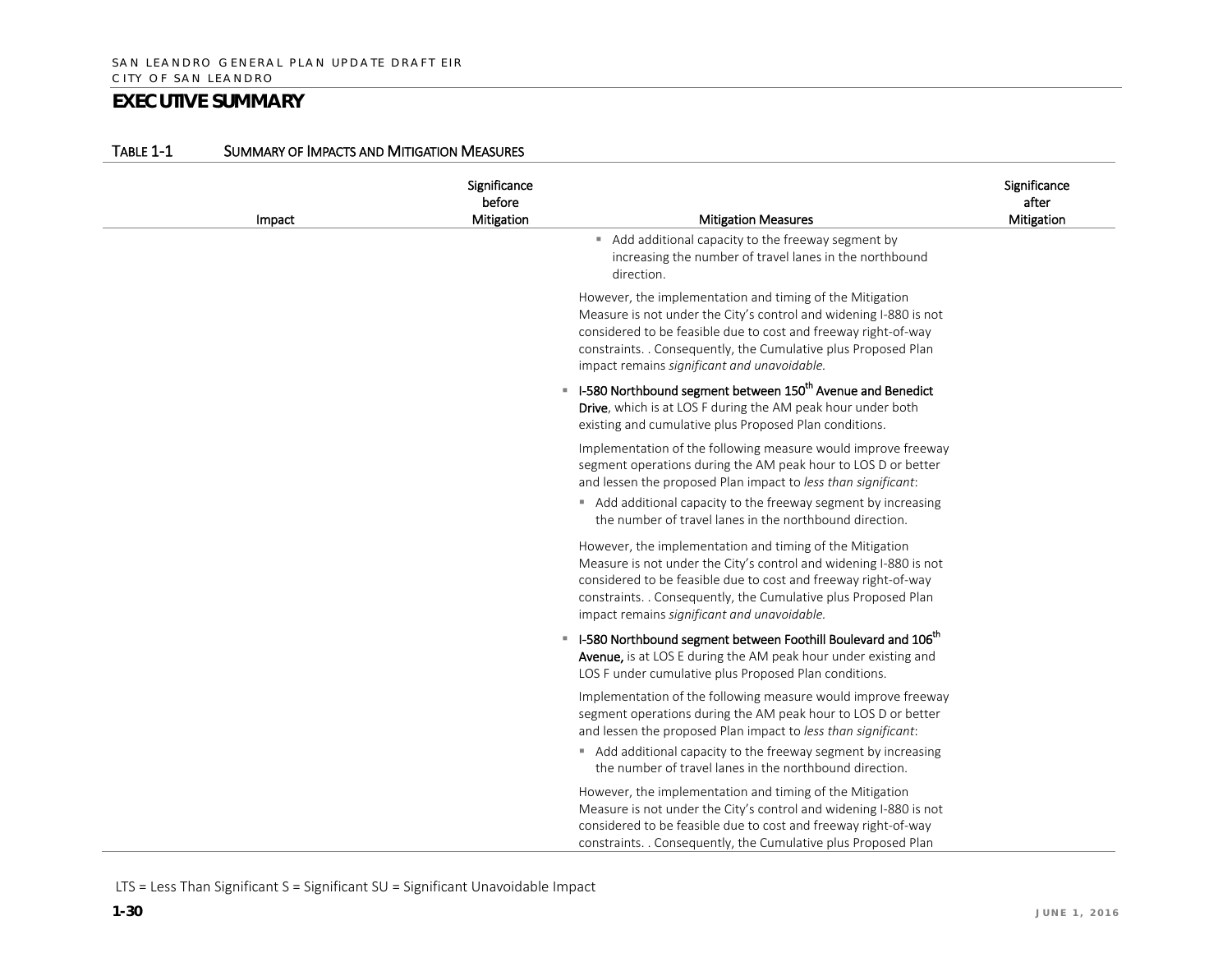| Impact | Significance<br>before<br>Mitigation | <b>Mitigation Measures</b>                                                                                                                                                                                                                                                                                                                               | Significance<br>after<br>Mitigation |
|--------|--------------------------------------|----------------------------------------------------------------------------------------------------------------------------------------------------------------------------------------------------------------------------------------------------------------------------------------------------------------------------------------------------------|-------------------------------------|
|        |                                      | impact remains significant and unavoidable.                                                                                                                                                                                                                                                                                                              |                                     |
|        |                                      | • I-880 Southbound segment between Marina Boulevard and<br>Washington Avenue would operate at LOS F during the PM peak<br>hour under cumulative plus Proposed Plan condition, which is<br>considered to be significant.                                                                                                                                  |                                     |
|        |                                      | Implementation of the following measure would improve freeway<br>segment operations during the AM peak hour to LOS D or better<br>and lessen the Proposed Plan impact to less than significant:<br>Add additional capacity to the freeway segment by increasing<br>the number of travel lanes in the southbound direction.                               |                                     |
|        |                                      | However, the implementation and timing of the Mitigation<br>Measure is not under the City's control and widening I-880 is not<br>considered to be feasible due to cost and freeway right-of-way<br>constraints. . Consequently, the Cumulative plus Proposed Plan<br>impact remains significant and unavoidable.                                         |                                     |
|        |                                      | ■ I-238 Eastbound segment between Hesperian Boulevard and SR<br>185 would operate at LOS E during the PM peak hour under<br>cumulative plus Proposed Plan condition, which is considered to<br>be significant.                                                                                                                                           |                                     |
|        |                                      | Implementation of the following measure would improve freeway<br>segment operations during the AM peak hour to LOS D or better<br>and lessen the proposed Plan impact to less than significant:                                                                                                                                                          |                                     |
|        |                                      | Add additional capacity to the freeway segment by increasing<br>the number of travel lanes in the eastbound direction.                                                                                                                                                                                                                                   |                                     |
|        |                                      | However, the implementation and timing of the Mitigation<br>Measure is not under the City's control and widening I-880 is not<br>considered to be feasible due to cost and freeway right-of-way<br>constraints. . Consequently, the Cumulative plus Proposed Plan<br>impact remains significant and unavoidable.                                         |                                     |
|        |                                      | All impacted freeway sections would require additional capacity or<br>widening to mitigate the impacts to less than significant. If the<br>widenings are feasible, then future development implementing the<br>Proposed Plan would contribute its fair share through development<br>fees for street improvements. To this end, the City shall coordinate |                                     |

#### TABLE 1-1 SUMMARY OF IMPACTS AND MITIGATION MEASURES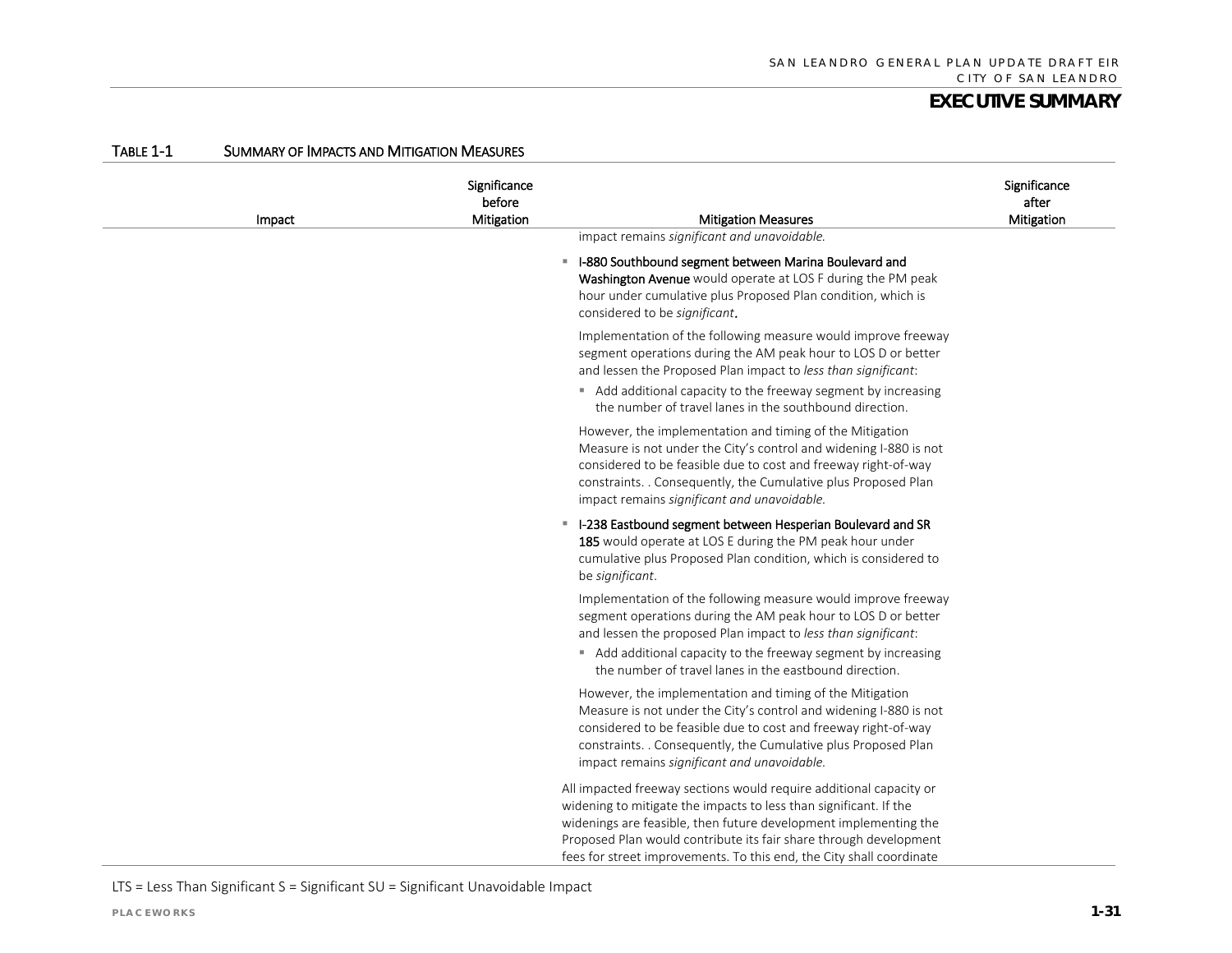| Impact                                                                                                                                                                                                                                                                                                                                                                      | Significance<br>before<br>Mitigation | <b>Mitigation Measures</b>                                                                                                                                                                                                                                                                                                                                                                                                                                 | Significance<br>after<br>Mitigation |
|-----------------------------------------------------------------------------------------------------------------------------------------------------------------------------------------------------------------------------------------------------------------------------------------------------------------------------------------------------------------------------|--------------------------------------|------------------------------------------------------------------------------------------------------------------------------------------------------------------------------------------------------------------------------------------------------------------------------------------------------------------------------------------------------------------------------------------------------------------------------------------------------------|-------------------------------------|
|                                                                                                                                                                                                                                                                                                                                                                             |                                      | with Caltrans and the Alameda CTC to develop a co-operative<br>agreement to fund these improvements and determine the fair<br>share contribution. Since these mitigations are not certain, the<br>findings remain as significant and unavoidable.                                                                                                                                                                                                          |                                     |
| TRAF-2A: The Proposed Plan would cause the volume-to-<br>capacity (v/c) ratio on the northbound segment of<br>Doolittle Drive, which would operate at Level of Service<br>(LOS) F, to increase by 0.04 under Year 2040 conditions in<br>the AM peak hour. Therefore, this is considered a<br>significant impact.                                                            | S                                    | TRAF-2A: Implementation of the following improvement would<br>reduce the impact to acceptable levels:<br>" Widen Doolittle Drive to provide an additional travel lane in the<br>northbound direction; or<br>Provide transit or shuttle service that operates between the<br>Proposed Plan site and key locations such as San Leandro and<br>Coliseum BART stations and Oakland International Airport.                                                      | SU                                  |
|                                                                                                                                                                                                                                                                                                                                                                             |                                      | Widening Doolittle Drive to provide an additional travel lane in the<br>northbound direction would improve the level of service to LOS D in<br>Year 2040 and would mitigate the Proposed Plan impact to less than<br>significant. However, the feasibility of this measure is uncertain due<br>to right of way constraints along this mostly developed corridor.                                                                                           |                                     |
|                                                                                                                                                                                                                                                                                                                                                                             |                                      | Alternatively, provision of a shuttle service that operates between<br>the City site and key locations, such as San Leandro and Coliseum<br>BART stations and Oakland International Airport, during the AM and<br>PM peak hour would likely lessen the Proposed Plan's impact on the<br>segment. However, the effectiveness of the shuttle service in<br>reducing the number of Proposed Plan trips on Doolittle Drive<br>cannot be adequately quantified. |                                     |
|                                                                                                                                                                                                                                                                                                                                                                             |                                      | As discussed above, the ongoing I-880 Integrated Corridor<br>Management effort led by the MTC that aims to optimize freeway,<br>arterial signal, rail, and bus systems and incorporate Intelligent<br>Transportation System would also help enhance efficiency on the<br>freeway. However, for the reasons listed above this impact would<br>remain significant and unavoidable.                                                                           |                                     |
| TRAF-2B: The effect of an increase of Proposed Plan<br>vehicle traffic would cause mixed flow transit operations<br>to be significantly impacted. Since impacts identified<br>under TRAF-1 and their recommended mitigations are<br>uncertain, this could impact mixed flow transit operations<br>in San Leandro and therefore, this is considered a<br>significant impact. | S                                    | TRAF-2B: Implementation of the mitigation measures unidentified<br>Under TRAF-1A would reduce the impact to transit operations to<br>acceptable levels. However, for the reasons listed above this impact<br>would remain significant and unavoidable.                                                                                                                                                                                                     | SU                                  |

#### TABLE 1-1 SUMMARY OF IMPACTS AND MITIGATION MEASURES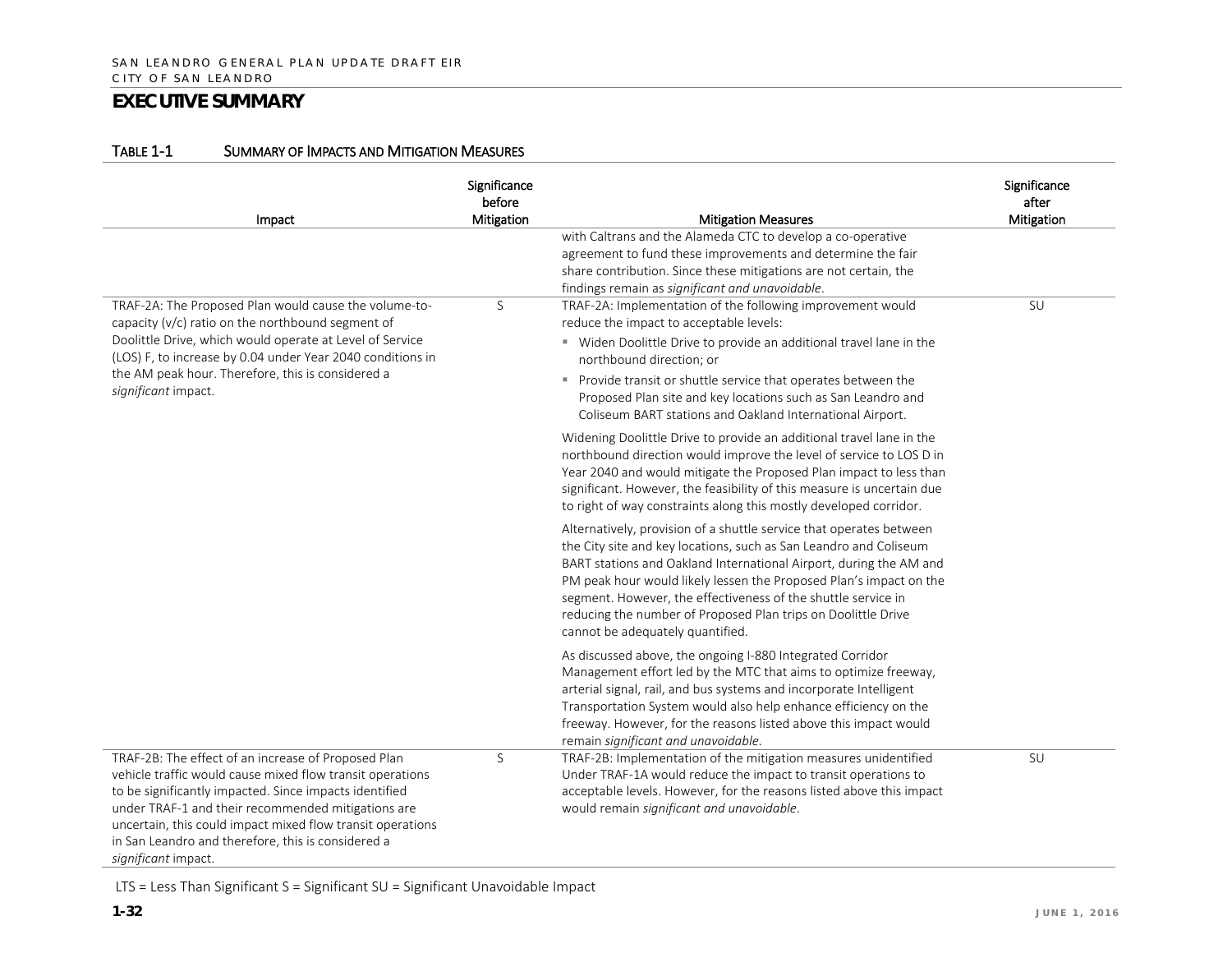#### TABLE 1-1 SUMMARY OF IMPACTS AND MITIGATION MEASURES

| Impact                                                                                                                                                                                                                                                | Significance<br>before<br><b>Mitigation</b> |     | <b>Mitigation Measures</b> | Significance<br>after<br>Mitigation |
|-------------------------------------------------------------------------------------------------------------------------------------------------------------------------------------------------------------------------------------------------------|---------------------------------------------|-----|----------------------------|-------------------------------------|
| TRAF-3: The proposed Plan would not result in a change<br>in air traffic patterns, including either an increase in traffic<br>levels or a change in location that results in substantial<br>safety risks.                                             | No Impact                                   | N/A |                            | N/A                                 |
| TRAF-4: Implementation of the proposed Plan would not<br>substantially increase hazards due to a design feature<br>(e.g. sharp curves or dangerous intersection) or<br>incompatible uses (e.g. farm equipment).                                       | <b>LTS</b>                                  | N/A |                            | N/A                                 |
| TRAF-5: Implementation of the proposed Plan would not<br>result in inadequate emergency access.                                                                                                                                                       | <b>LTS</b>                                  | N/A |                            | N/A                                 |
| TRAF-6: Implementation of the proposed Plan would not<br>conflict with adopted policies, plans, or programs<br>regarding public transit, bicycle, or pedestrian facilities, or<br>otherwise decrease the performance or safety of such<br>facilities. | <b>LTS</b>                                  | N/A |                            | N/A                                 |
| UTILITIES AND SERVICE SYSTEMS                                                                                                                                                                                                                         |                                             |     |                            |                                     |
| UTIL-1: The proposed project would have sufficient water<br>supplies available to serve the proposed project from<br>existing entitlements and resources, and would not<br>require new or expanded entitlements.                                      | <b>LTS</b>                                  | N/A |                            | N/A                                 |
| UTIL-2: The proposed project would not require or result<br>in the construction of new water facilities or expansion of<br>existing facilities, the construction of which would cause<br>significant environmental effects.                           | <b>LTS</b>                                  | N/A |                            | N/A                                 |
| UTIL-3: The proposed project, in combination with past,<br>present, and reasonably foreseeable projects, would<br>result in less-than-significant cumulative impacts with<br>respect to water service.                                                | <b>LTS</b>                                  | N/A |                            | N/A                                 |
| UTIL-4: Implementation of the proposed project would<br>not exceed wastewater treatment requirements of the<br>San Francisco Bay Regional Water Quality Control Board.                                                                                | <b>LTS</b>                                  | N/A |                            | N/A                                 |
| UTIL-5: The proposed project would not require or result<br>in the construction of new wastewater treatment<br>facilities or expansion of existing facilities, the<br>construction of which would cause significant<br>environmental effects.         | <b>LTS</b>                                  | N/A |                            | N/A                                 |